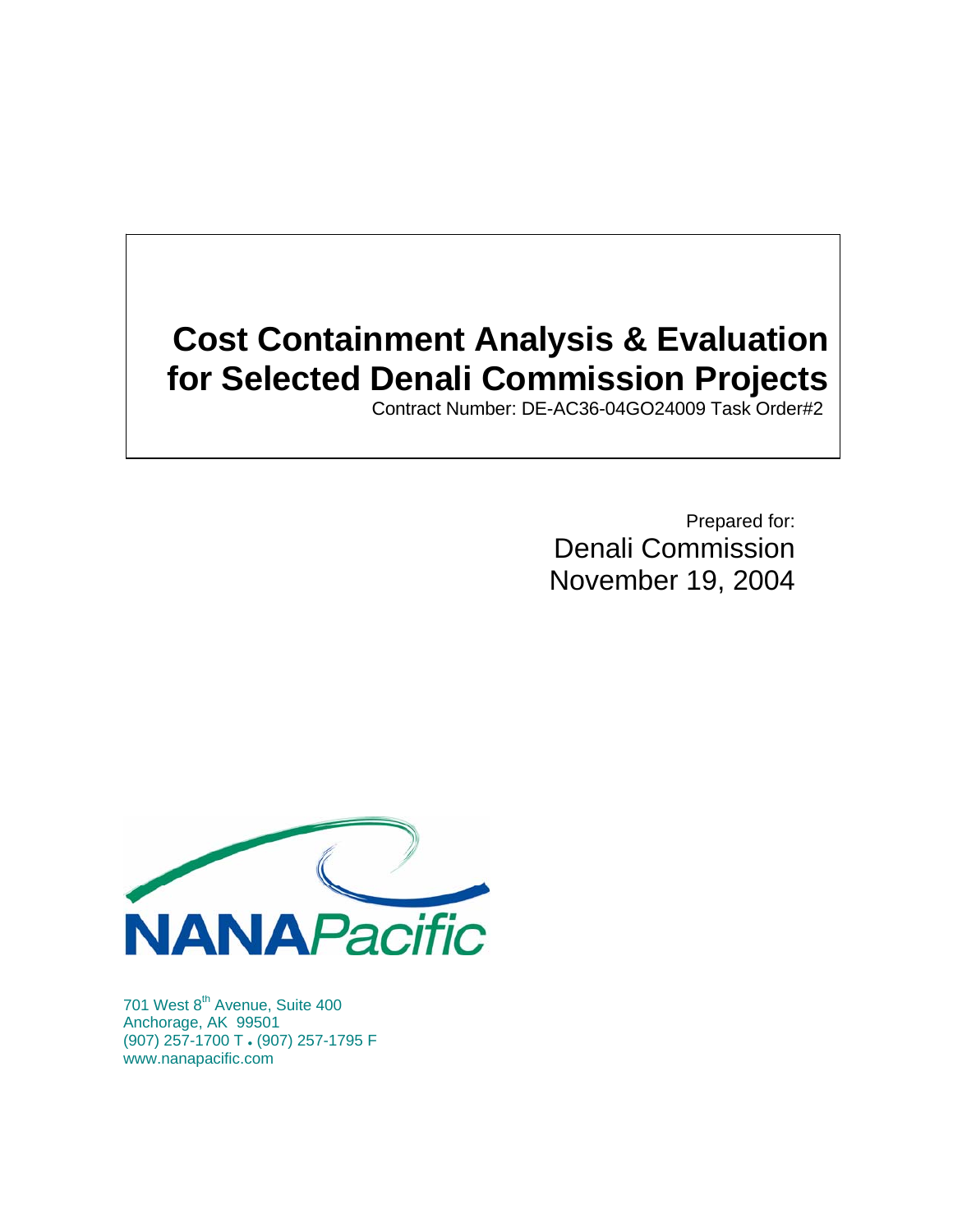## **Executive Summary**

Using a combination of **benchmark costs** and measures to encourage partners to adopt project management best practices, including **best value**, **standard designs** and **bundling of procurement and construction contracts**, we estimate the Denali Commission could reduce the cost of the teacher housing, washeteria, and clinic programs by roughly 10-15% over the next five (5) years, compared to business as usual.

### **Benchmark Tool**

One effective way to contain program costs is to set realistic benchmark costs and require partners to meet them. Along those lines, a **benchmark tool model** has been developed that allows program managers to use cost benchmarks (\$ per square foot) that allow for variations in regional cost due to factors that are largely outside of management control – including climate, weather, transportation costs, soil conditions, and import requirements for specialized labor (travel, room, and board). The following table highlights regional target costs that can be considered for implementation.

| Region                                       | Housing | Washeterias | <b>Clinics</b> |
|----------------------------------------------|---------|-------------|----------------|
| <b>Aleutian/Pribilof Islands Association</b> | \$243   | \$693       | \$479          |
| <b>Arctic Slope Native Association</b>       | \$304   | \$846       | \$578          |
| <b>Bristol Bay Area Health Corporation</b>   | \$235   | \$675       | \$468          |
| Maniilaq Association                         | \$296   | \$828       | \$566          |
| Metlakatla                                   | \$224   | \$668       | \$454          |
| Norton Sound Health Corporation              | \$299   | \$811       | \$555          |
| Southeast Regional Health Consortium         | \$218   | \$615       | \$429          |
| Tanana Chiefs Conference                     | \$278   | \$720       | \$497          |
| Yukon-Kuskokwim Health Corporation           | \$275   | \$792       | \$543          |

*Table 1: Regional Benchmark Target Costs (\$ per square foot)*

Source: MAFA, Benchmark Cost Development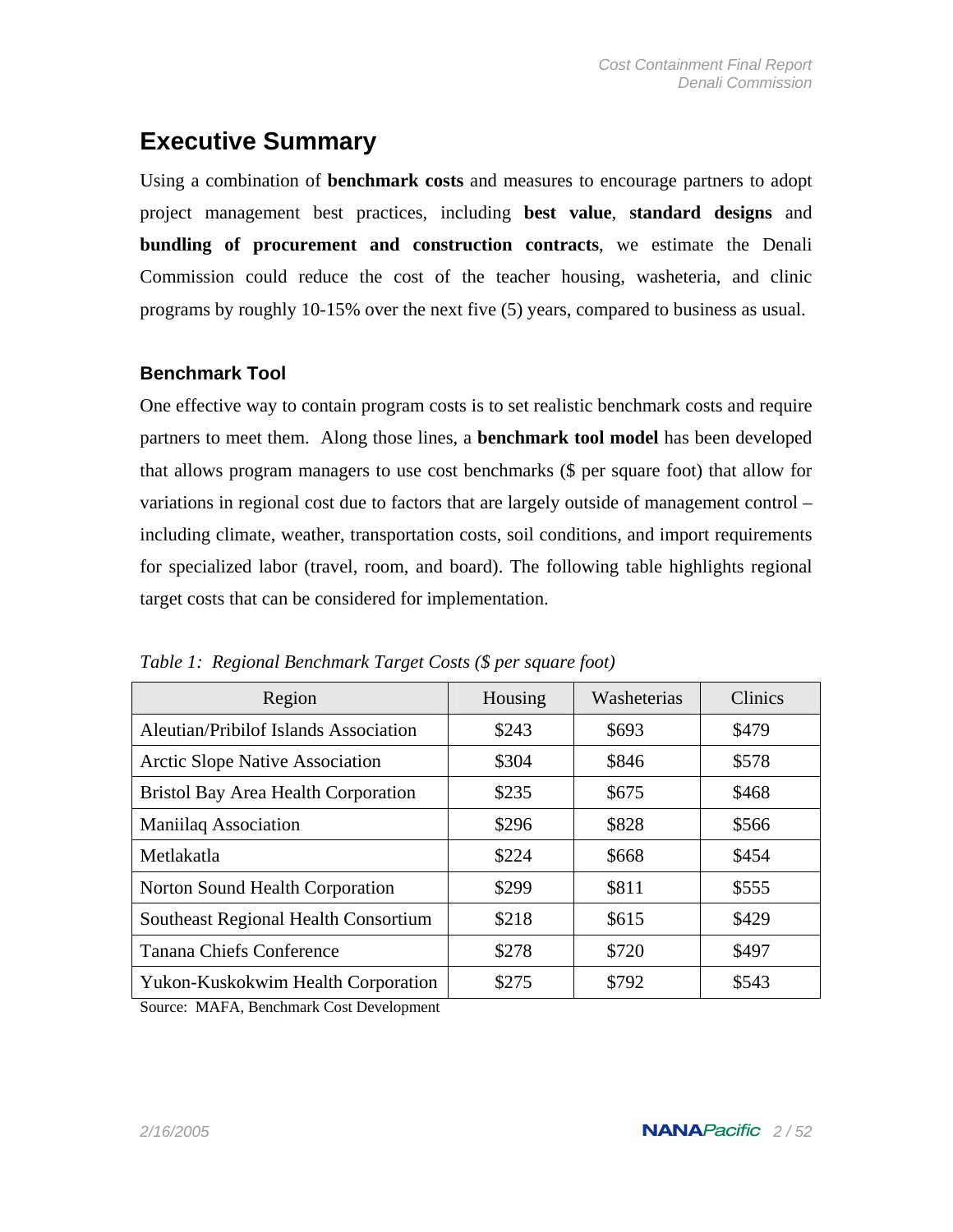The regional benchmark target costs can allow the Denali Commission to make inter and intra-regional comparisons. Furthermore, the benchmarking tool will allow program managers to evaluate a specific project for cost effectiveness and reasonableness of bid.

In recognition that many material costs and construction inputs are at or near historic highs, it may be prudent to periodically update the benchmark costs to capture likely future cost reductions.

To increase the effectiveness of the cost benchmarking tool, the program manager can fine-tune the existing project management information system to **require clear consistent cost reporting from partners** to enable accurate comparisons with benchmarks and facilitate future benchmark cost updates.<sup>1</sup>

### **Program Management Best Practices**

After benchmark costs are set, program managers can encourage partners to adopt a **best value approach** at the conceptual planning and engineering/design phases of project development. The best value approach considers practical alternative solutions using appropriate materials and methods to optimize the life cycle cost of projects while preserving basic value.

### **Specific Recommendations**

• Utilize the above mentioned regional benchmark target costs to establish Commission benchmarks for targeted programs;

<u>.</u>

 $1$  Cost reporting between and among agencies and partners remain inconsistent and incomplete. As a result comparisons between benchmarks and cost estimates require detailed line-by-line review in order to verify whether the comparisons are valid. Even then, because a uniform system of accounts has not been established, one often has to go to the actual project invoices to verify what is included in which line in each accounting system. A uniform system of accounts in each program area would greatly improve cost and scope management throughout the project life cycle. In the absence of a uniform system of accounts, a sample of year-end audits to review scope, schedule and cost would make a significant contribution toward a better understanding of cost and scope.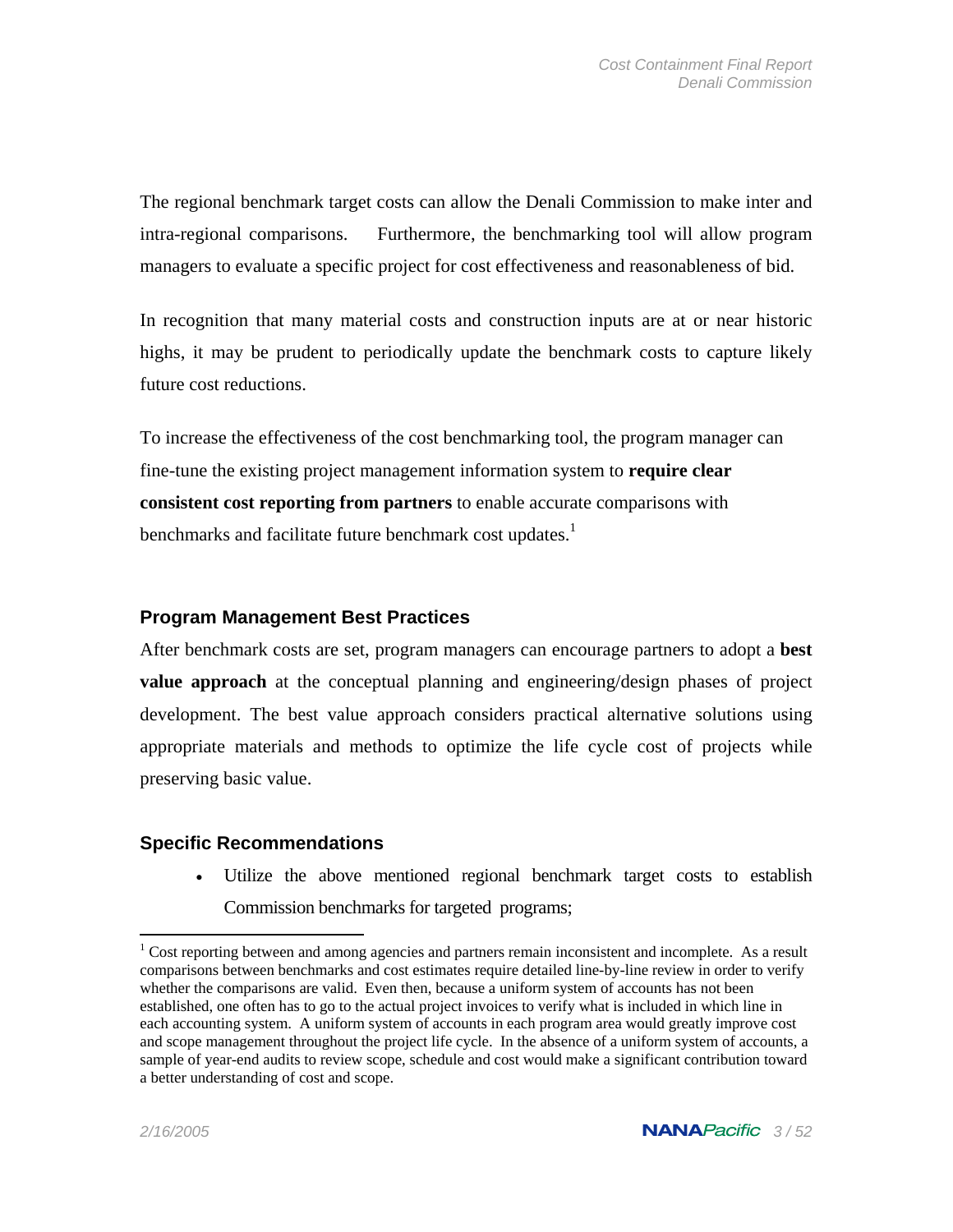- Utilize the benchmarking tool to evaluate specific projects for cost effectiveness;
- Build upon existing management information systems and standardize cost reporting to ensure accuracy in performance measures;
- Conduct detailed audits of selected projects to evaluate compliance to program design and construction standards and to verify accounting practices of projects;
- Institutionalize and build upon existing best practices in cost containment for targeted programs;
	- o Review standard design principles for targeted programs;
	- o Establish best value procurement and construction contracts and practices;
	- o Improve coordination between different levels of program delivery.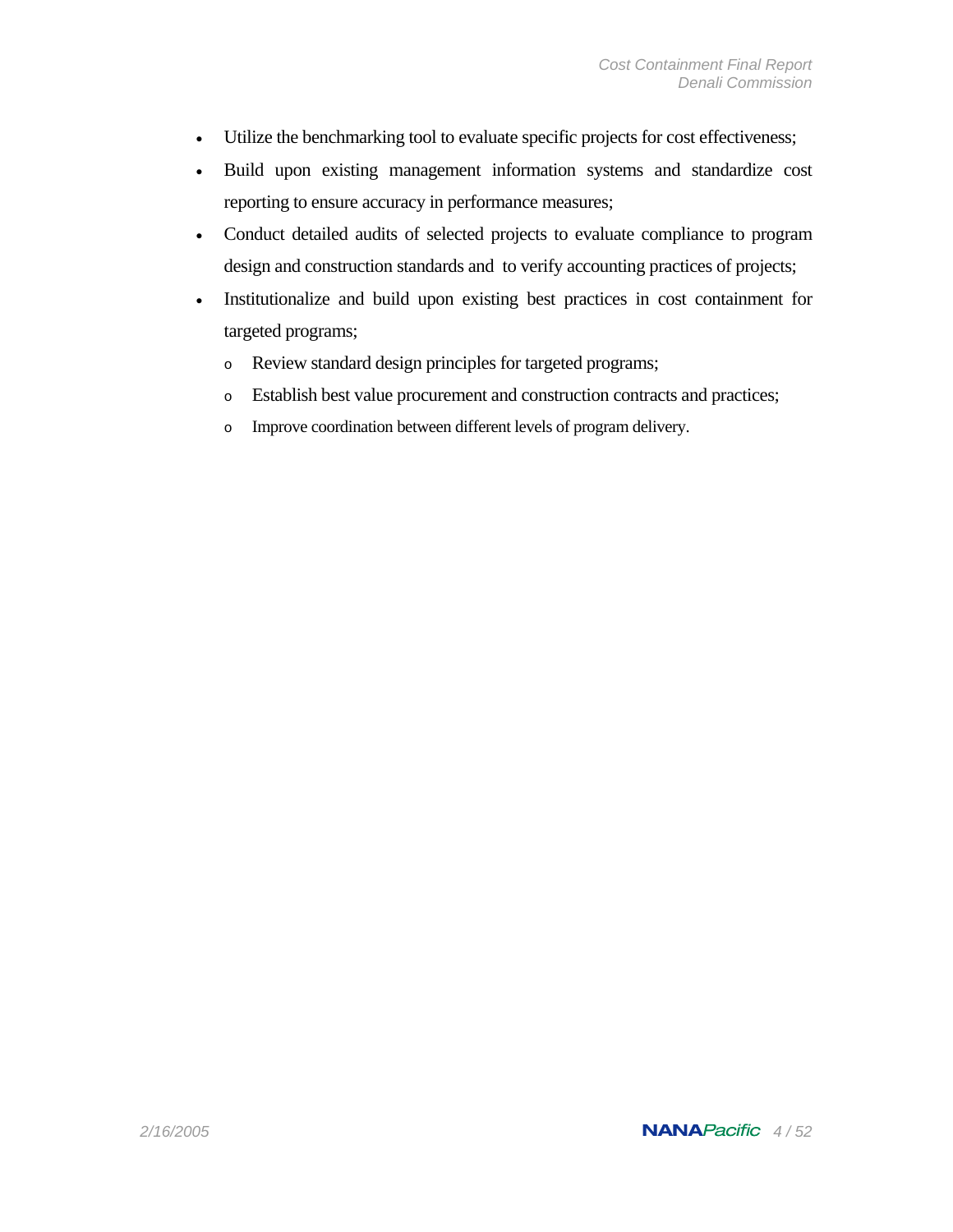## **Foreword**

This report was prepared as part of an analysis and evaluation of opportunities to improve the cost effective delivery of constructed facilities in rural Alaska. The goal is to ensure the sustainability of investments funded by the Denali Commission and its partners.

Significant cost savings are possible through establishment of clear cost goals for project partners. The Denali Commission and its program managers can emphasize the importance of cost containment by monitoring progress toward the achievement of those cost goals by using a clear concise cost scorecard that measures partner cost performance.

To assist with meeting cost goals, Denali Commission program managers can encourage partners to adopt project and construction management best practices by continuing to strive for standard designs and leverage their value by encouraging the bundling of procurement and construction contracts. Finally, program managers and partners should explore best value design, procurement and construction practices that require competition on performance and price.

NANA Pacific greatly benefited from the substantial assistance and contributions of many organizations and individuals in the course of this study. Respondents helped to ensure that a wide variety of perspectives were considered, and reviewers of individual sections have also contributed to its accuracy and completeness. NANA Pacific would like to thank the primary contributors of this consultation, Mark Foster and Jim Fergusson, for their substantial expertise and effort with this work. In addition, we would also like thank those who served on the expert panel review, including:

- Jay Farmwald, DOWL Engineers;
- John Crittenden, Architects Alaska;
- Jay Lavoie, Estimations Inc.; and
- Dave Cramer, Summit Consulting Services.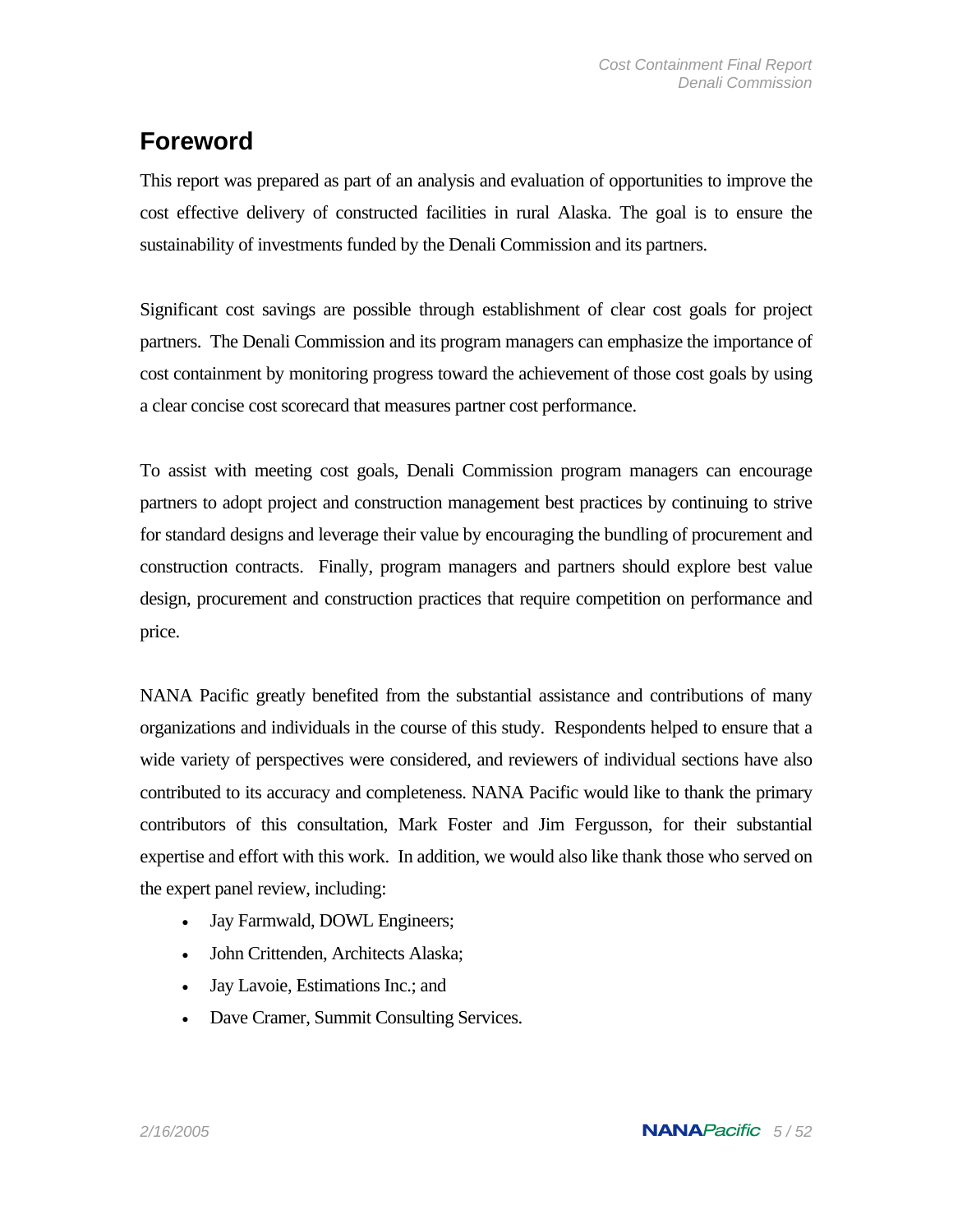These individuals provided their professional expertise from their respective fields, as well as resources and insight into cost containment in rural Alaska. Their opinions and experience with Denali Commission funded projects provides a "real world" construction experience in rural Alaska. Lastly, the value of this exercise is further increased by the willingness of all of the Commission and affiliated partners to participate. In particular, NANA Pacific would like to thank Alaska Housing and Finance Corporation, Village Safe Water, Yukon Kuskokwim Health Corporation, and the Alaska Native Tribal Health Consortium.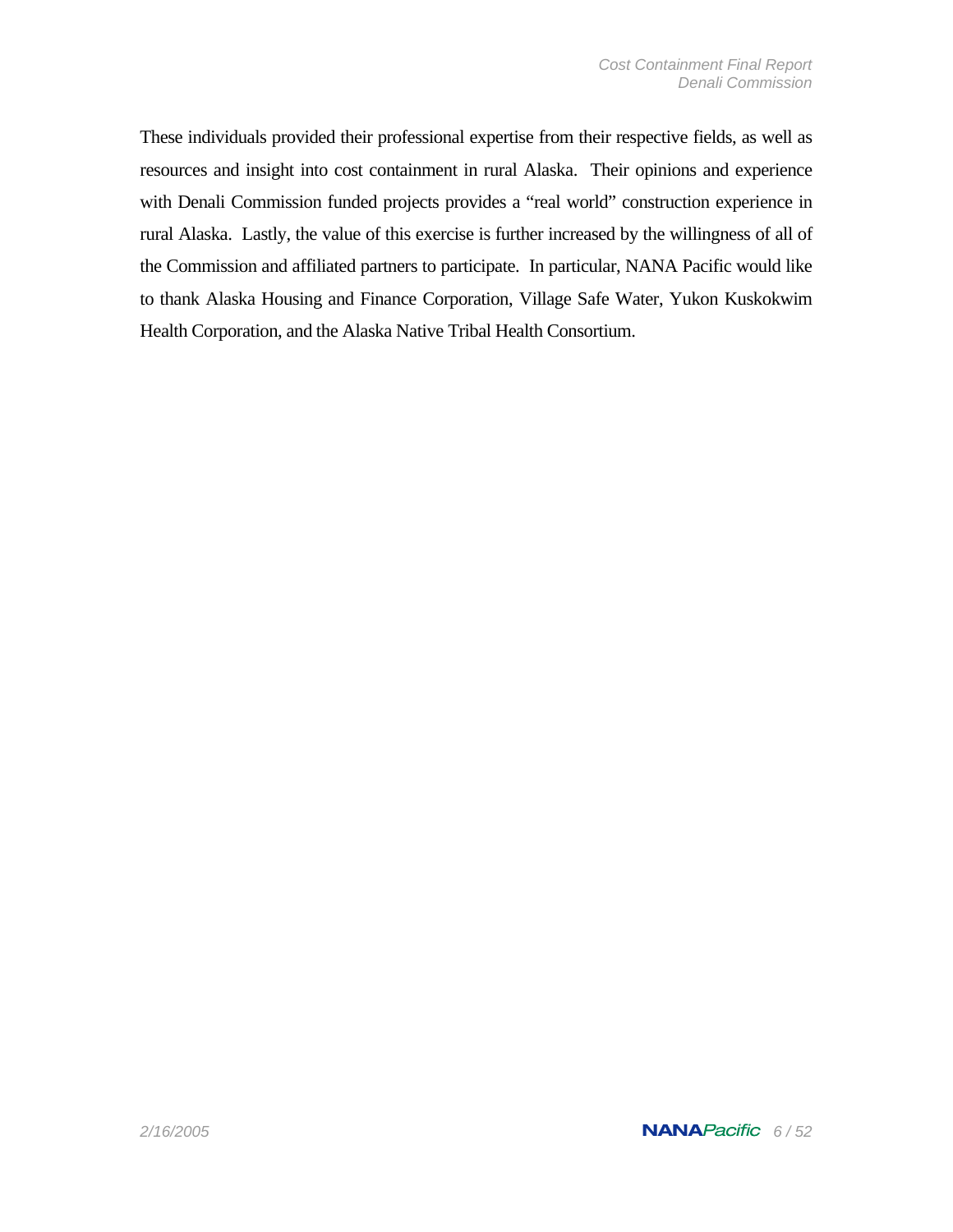## **Table of Contents**

| 1.                                                                               |  |
|----------------------------------------------------------------------------------|--|
| 2.                                                                               |  |
| 2.1                                                                              |  |
| 2.2                                                                              |  |
| 2.3                                                                              |  |
| 2.4                                                                              |  |
| 3.                                                                               |  |
| 4.                                                                               |  |
| 4.1                                                                              |  |
| 4.2                                                                              |  |
| 5.                                                                               |  |
| 5.1                                                                              |  |
| 5.2                                                                              |  |
| 5.3                                                                              |  |
| 5.4                                                                              |  |
| 5.5                                                                              |  |
| Integration of Benchmark Cost with Integrated Cost Containment Strategy 38<br>6. |  |
| 6.1                                                                              |  |
| 6.2                                                                              |  |
| 7.                                                                               |  |
| 7.1                                                                              |  |
| 8.                                                                               |  |
| 9.                                                                               |  |
| 9.1                                                                              |  |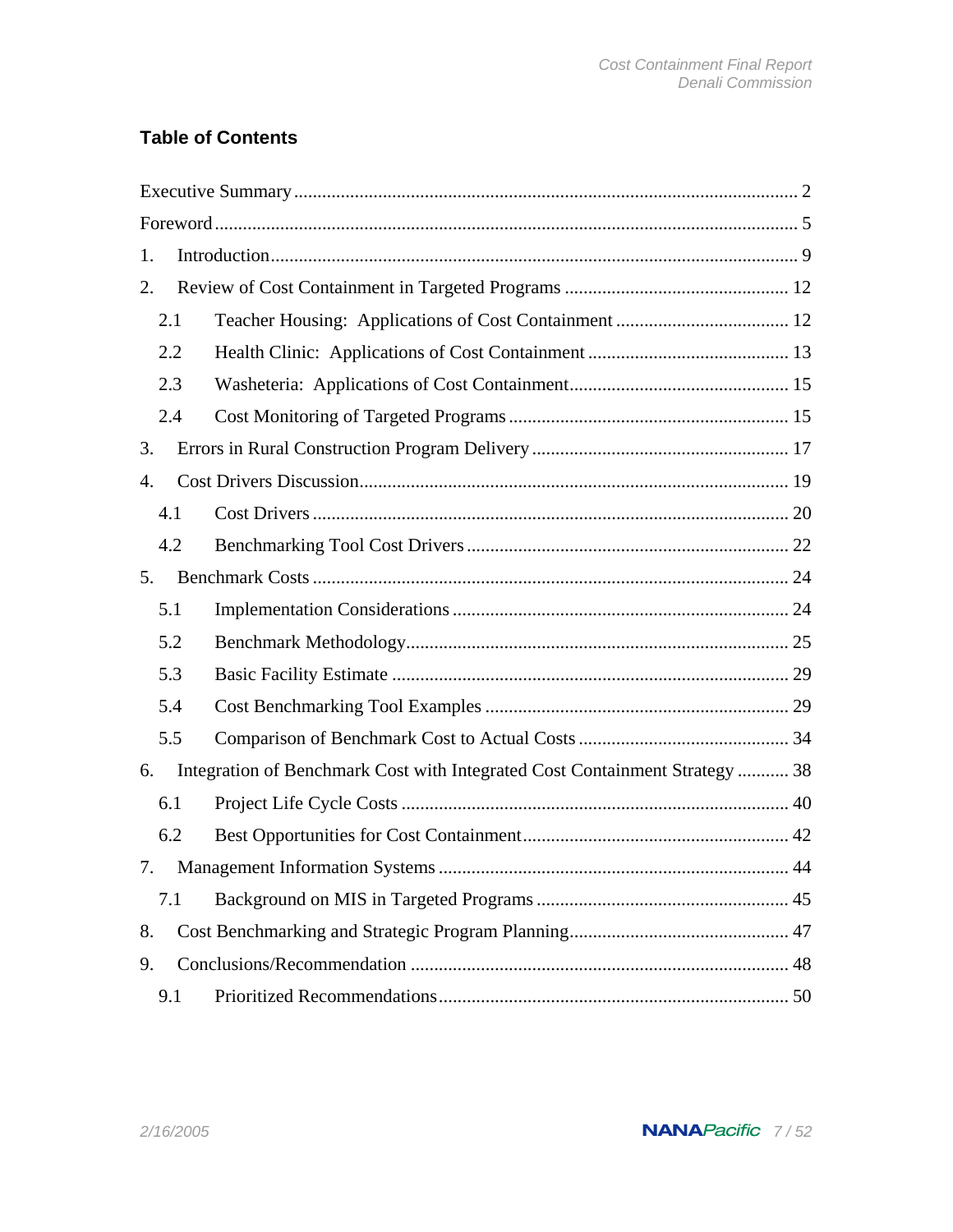## **Tables and Figures**

| Figure 5: Washeteria Total Cost to Benchmark Target Cost Comparison36       |  |
|-----------------------------------------------------------------------------|--|
| Figure 6: Health Clinic Total Cost Comparison to Benchmark Comparison37     |  |
| Table 7: Measures to Improve Cost Effectiveness of Constructed Facilities39 |  |
|                                                                             |  |
|                                                                             |  |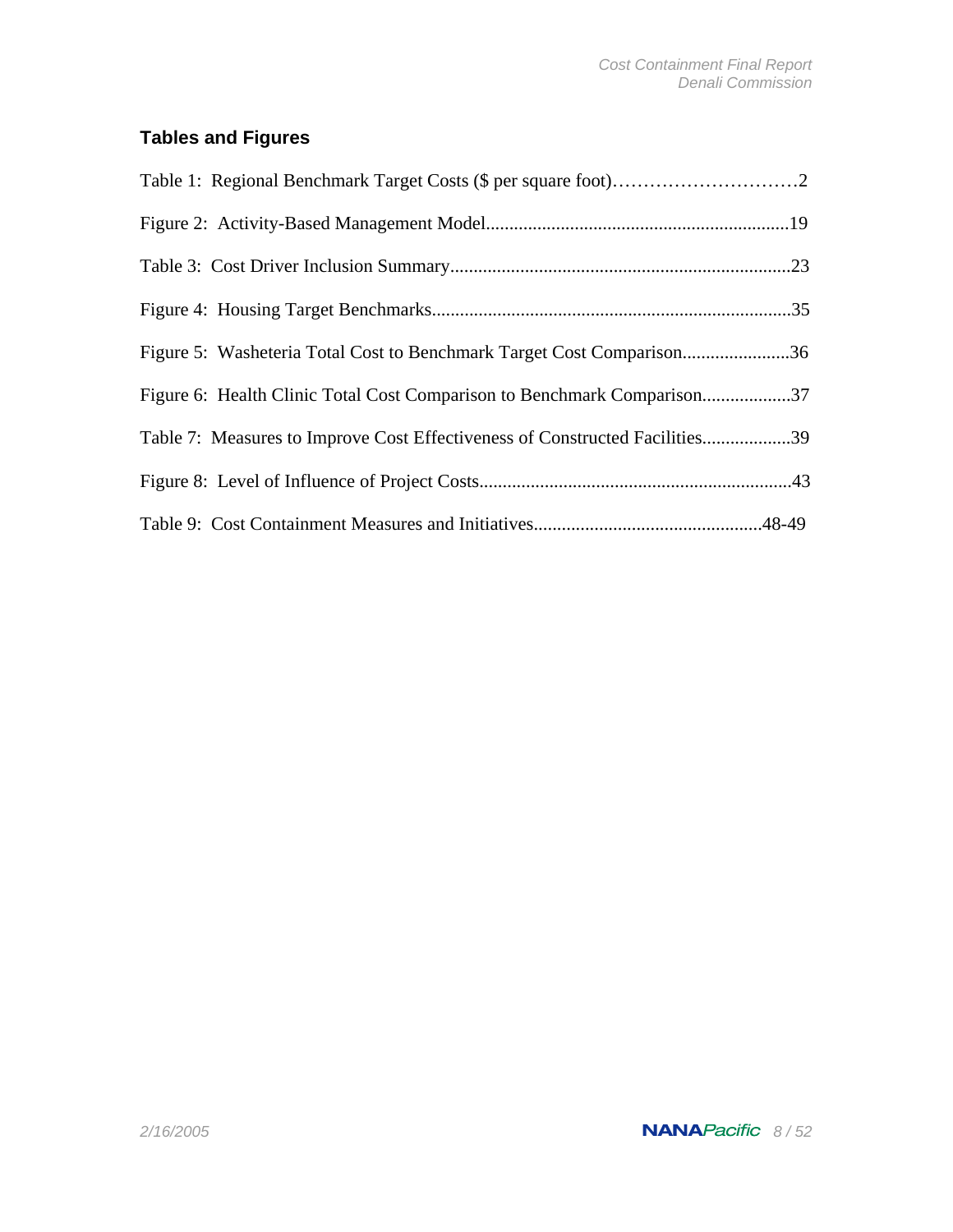## **1. Introduction**

The Denali Commission (Commission) is engaged in the construction of health care infrastructure, teacher housing, and washeteria construction projects throughout Alaska<sup>2</sup>. The Commission has placed a strong emphasis on cost containment with the intent to maximize the results achieved from expenditure of public funds. The Commission's infrastructure subcommittee requested an evaluation, analysis, and review of the overall effectiveness of cost containment strategies<sup>3</sup>.

The specific deliverables of the approved task order include the following:

- **Cost Driver Identification.** Identify the factors that drive construction costs in rural Alaska for selected types of projects. This step is an inventory and review of those factors that drive costs for construction projects in rural Alaska, as well as a descriptive inventory of the relevant cost drivers and how these drivers influence project costing.
- **Benchmarking Tool.** The most important cost drivers were selected to develop a benchmarking tool that can be used by the Commission to evaluate individual projects for cost effectiveness. This tool is a programmed Excel spreadsheet that allows Commission staff to estimate a "benchmark" cost for construction projects in rural Alaska.

The tool uses a series of cost drivers that, when applied to a Southcentral Alaskabased cost estimate will adjust the Southcentral Alaska cost to a regionally identified rural cost. Benchmark tool users are required to input the Southcentral Alaska default cost based on the main design components. The spreadsheet also requires the entry of site-specific information (via checkboxes) that will allow the tool to select the appropriate cost driver to be applied to the appropriate Southcentral Alaskabased cost components. Therefore, the "benchmark" cost estimate is a cost driver

<u>.</u>

<sup>&</sup>lt;sup>2</sup> Refer to Appendix B for detailed program descriptions.

 $3$  Refer to Appendix A for task order.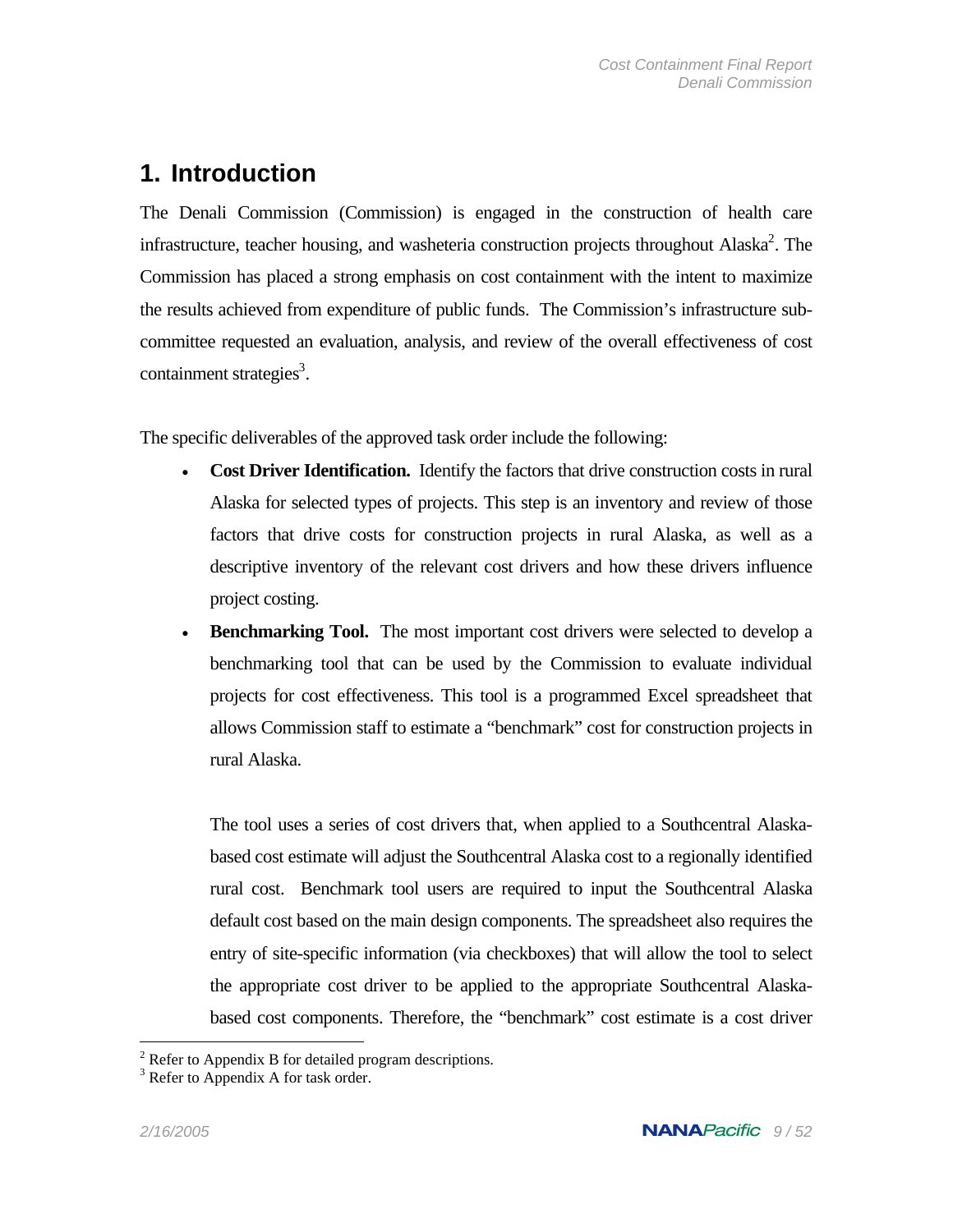adjusted Southcentral Alaska cost estimate reflecting unique site conditions of a particular project. This tool produces a "benchmark cost", NOT an engineer cost estimate of the facility. The benchmark would be appropriate for use in evaluating the reasonableness of bids from contractors and in negotiations with contractors by providing an acceptable "range" of cost to the Commission.

- **Evaluation of cost containment strategies.** A panel of rural construction experts was assembled to review Commission and rural construction projects for cost containment strategies for conceptual soundness. A review of the benchmarking model, an evaluation of cost containment strategies from a conceptual perspective, and a prioritized list of the most effective cost containment strategies was undertaken.
- **Training of Commission Staff.** The final step is to train Commission on appropriate use of the benchmarking tool.

NANA Pacific assembled a team of experienced in-house personnel and subcontractors for this project. The project team included Mark A. Foster and Associates (MAFA) and Jim Fergusson and Associates (F&A) as primary subcontractors and were responsible for the majority of the work. The effort was supplemented by the collective expertise of Jay Farmwald with DOWL Engineers, Dave Cramer with Summit Consulting Services, John Crittenden with Architects Alaska, and Jay Lavoie with Estimations, Inc. The work was supplemented with contributions from HMS, Inc and program documents, proposals, and reports from Commission partners.

The team's assessment involved the following explicit methodologies to address the abovementioned requirements:

• **Operations Research.** Interviews<sup>4</sup> were conducted with Commission program managers, partner program managers, and applicants/sub-recipients. The focus of

1

<sup>&</sup>lt;sup>4</sup> Refer to Appendix C for those interviewed.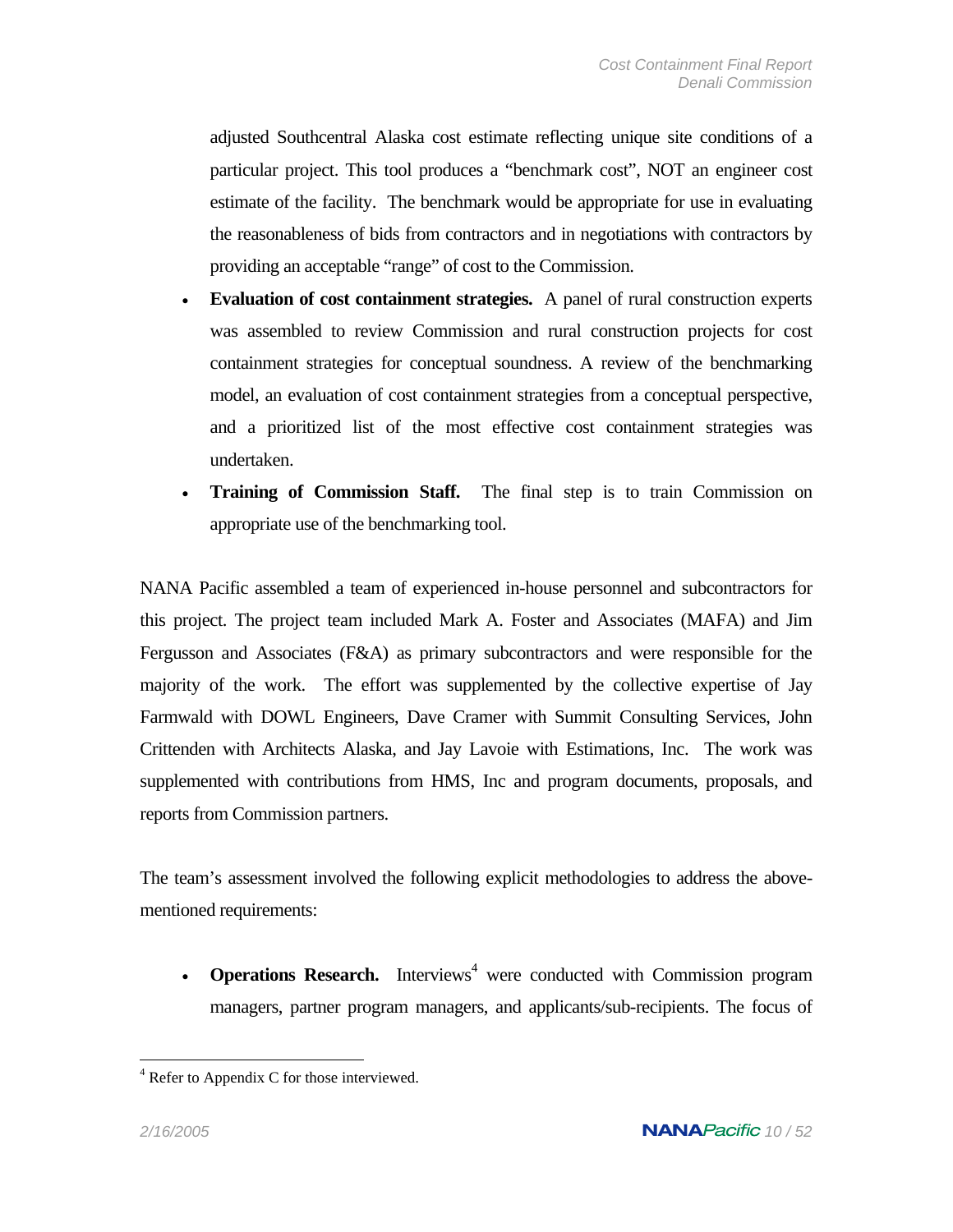these interviews was to document cost containment practices, solicit potential cost containment measures and practices, and to collect program/cost information. Research included review of program documents, records, engineering reports, and other documents supplied by the Commission and their partners.

- **Expert Review.** A panel of construction professionals was assembled to review current Commission cost containment practices and evaluate these practices from a conceptual perspective. All of these experts have direct field experience with the implementation of Commission funded projects.
- **Cost Modeling.** The project team developed the benchmark cost model to be used by Commission staff. This model was developed independently from Commission funded projects. The benchmark models for targeted programs are included in the appendix of this document.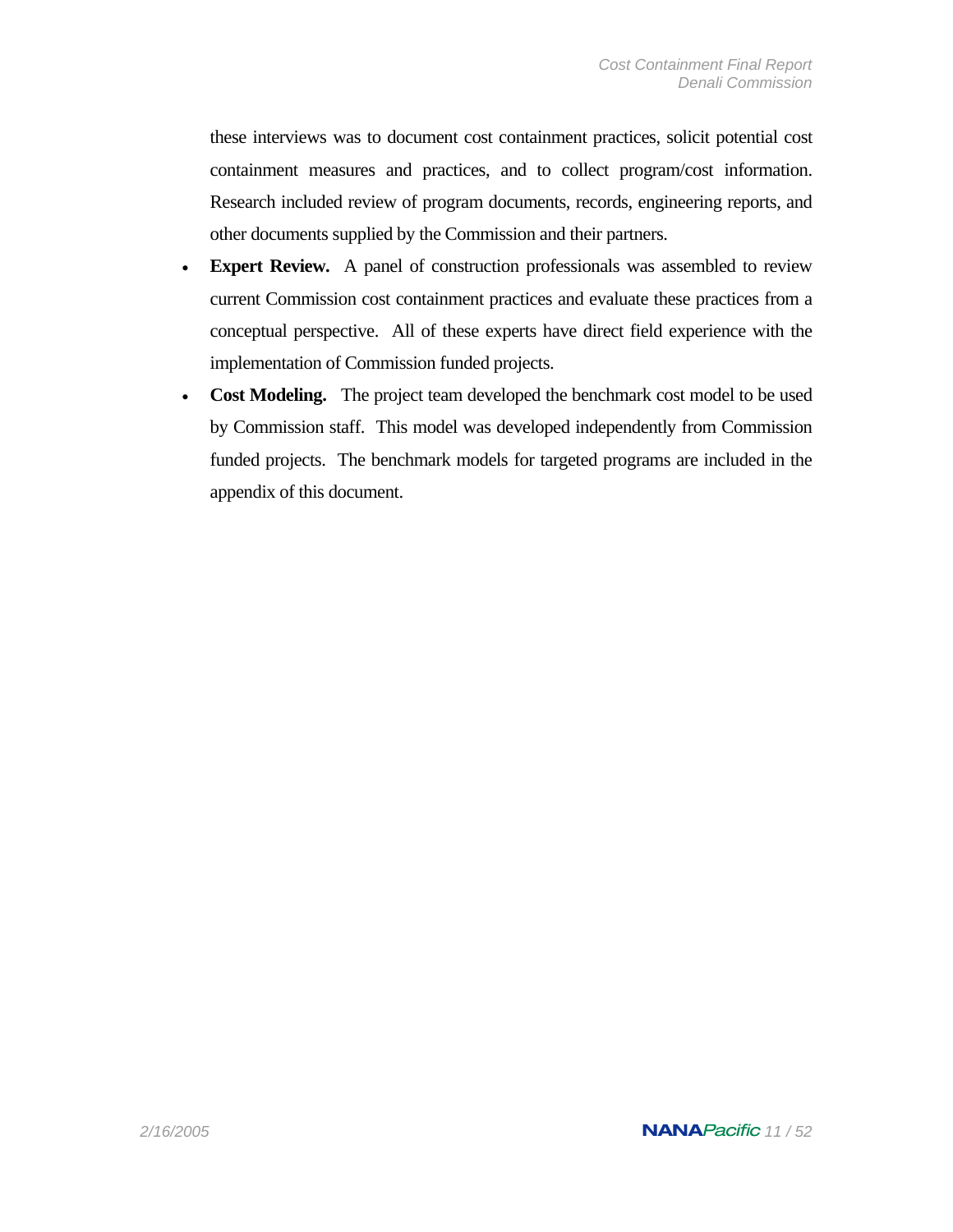## **2. Review of Cost Containment in Targeted Programs**

The following section is provided as a review of existing cost containment strategies in the Commission's teacher housing, washeteria, and health clinic programs as undertaken by the project team.

### **2.1 Teacher Housing: Applications of Cost Containment**

The Teacher Housing Program is implemented by the Alaska Housing and Finance Corporation (AHFC) and uses their existing competitive granting mechanism for project development. The Teacher Housing Program is one of the newer initiatives of the Commission and generally lacks substantially completed projects and relevant cost data points at this time to evaluate the soundness of their cost containment approach.

According to AHFC program managers, the first strategy of cost containment is a competitive review and selection of proposals. The application process is open to a wide variety of applicant organizations (for-profit, school district, housing authority, traditional council, etc.). The existing Commission-funded projects reflect this diversity.

AHFC program managers assess feasibility of a project using life-cycle cash flow analysis and applicant's ability and willingness to carry debt. Using this owner's equity framework, AHFC analyzes the applicant's willingness to limit total development costs. AHFC does a strict review of matching funds and financing before resource commitment. This approach appears to be conceptually sound and is supported by AHFC's expertise and anecdotes.

AHFC limits construction costs on per unit  $cost<sup>5</sup>$ , not on a cost per square foot. AHFC reviews cost proposals based upon an acceptable range of costs garnered through their experience in housing construction, continually comparing cost data from their project data base. They compare this cost data from their various programs to ascertain an acceptable range of project costs. AHFC does ask for third party review of construction cost estimates as part of the bid.

 $\overline{a}$ 

 $<sup>5</sup>$  HUD calculates TDC for Alaska on a statistical representation of projects in Alaska.</sup>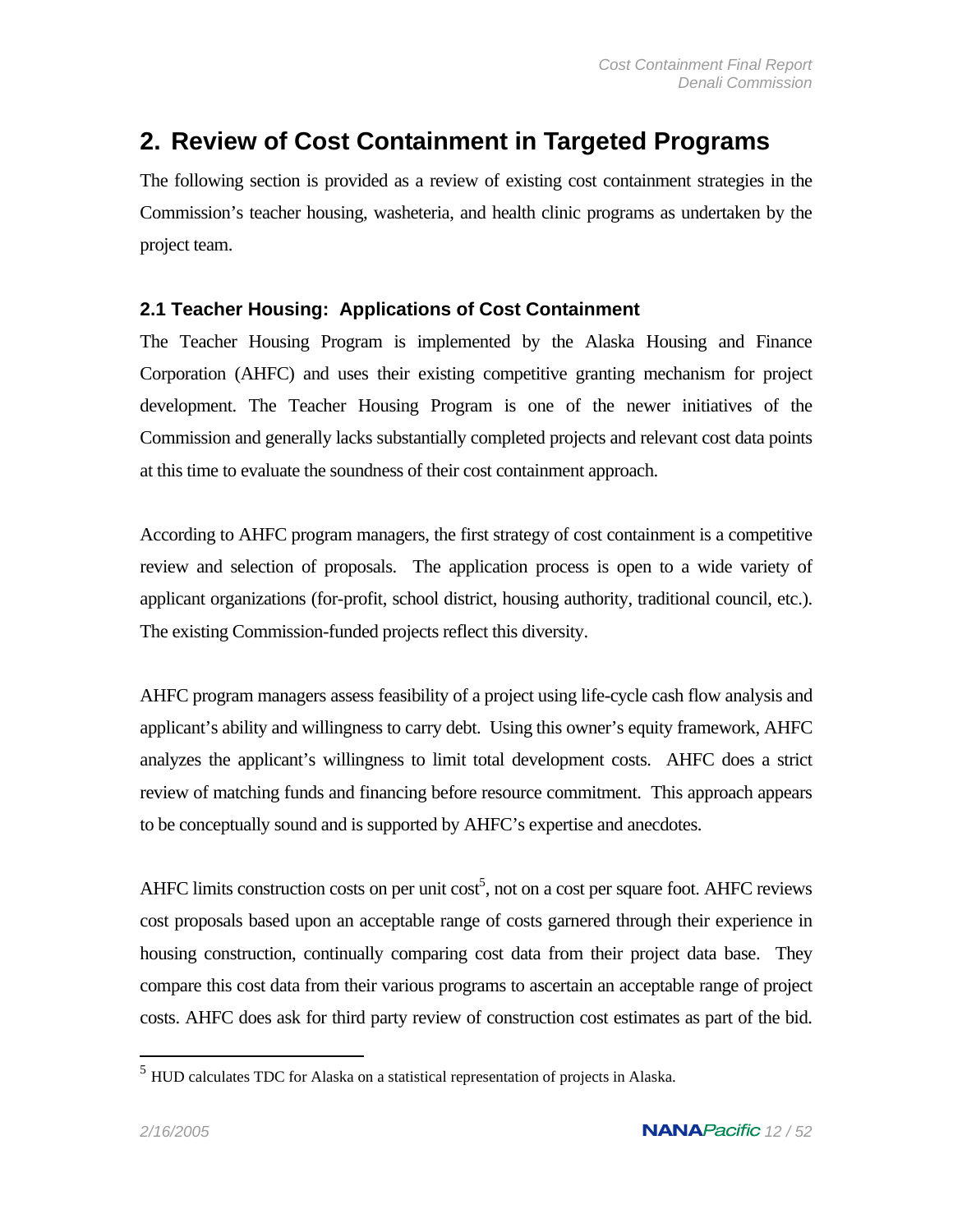Although attempts have been made at procurement and transportation coordination, demonstrable examples of coordination with other entities have not materialized. As mentioned above, these cost containment measures are conceptually sound.

Although program managers were able to discuss applications of cost containment, a specific cost-containment policy framework was not readily available. AHFC did have some historical cost data (TDC, cost per square foot, etc.) dating back to 1998 for projects.

#### **2.2 Health Clinic: Applications of Cost Containment**

The Commission works primarily with Alaska Native Tribal Health Consortium (ANTHC) on health clinic construction implementation. Smaller contributions come from the Alaska Area Native Health Service (AANHS) and other direct partners.

The health clinic program has experience with a broad range of cost containment strategies in various regions and types of programs. By several accounts, the first generation of health clinic projects funded by the Commission had a fast-track approach in project implementation. Planning, design, and lead time for procurement were reportedly also fast-tracked. As a result of changes in both the funding and policy environments, and an increase in project costs, ANTHC has previously implemented a series of explicit cost-containment measures. These measures include:

- **Improved Technical Assistance.** Technical assistance for both planning and engineering was initiated to help focus communities on the types of services to be offered, as well as the appropriate design of these facilities for maximum delivery.
- **Regionalization of Projects.** ANTHC has planned construction projects in various regions and employed a "circuit rider" approach with conceptualization, design, and construction. Regionalization also allows for bundling of logistics, transportation, and procurement.
- **Force Account Labor Model.** The force account model has been proposed as a leading strategy for cost containment. Most of the sub-recipient organizations have implemented this approach and have maintained that force accounts increase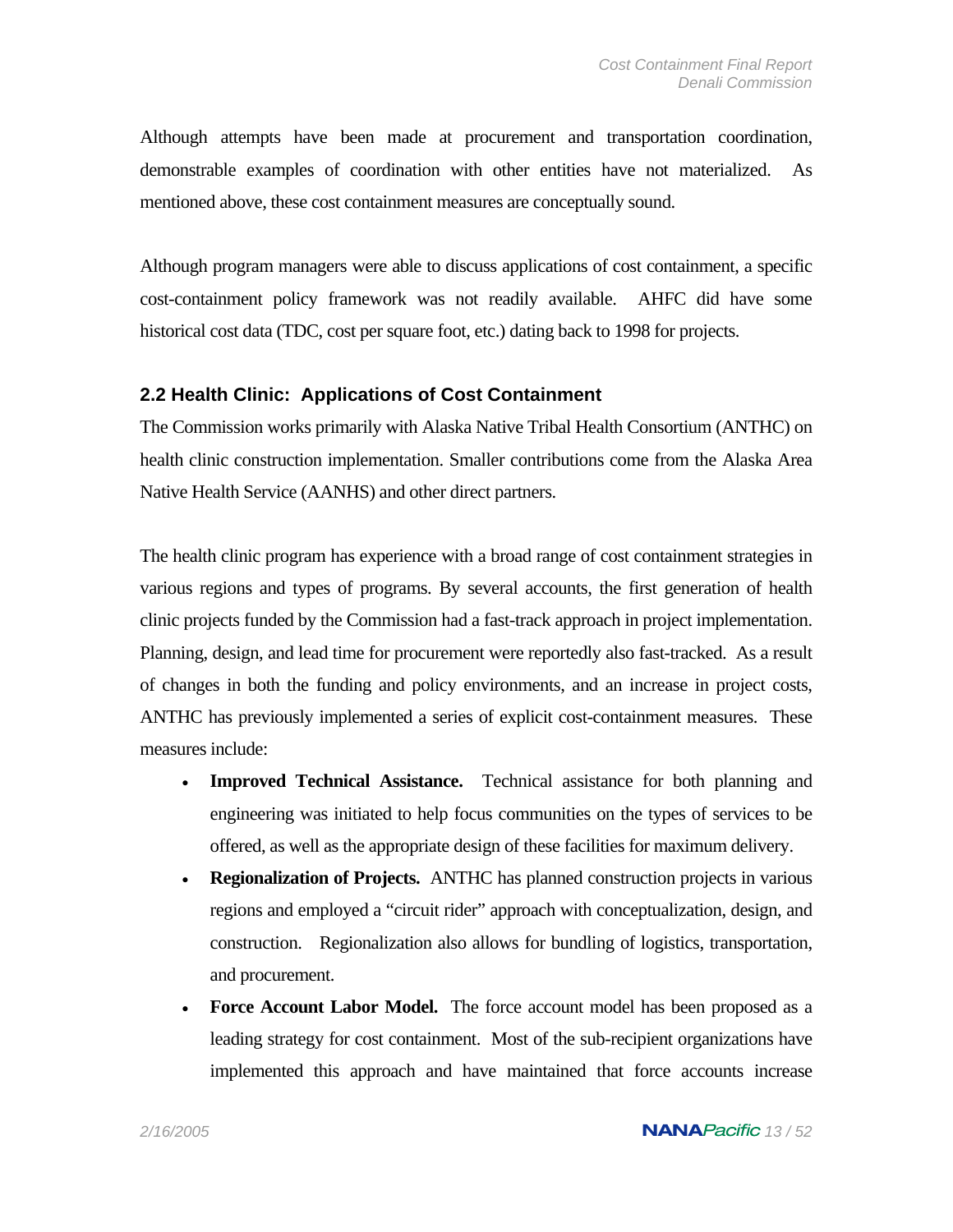productivity and decrease costs. While anecdotes were wide spread about the effectiveness of the force account model, no quantifiable data materialized to support these anecdotes.

- **Improved Lead Times with Procurement.** A new practice in the most recent Memorandum of Understanding (MOU) allows for procurement scheduling up to 18 months in advance to allow for bulk purchases and adequate procurement of transportation. This could alleviate some of the problems with transportation coordination.
- **Value Engineering.** Specific efforts in value engineering have resulted in demonstrable cost savings potential in the clinic's prototype design. Through an engineer's review, clinic construction materials such as telecommunications equipment, reduction in door types used throughout the building, and simplification of alarm systems were identified as opportunities for cost containment and effectively re-engineered.
- **Prototype Design.** The health clinic program has three (3) types of drawings, each corresponding to community's size. While not an explicit requirement, the Commission strongly encourages applicants to use these designs. In terms of an absolute cost containment strategy, questions have come forth as to whether a prototype design has the cost savings potential that its advocates had originally envisioned. Furthermore, the prototype design has not been consistently applied and implemented.
- **Comparison of Costs.** ANTHC compares cost with rural schools and Indian Health Service (IHS) to ascertain whether construction cost estimates are realistic with their health care clinics.
- **Cost Multipliers.** Both ANTHC and AANHS use regional cost multipliers in the preparation of budgets for construction.

Demonstrable progress has occurred on implementation of cost containment strategies into program delivery. ANTHC efforts on the clinic program on cost containment strategies should be highlighted. As in other programs, quantifiable cost data was unavailable to support these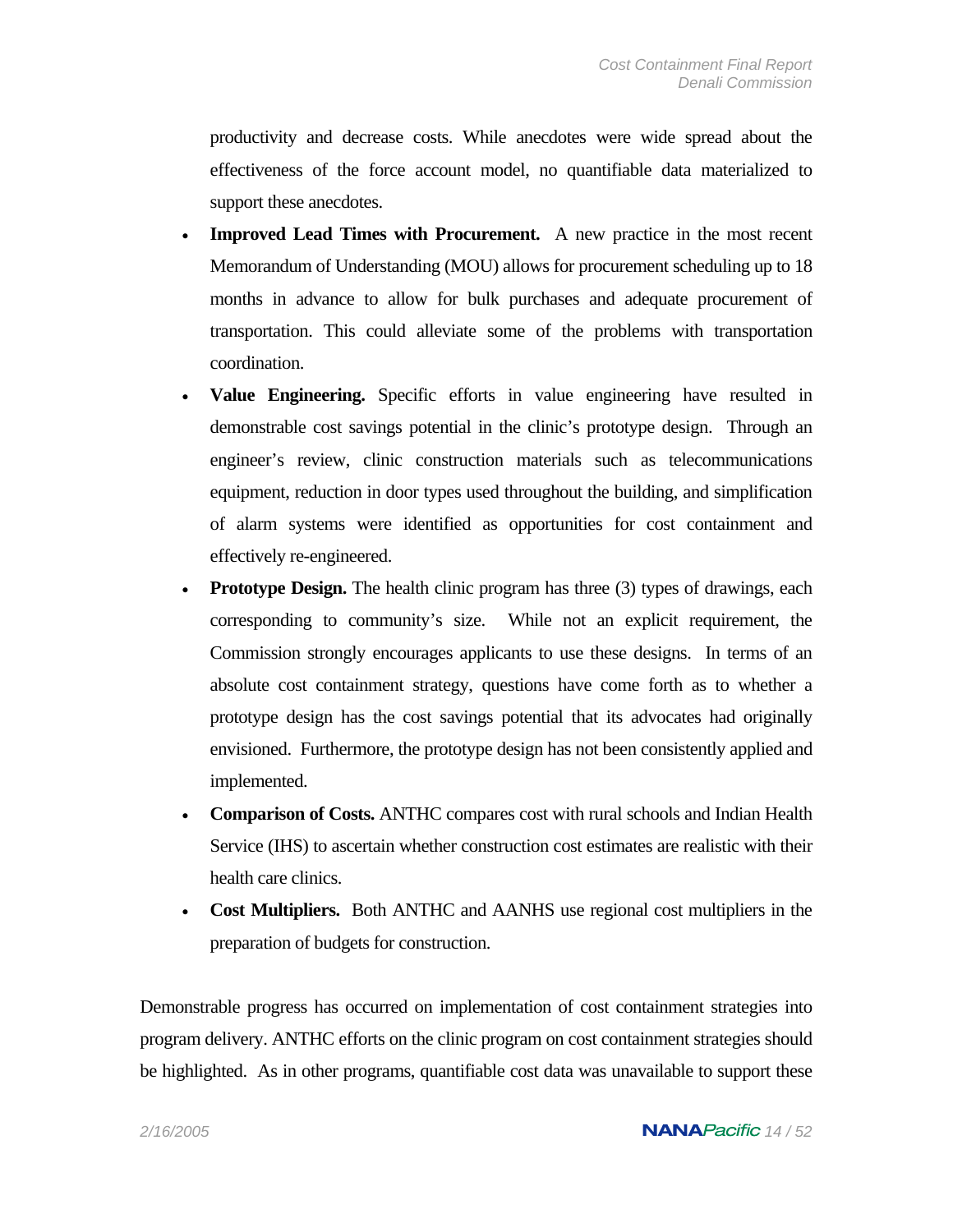anecdotes. It is suggested to adopt an explicit cost containment policy and measure demonstrable progress through documentation of specific cost savings.

#### **2.3 Washeteria: Applications of Cost Containment**

The Commission relies on the Village Safe Water Program (VSW) and ANTHC for the actual implementation of Washeteria projects. Program partners had some initial difficulty citing demonstrable cost containment strategies that have been incorporated into program delivery, citing the reliance on existing institutional policy and procurement practices. Other program actors cited a "duplication of efforts" and limited "coordination" occurring in the field. In addition to the frequent turnover of Commission staff responsible for the washeteria program, an explicit cost containment effort has not been fully realized.

Regardless, cost containment strategies have been considered in program design. Shared mobilization, standard design, and construction readiness were mentioned by program managers as important cost containment strategies. Other cost containment strategies that have been considered in program design include sustainability of operations, efficiency of operations, best-value design, and a strong emphasis on conceptual planning. The washeteria design of Eek, Alaska has been suggested as a possible basis for prototype design.

### **2.4 Cost Monitoring of Targeted Programs**

In terms of monitoring of costs in targeted programs, there appear to be few controls in place to compare costs across all of the targeted programs. Cross-program standards are nonexistent, making it difficult to compare both within and across programs. Detailed cost information is not readily available at the partner level and the cost categories are not synchronized across programs and organizations. What is available is sometimes compared to projects in a non-uniform manner, creating distortion.

There is cost data available at the sub-recipient level (YKHC, Norton Sound, Manilaaq), but the format does not allow for effective cost comparisons. Therefore, it is a challenge to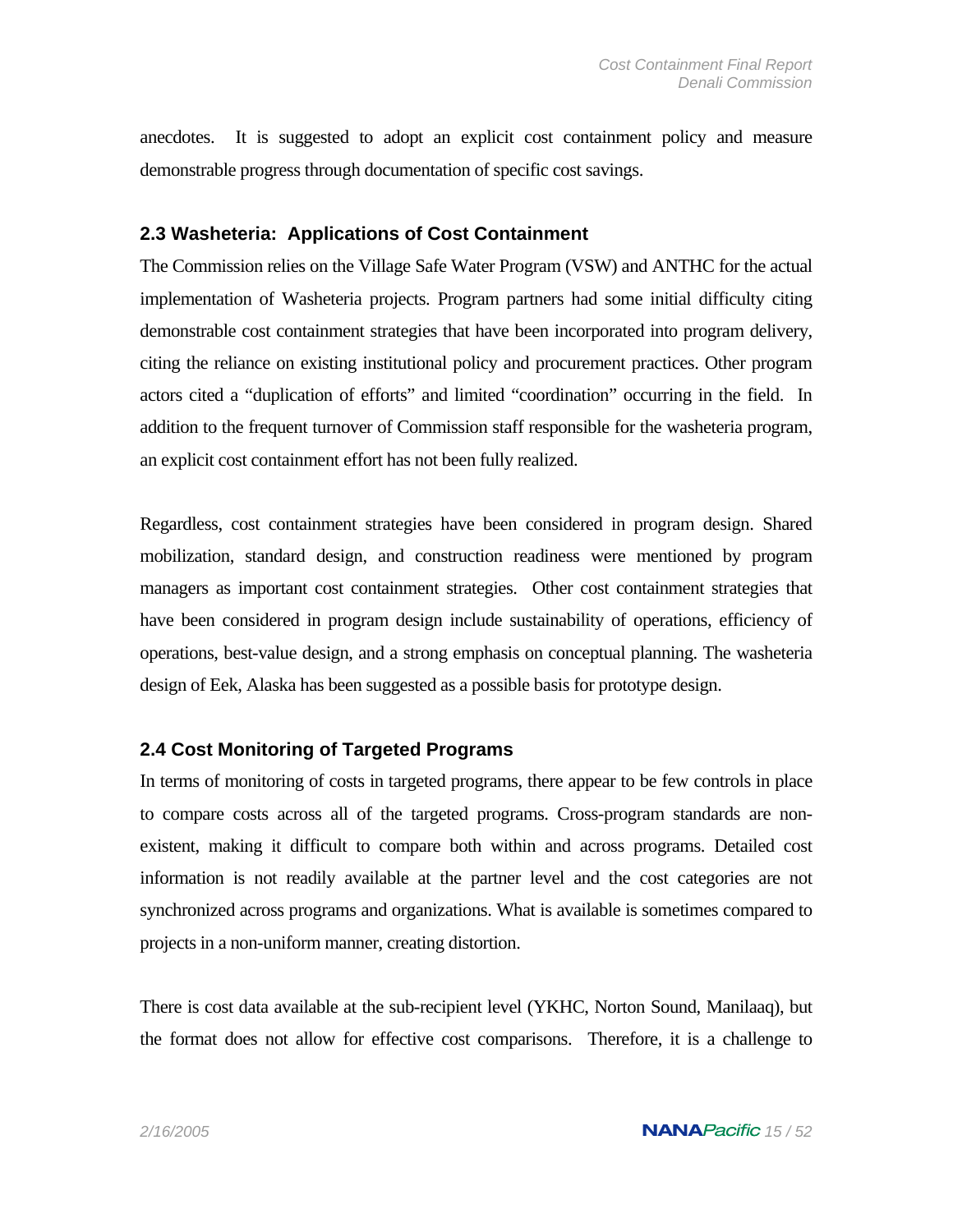transfer the experience in cost control and management garnered from one project experience to another.

The program manager at the Commission has the lead responsibility for monitoring costs and cost containment. From that point, cost monitoring and control responsibility is passed through the system, from Commission program manager to the partner, to the construction manager, and finally to the community or local partner. The sub-recipient responsible for maintaining records for audit purposes will generally have the most detailed and insightful cost data.

As previously documented, partner accounting systems have changed and are evolving. However, there appears to be limited efforts at standardized reporting procedures. Summit Consulting Services proposed a professional cost monitoring system that could be adapted for Commission use during the expert panel review and is attached in the resource section.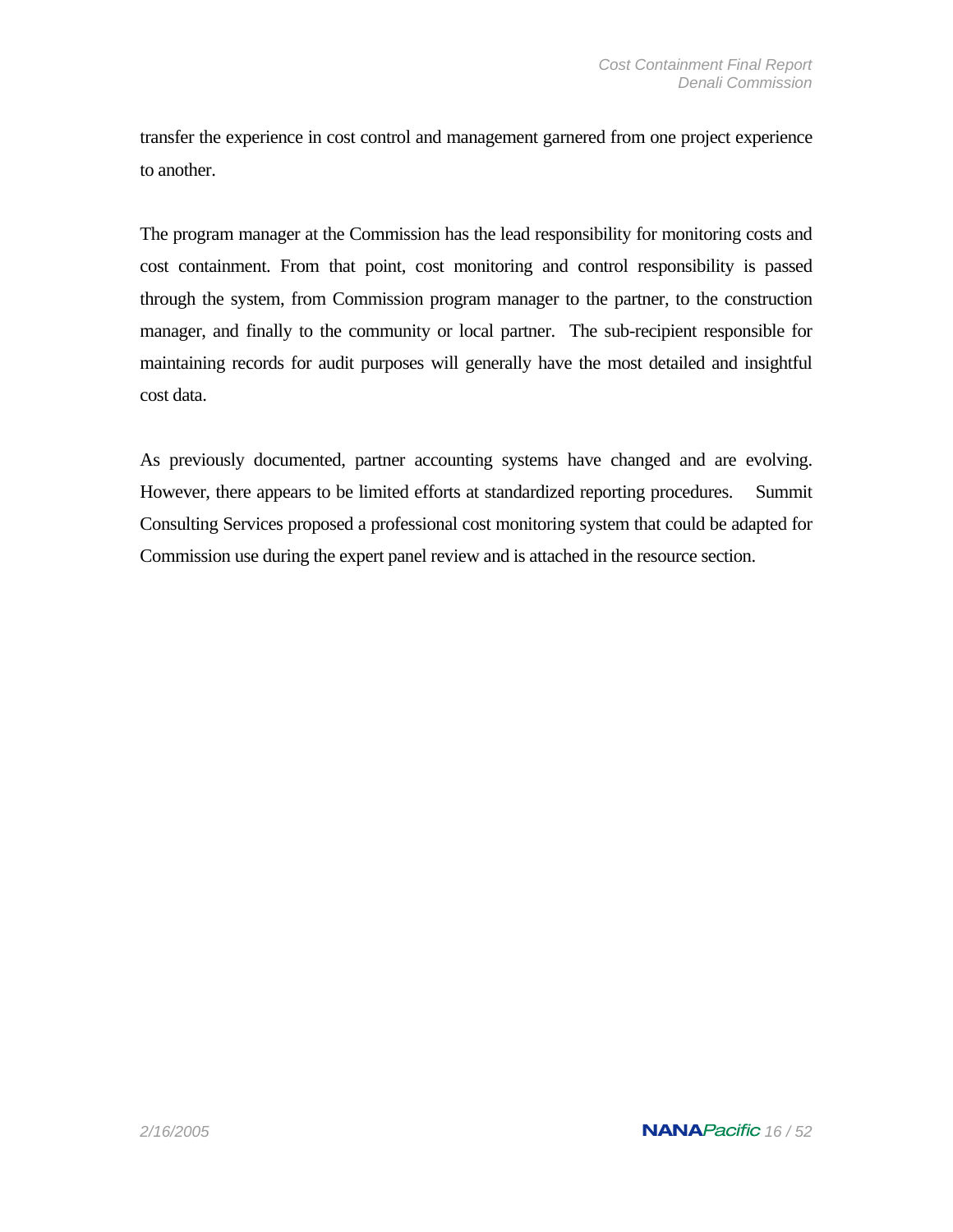## **3. Errors in Rural Construction Program Delivery**

As in the case of the cost drivers, management and implementation errors drive the costs in rural construction. These observations are made with Commission projects in mind by the assembled expert panel of building professionals.

### *Discouragement of Innovation in Design*

Despite advances in building technology appropriate for rural Alaska, more efforts could be incorporated into innovation in design practices. Basic frame construction on post and pad foundations is encouraged, with no encouragement to look for new ideas of design to overcome rural construction difficulties.

## *Unclear Expectations of Quality*

Existing partner submittal requirements and poor guidance working through existing prototype design have created difficulties and simultaneously driven costs.

## *Facility Sizing*

The importance of properly evaluating community need to ensure properly sized facilities over the long term should be emphasized. Larger projects, while having a smaller \$ per square foot, tend to tip the cost scale as opposed to smaller designs.

### *Funding Guidelines*

Not all projects that overrun funding limits are the result of poor management oversight. These issues can be remedied by instituting administrative and managerial controls.

The funding process may start before any detailed information is known about the project by agencies that may not be totally conversant with construction activities in Alaska. Premature cost estimating and ineffective planning may result in cost estimates that are less than the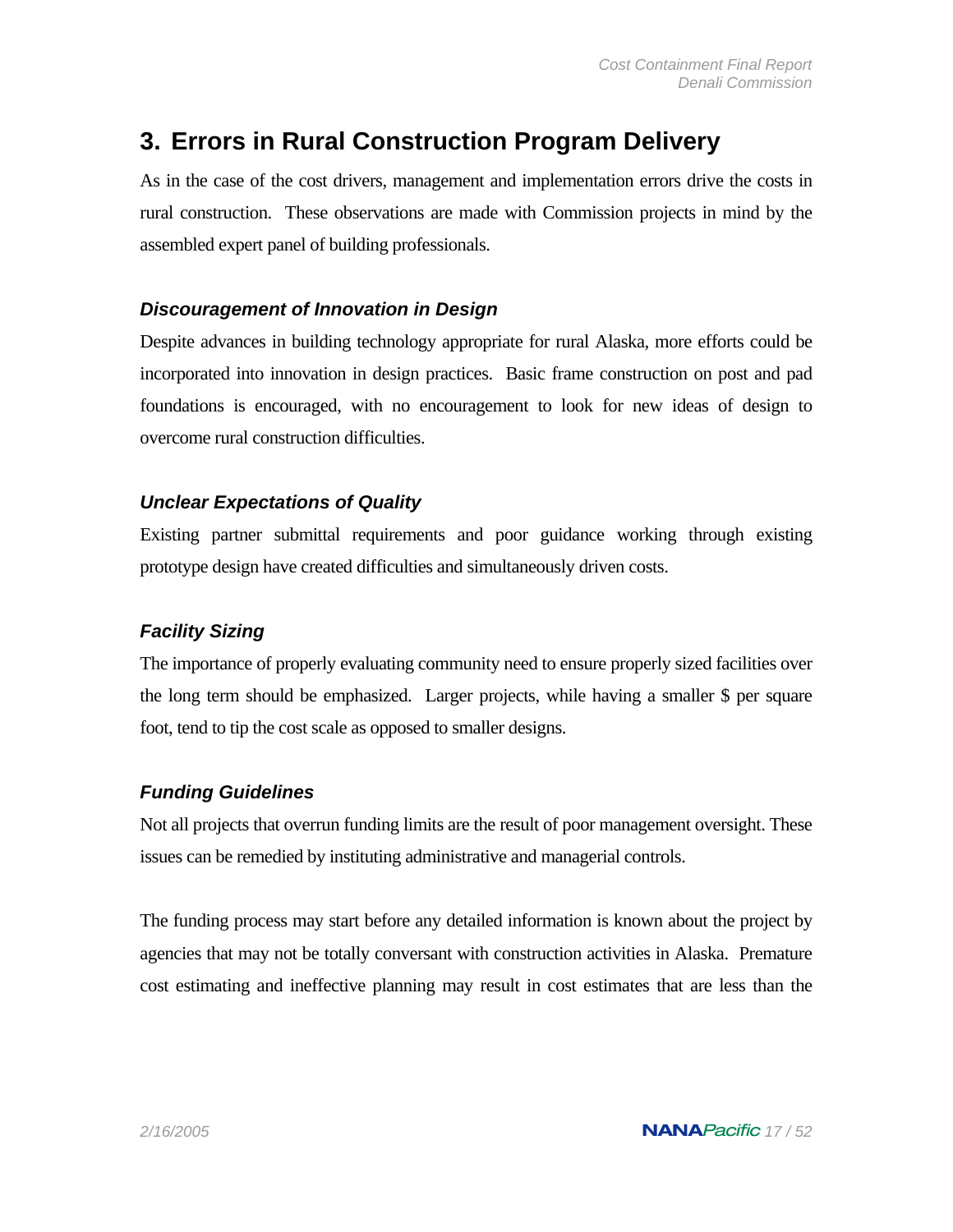amount for which the project can reasonably be constructed. During the funding process, Alaska construction savvy personnel are not consulted to review the funding request<sup>6</sup>.

## *Planning and Coordination*

Planning and coordination errors have also driven higher costs. Errors of coordination at the various steps of project implementation include:

- Delays in materials arrival on site,
- Improperly mobilizing construction personnel in a timely manner,
- Underestimating the local work force's availability and commitment to the project,
- Problems with vendor representatives,
- Lack of available inspector,
- Failure to require Partner organizations to track in-house utilization rates, and
- Being too risk adverse with respect to decision making and contract clauses.

### *Mobilization/Demobilization and Logistics*

Significant errors also occur in mobilization and demobilization, including underestimating of time and effort, underutilization of local resources, underestimating logistics of performing construction work, effects of weather, and beginning projects at the wrong time of year in Alaska has also been prevalent.

### *Cultural Sensitivity*

When working in these remote communities, it is important to recognize its unique cultural context. Not being aware of and sensitive to the local culture and traditions and how to appropriately plan/coordinate with villagers can increase planning and implementation time horizons.

 $\overline{a}$ 

 $6$  Refer to Appendix K.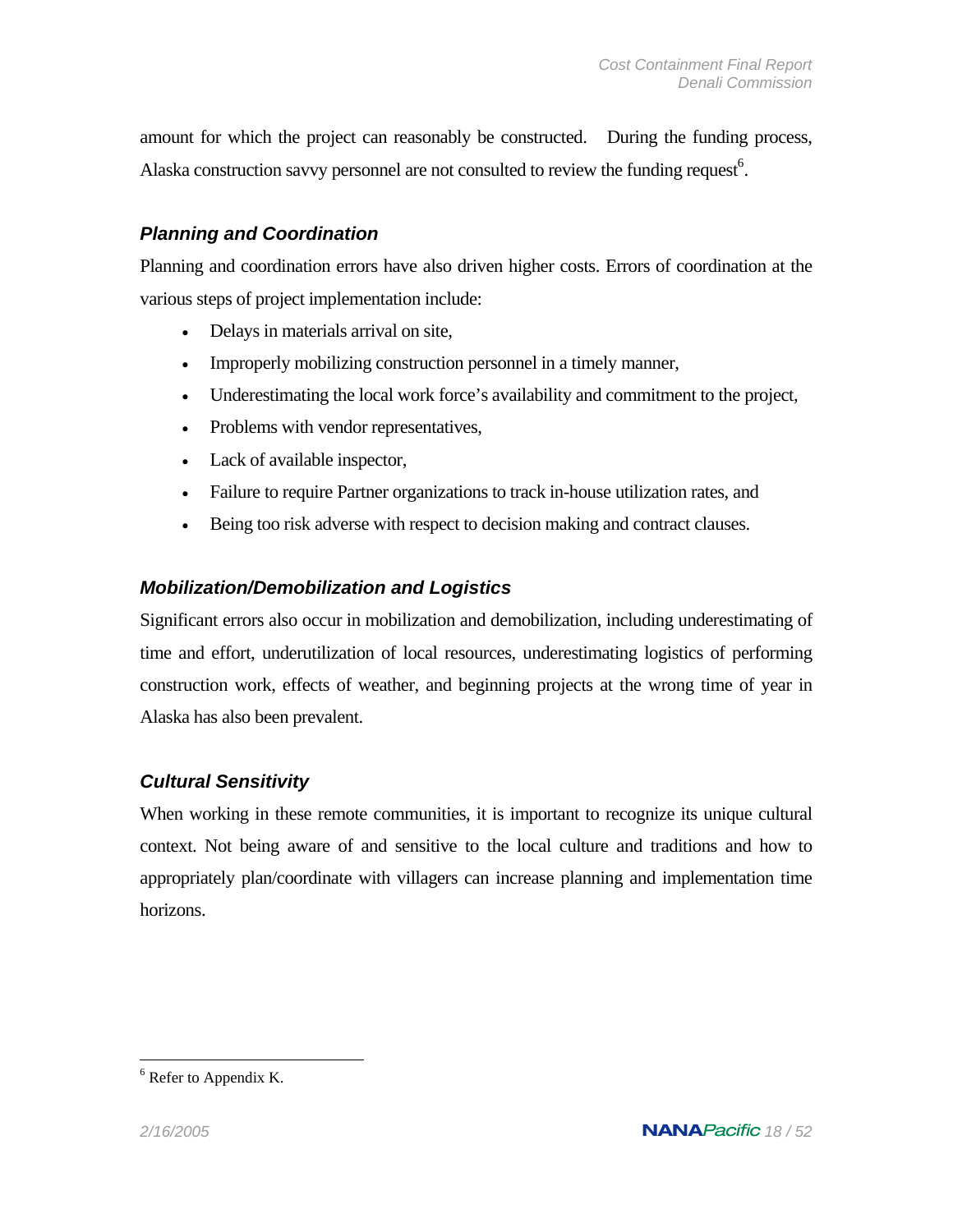## **4. Cost Drivers Discussion**

Managing rural construction activities requires an underlying understanding of the root causes that increase the costs of these projects. For Commission funded projects, it is important to search for the root causes of cost escalation to effectively measure the performance of partners.



*Figure 2: Activity-Based Management Model for Commission Funded Projects* 

Figure 2 illustrates an activity based management model involving analysis of cost drives and the establishment of performance measures. It is also a precursor of the benchmarking model section of this document. This discussion is the collective result of interviews, observations and experience of the expert panel review, reflecting their direct experience managing Commission funded projects at the project level. The following cost driver analysis is the compilation of the work of all subcontractors and expert panel review and serves as the foundation of the cost models.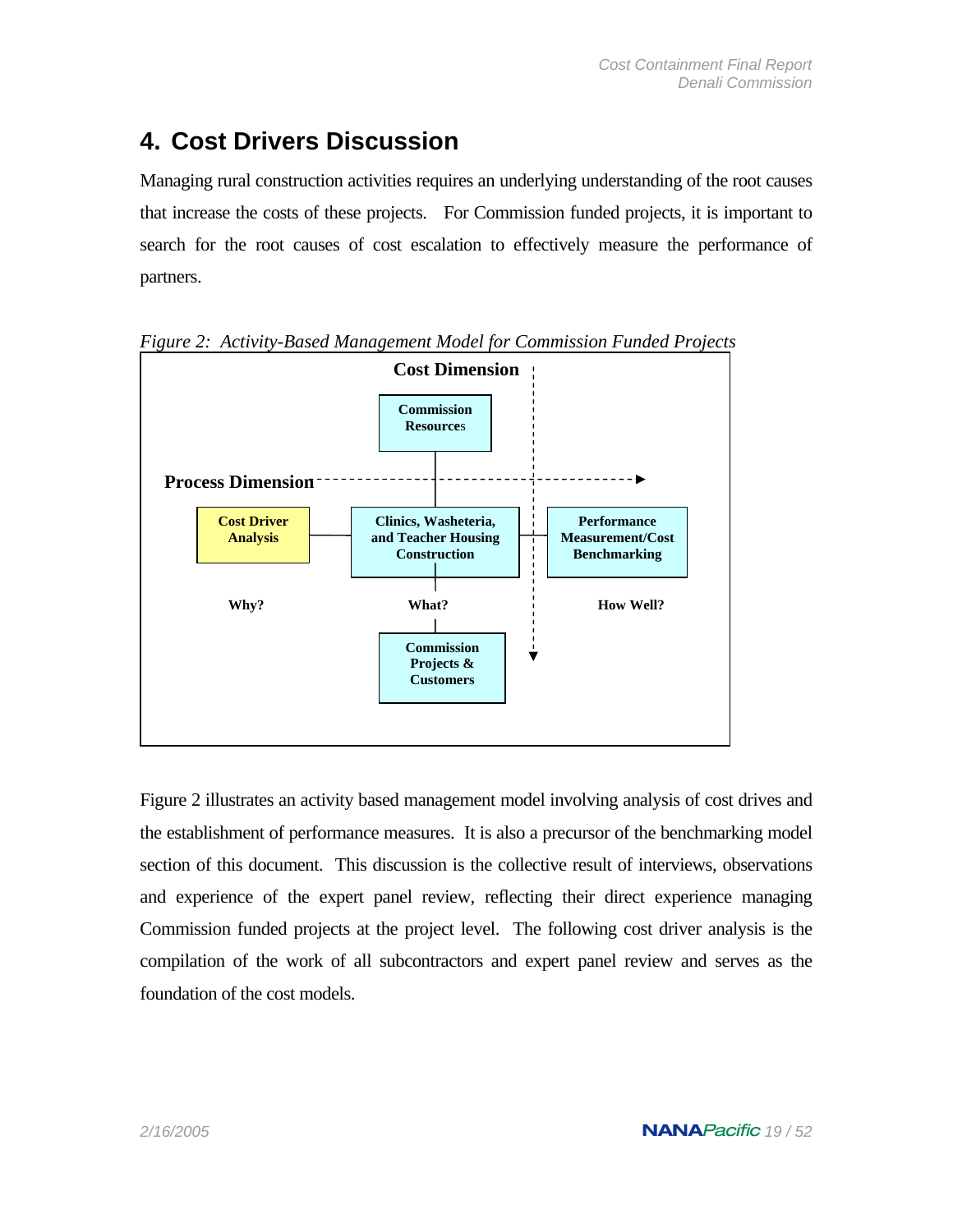## **4.1 Cost Drivers**

## *Diverging Visions*

One of the challenges for building professionals is navigating the many management and administrative layers for each individual project, thus experiencing a divergence of vision. Included in this vision is the need for the facility to meet and have in sight the end user's desires, needs and limitations. A general lack of vision on projects can and has prolonged project planning, design and construction schedules.

## *Conceptualization, Planning, and Design*

The conceptualization and design stage likely exerts the most control over the ultimate cost of a project. Materials used, assembly methods, prefabricated components, standardized component detailing, etc., all figure into ultimate in-place cost. Obtaining fair costs for design services might require a longstanding relationship between contractor and architect/engineer.

Most projects funded by the Commission are relatively small in physical size. (1,000-3,000 SQUARE FOOT in floor area) These projects may contain all the elements of larger projects, making it necessary to absorb the cost of numerous mobilization and demobilization cycles by the various trades involved in the construction.

For example, it may be considerably less expensive to prefabricate the entire structure in components and ship the assembled structure. Alternatively, it may be more time efficient to have the enclosure prefabricated in panels for field assembly. Structural foam panels, for instance, are factory engineered and can be assembled on prepared foundations very quickly.

## *Choice of Labor in Construction*

The methods selected for construction, including locally contracted, force account managed projects, competitive bid, etc., have a direct impact on design decisions. The commitment to utilize local labor resources to the fullest extent possible can mean that certain aspects of the project may require reworking due to the work not being performed by journeymen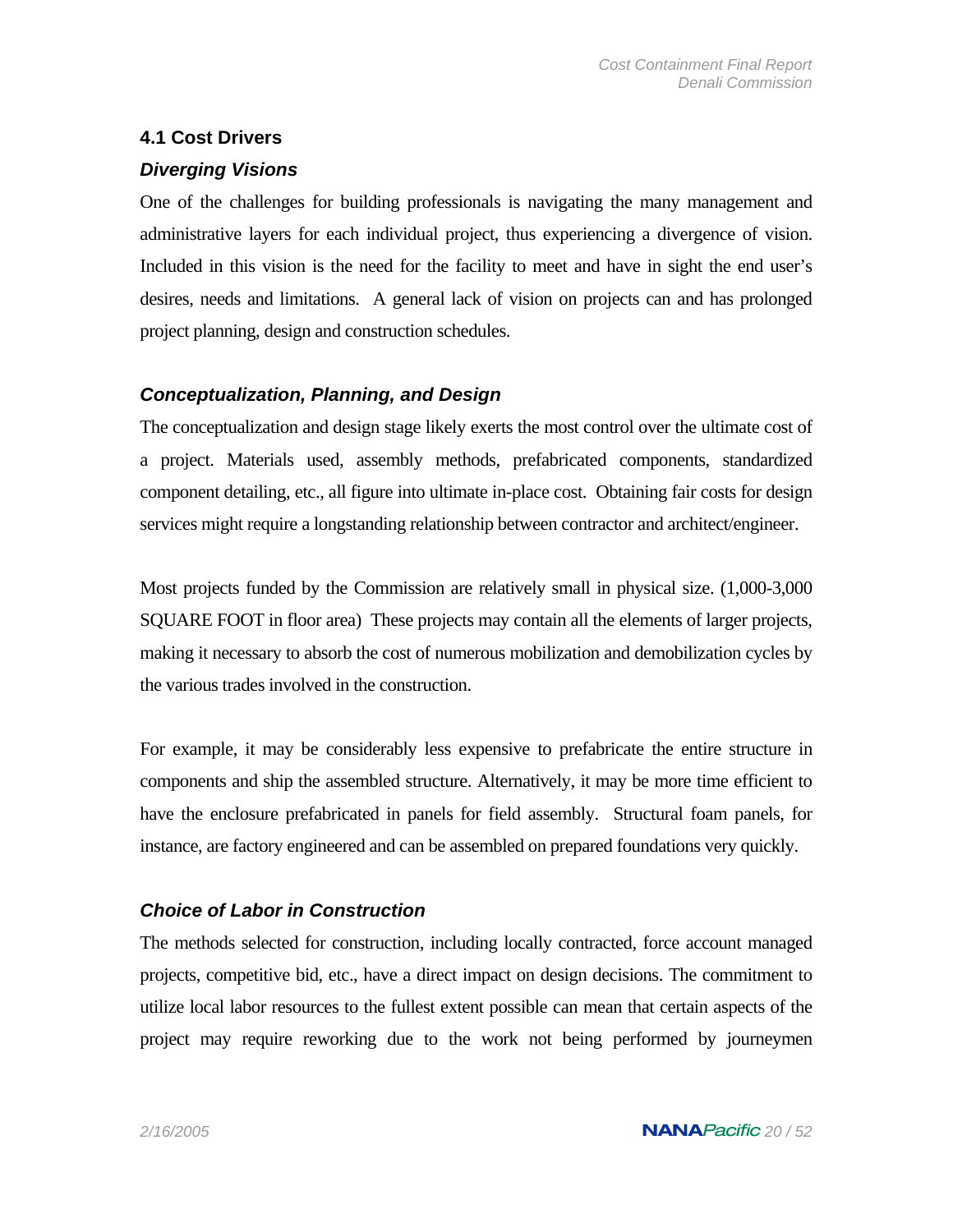craftsmen<sup>7</sup>. The choice of labor in construction in rural Alaska is also a function of labor productivity, prevailing and selection of wage rates (Davis Bacon, Little Davis Bacon, union, institutional salary policy, etc), the use of shift labor, billeting, and skill level. Labor and their respective skill level and training is one of the key cost drivers where program managers can exert control<sup>8</sup>.

### *Market Conditions and Contract Methods*

The high volume of construction work throughout the state has lead to the overall reduction in competition, especially with respect to mechanical and electrical subcontractors. Lack of new entrants into the construction field has also lead to an increase in costs by limiting the number of available and competent building industry professionals. Market conditions, such as a competitively bid project in a high demand market and limited supply, low demand for construction services and oversupply, and time and material where the owner takes on risk, are all significant factors that drive costs for Commission funded projects. Time and material<sup>9</sup> may have lower, upfront costs associated with a project, but the owner assumes all risk

#### *Weather Conditions*

The choice of when to build and the climatic impact on costs can be significant. Weather impacts labor, equipment, technology, and subcontractors.

### *Geotechnical Conditions*

The type of soil and the appropriate choice of foundation will have a significant impact on project costing. In particular, the use of gravel pad foundation, pile foundation, or triodetic foundation all have different costs can drive costs in projects.

 $\overline{a}$ 

 $7$  Refer to Appendix K for responses of building industry experts.

<sup>&</sup>lt;sup>8</sup> Significant variances in the labor costs for the construction of the Mekoryuk clinic in comparison to that of three YKHC clinics was noted. This variance was attributed to the skill level of the supervisor and crews by YKHC program managers in Mekoryuk. 9

<sup>&</sup>lt;sup>9</sup> Force account projects may have similar contractual arrangements to time and material projects.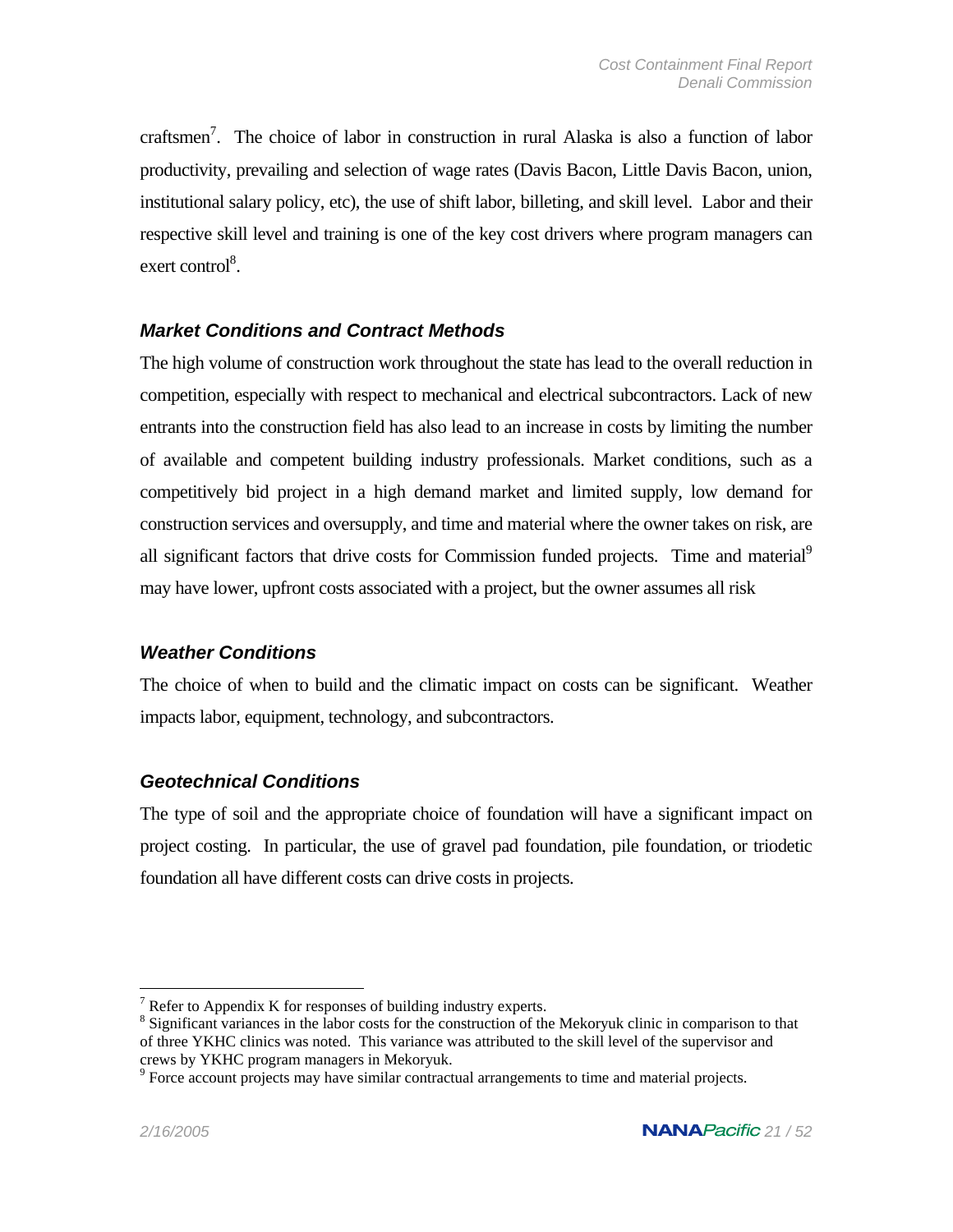## *Material Freight Factor*

Delivered freight factors and whether the community is accessible via road, ocean barge, or river barge are significant factors in cost differentiation for Commission funded projects. The material freight factor is an explicit component of the cost model.

## **4.2 Benchmarking Tool Cost Drivers**

The project team identified key factors that influence the cost of constructed facilities in rural Alaska. The team developed an independent estimate of the range of cost impact those factors might have on labor, material, equipment, and subcontractors based on regional location assumptions and construction contracting methods $^{10}$ .

The project team's estimates were supplemented by HMS, Estimations Inc., materials suppliers, program partner agency personnel, rural utility managers and other purchasers of rural service delivery. In the case of freight, regional freight cost multiplier estimates were revised to take into account a sample of direct measures of the total cost to deliver materials and equipment to site based on material and equipment weight, freight rates, and the cost to move the materials and equipment from the barge or plane to the local construction site. In order to keep the benchmark cost estimates up to date, it is recommended that freight rates be updated annually and that river water depth is verified as this may influence the amount of freight that is sent by barge vs. air.

Based on time and budget constraints, we have excluded several local cost variation considerations from the benchmark costs we developed in the executive summary and leave those specific items to be developed as part of a more comprehensive study or left to individual project negotiations. For example, almost all construction projects require the use of some gravel material. The cost of gravel delivered to the construction site varies considerably from location to location and since a comprehensive survey of gravel costs was beyond the scope of the contract, the model assumes \$5/cy gravel.

 $\overline{a}$ <sup>10</sup> See Appendix L: Fergusson & Associates Cost Drivers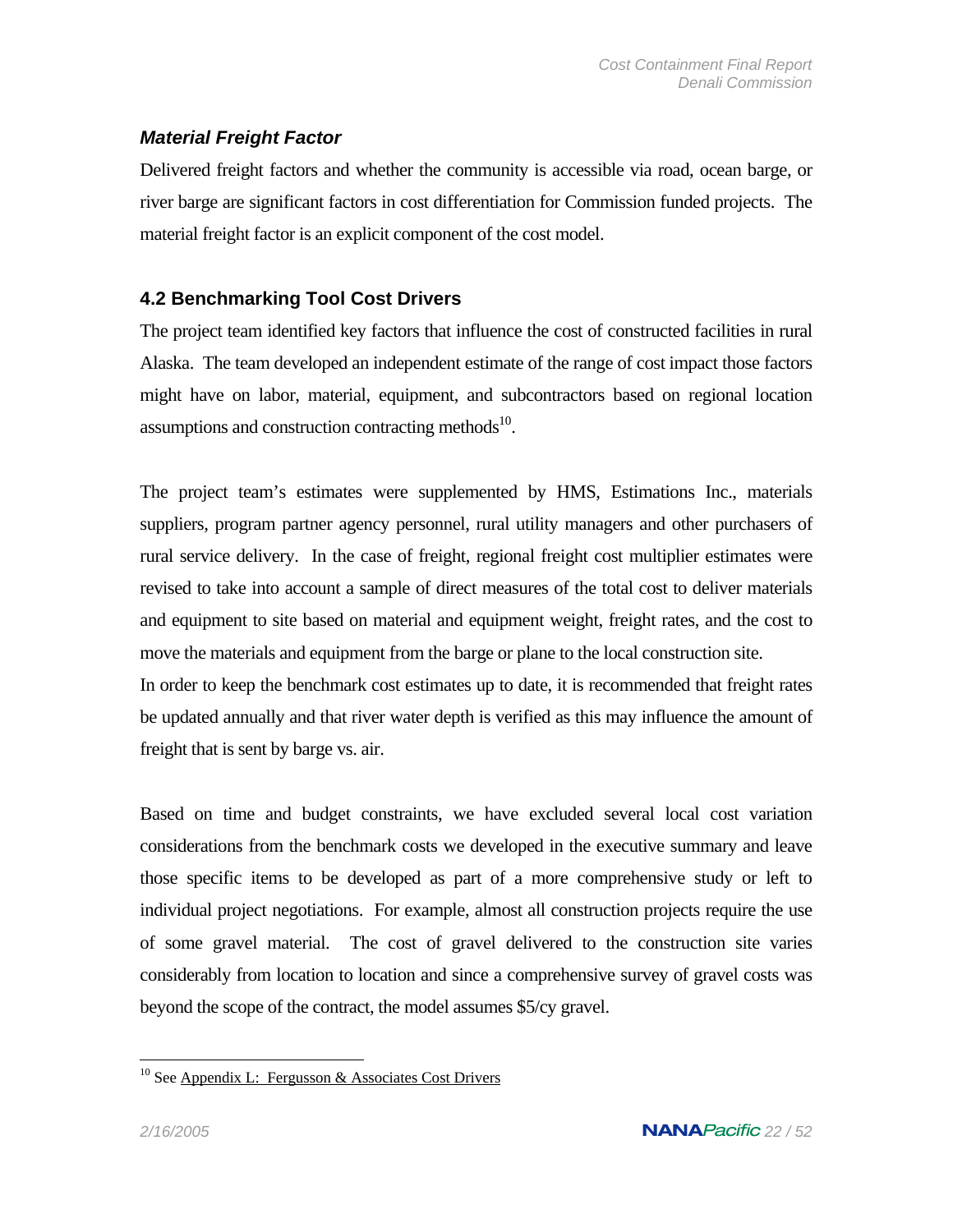The following table summarizes the cost drivers and if they were included in the benchmarking tool.

| #                       | <b>Cost Driver</b>      | <b>Summary</b>                                          | <b>Included</b> in |
|-------------------------|-------------------------|---------------------------------------------------------|--------------------|
|                         |                         |                                                         | <b>Cost Model</b>  |
| $\mathbf{1}$            | <b>Foundation Type</b>  | Variances in gravel, pile, triodetic and price of       | yes                |
|                         |                         | gravel can distort costing.                             |                    |
| $\overline{2}$          | Size of facility        | Benchmark quantities and costs based on standard<br>yes |                    |
|                         |                         | design and size.                                        |                    |
| 3                       | Number of Units         | Unit development scale impacts costing.                 | no                 |
| $\overline{\mathbf{4}}$ | <b>Labor Rate</b>       | Differing wage rates cause variances. Model             | yes                |
|                         |                         | assumes Title 36 wages.                                 |                    |
| 5                       | Labor Productivity      | Shift labor, skill level, travel, and billeting all     | no                 |
|                         |                         | impact labor productivity.                              |                    |
| 6                       | Equipment               | Equipment mobilization for foundation and the           | yes                |
|                         | Mobilization            | need to winterize equipment.                            |                    |
| 7                       | <b>Material Freight</b> | Road access, southeast ocean barge, southwest           | yes                |
|                         | Factor                  | ocean barge, western Alaska ocean barge, western        |                    |
|                         |                         | Alaska Ocean Barge, North Slope Ocean barge,            |                    |
|                         |                         | YK River Barge, and air freight are all                 |                    |
|                         |                         | considerations.                                         |                    |
| 8                       | Climate/Weather         | Weather in various regions of Alaska were               | yes                |
|                         |                         | assessed can influence project costing to a certain     |                    |
|                         |                         | degree.                                                 |                    |
| 9                       | Contracting             | Competitive bid in a high demand market place           | no                 |
|                         | Method/Market           | vs. competitive bid in a low market place, time         |                    |
|                         | Condition               | and material.                                           |                    |

*Table 3: Cost Driver Inclusion Summary*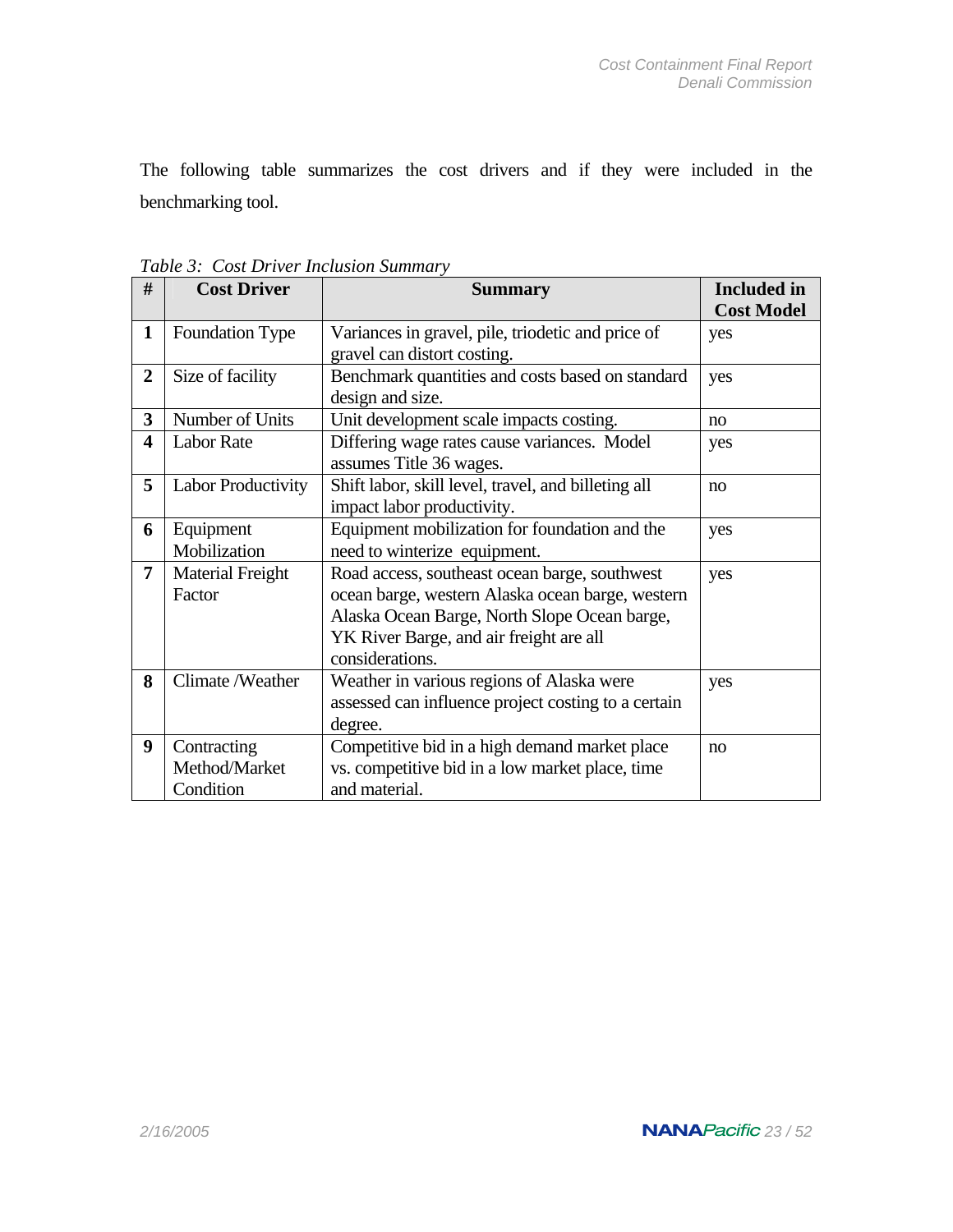## **5. Benchmark Costs**

The goal of establishing these benchmark costs is to provide program level managers with a reasonably achievable cost goal to pass down to partners to assist with cost containment and improve the cost effective delivery of service.

A benchmark cost has been developed for teacher housing, washeterias and clinics in each region listed by averaging across high and low cost communities in each region. The benchmark cost model has been constructed to enable a benchmark cost to be developed for individual communities.

## **5.1 Implementation Considerations**

## *Denali Commission*

At the Commissioner level, Commissioners could establish a benchmark cost for each region and review the difference between the regional average and the regional benchmark to monitor cost levels. This would provide Commissioners and partners with a clear concise scorecard that would enable an assessment of performance.

## *Regional Implementation*

At the Commission, a program manager could limit the average cost in a region to the regional average cost benchmark, allowing regional partners to bundle unique local cost circumstances with other projects to meet or beat the benchmark cost. The advantage to this approach is that it is simple and straightforward and places the burden of solving cost containment problems closer to the project implementation level.

## *Project Level Implementation*

Alternatively, the program manager could require that individual projects meet or beat the benchmark cost and take on the potential individual project requests for exceptions to the benchmark cost.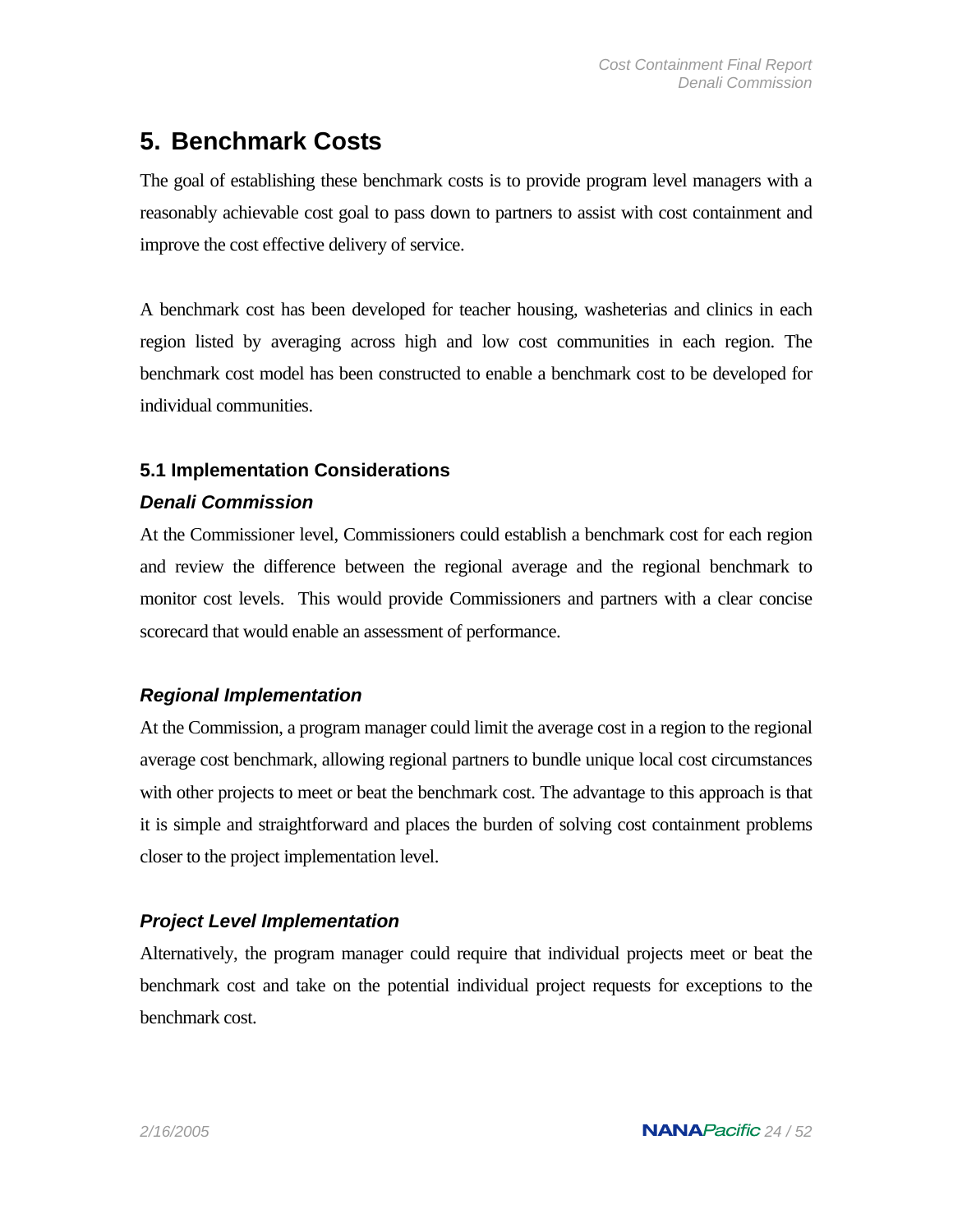This approach may place additional cost pressure on individual projects and reduce the ability of regions to bundle up their high cost projects with their low cost projects. It requires additional work on the part of the Commission program managers.

#### *Assumption Updates*

Given the historically high cost of many parameters (materials, especially structural wood panels, plywood, oriented strand board, structural steel, and the high cost of freight due to high fuel costs) that are incorporated into our baseline material costs this year (2004), we encourage users to consider annual updates and the use of site specific information whenever possible to the model to improve its efficacy.

### **5.2 Benchmark Methodology**

The benchmark costs were developed using the following methodology:

- 1. Solicit client for identification of benchmark cost effective projects.
	- a. Client determined that few, if any, of its in-house projects were suitable candidates due to limited efforts at cost containment and limited exposure of project procurement to competitive forces.
- 2. Review of contractor database for private sector projects that might be considered suitable candidates for benchmark. A search of over 5,000 projects in the Associated General Contractors database yielded fewer than 12 private sector projects. Limited data was available on private sector projects.
- 3. In the absence of specific benchmark projects to review for cost performance, select a standard design for facility (teacher housing, washeteria, clinic) and foundations types (gravel pad, pile, triodesic).
	- a. Specify exclusions
- 4. Develop an independent construction cost estimate with a breakdown by labor, material, equipment, and subcontractors for each building and foundation type assuming:
	- a. Competitive bid fixed price contract
	- b. Anchorage facilities location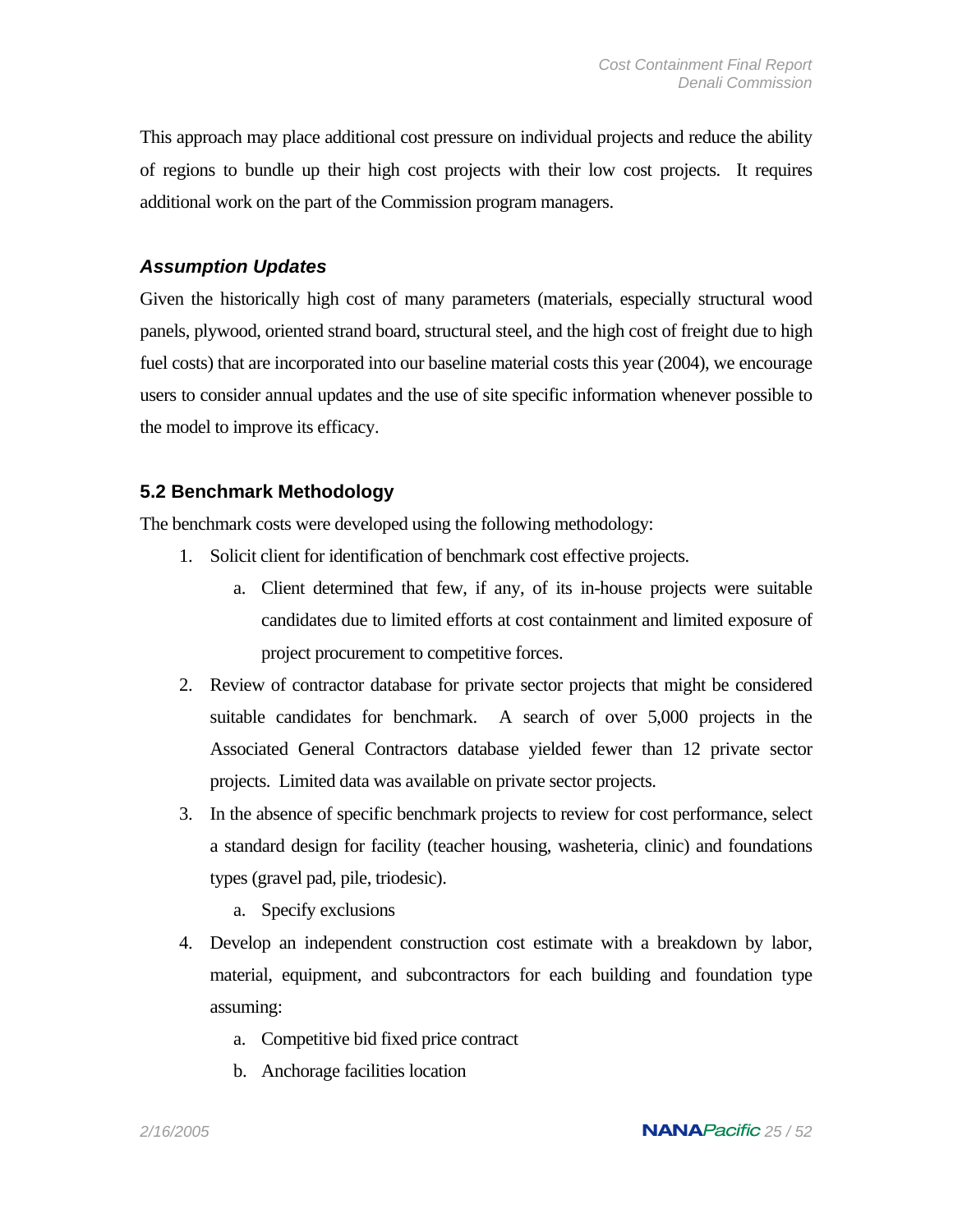- 5. Supplement independent construction cost estimate to fill in excluded items where additional information was available.
- 6. Adjust the Anchorage baseline construction cost estimate to take into account variation in the size of the facility (square footage) based on industry standards (RS Means 2004).
- 7. [HOUSING ONLY] Adjust the square footage adjusted Anchorage baseline construction cost estimate to take into account the number of identical units being built in the same location in the same season (learning curve effect of multiple units) based on actual data from Alaska locations (Alaska Housing Finance Corporation, Total Project Cost, Housing Developments, 1999-2003).
- 8. Develop cost multipliers/adders to account for reasonable variations in local conditions between Anchorage and rural Alaska locations, including:
	- a. Type of foundation appropriate for local soil conditions (gravel pad, pile, triodesic).
	- b. Price of gravel delivered to the local community (\$/cy).
	- c. Average loaded labor rate (wages, fringes, insurance, taxes).
	- d. Shift Labor (6 days a week, 10 hours per day) with associated adjustments to take into account:
		- i. Reduction in labor productivity for longer shifts
		- ii. Overtime pay multiplier
	- e. Labor skill level with associated adjustments to productivity (labor crew output per hour)  $11$ :
		- i. Skilled Labor
		- ii. Less Skilled Labor
	- f. Travel allowance to take into account the number of round trips required for imported supervision and imported labor.
	- g. Billeting allowance to take into account the room and board requirements for imported supervision and imported labor.

<u>.</u>

 $11$  Please note that the cost adder approach to the clinics and washeterias assumes comparable skill levels and comparable wages to baseline.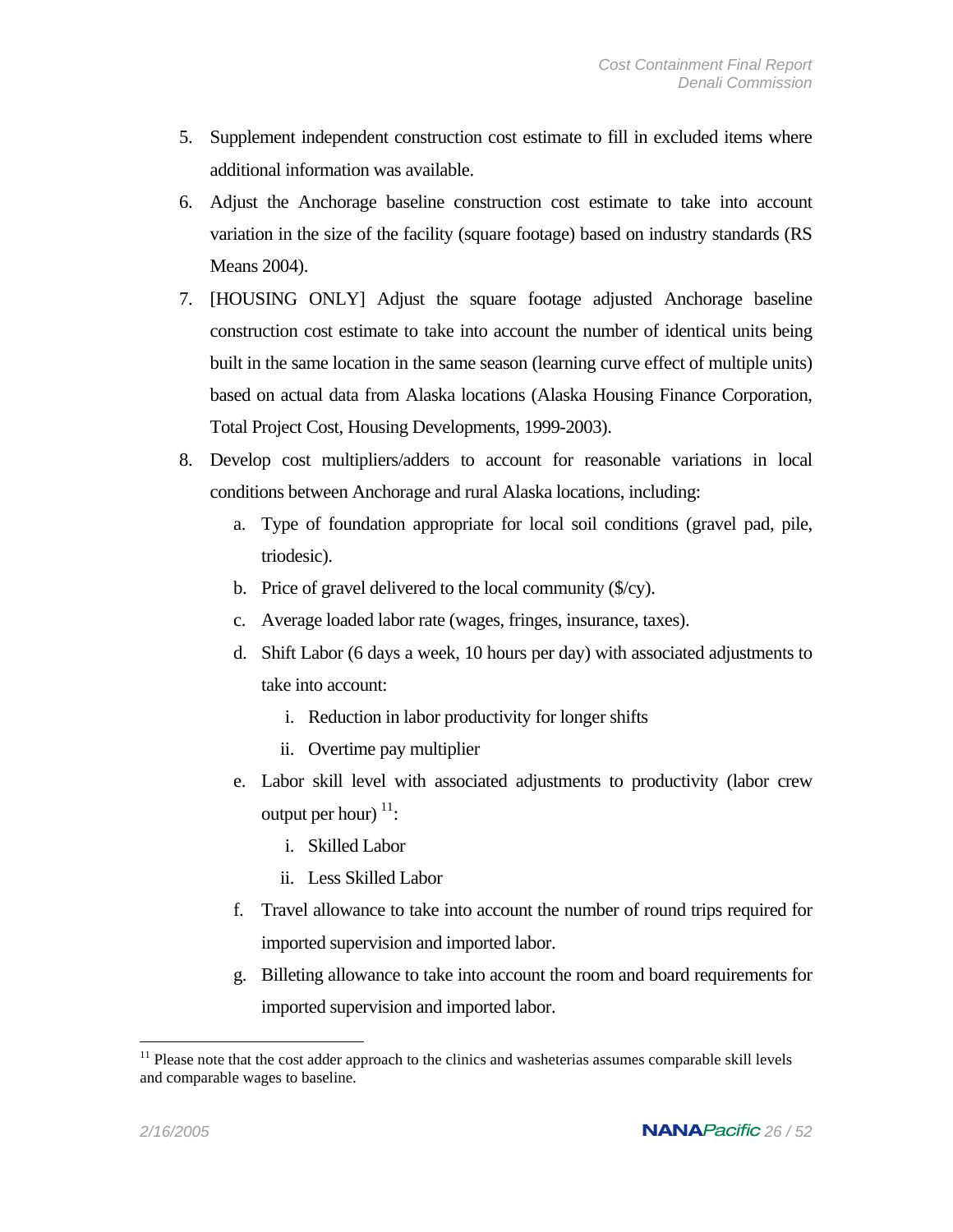- h. Pile Equipment Mobilization/Demobilization allowance to take into account mob/demob requirements depending upon whether pile equipment (crane, pile hammer, etc.) is:
	- i. Locally available or available by year-round well-maintained road
	- ii. Available by ocean barge or nearby  $\langle$  <50 mile) river barge
	- iii. Available by distant river barge
	- iv. Available by air
- i. Material Freight Factor allowance to take into account cost to deliver materials to the local community based upon the following categories $12$ :
	- i. Year-round well-maintained road
	- ii. Southeast Ocean Barge
	- iii. Southwest Ocean Barge
	- iv. Western Alaska Ocean Barge
	- v. North Slope Ocean Barge
	- vi. Ocean Barge + River Barge
	- vii. Air Freight
- j. Weather allowance to take into account the reduction in the productivity of labor and equipment based upon region:
	- i. Southeast
	- ii. Interior
	- iii. Aleutians
	- iv. Southwest
	- v. Northwest
	- vi. North Slope
- k. Contracting Risk to take into account variations in profit/risk allowance due to remoteness, logistical challenges, etc. $13$ .

1

 $12$  Please note that the clinics and washeteria cost adder models allow the user to directly enter the freight rates for barge and air freight.<br><sup>13</sup> At the request of the client, the profit and contingency allowances were eliminated to reflect current

procurement practice where the vast majority of facilities are being constructed by non-profit agencies and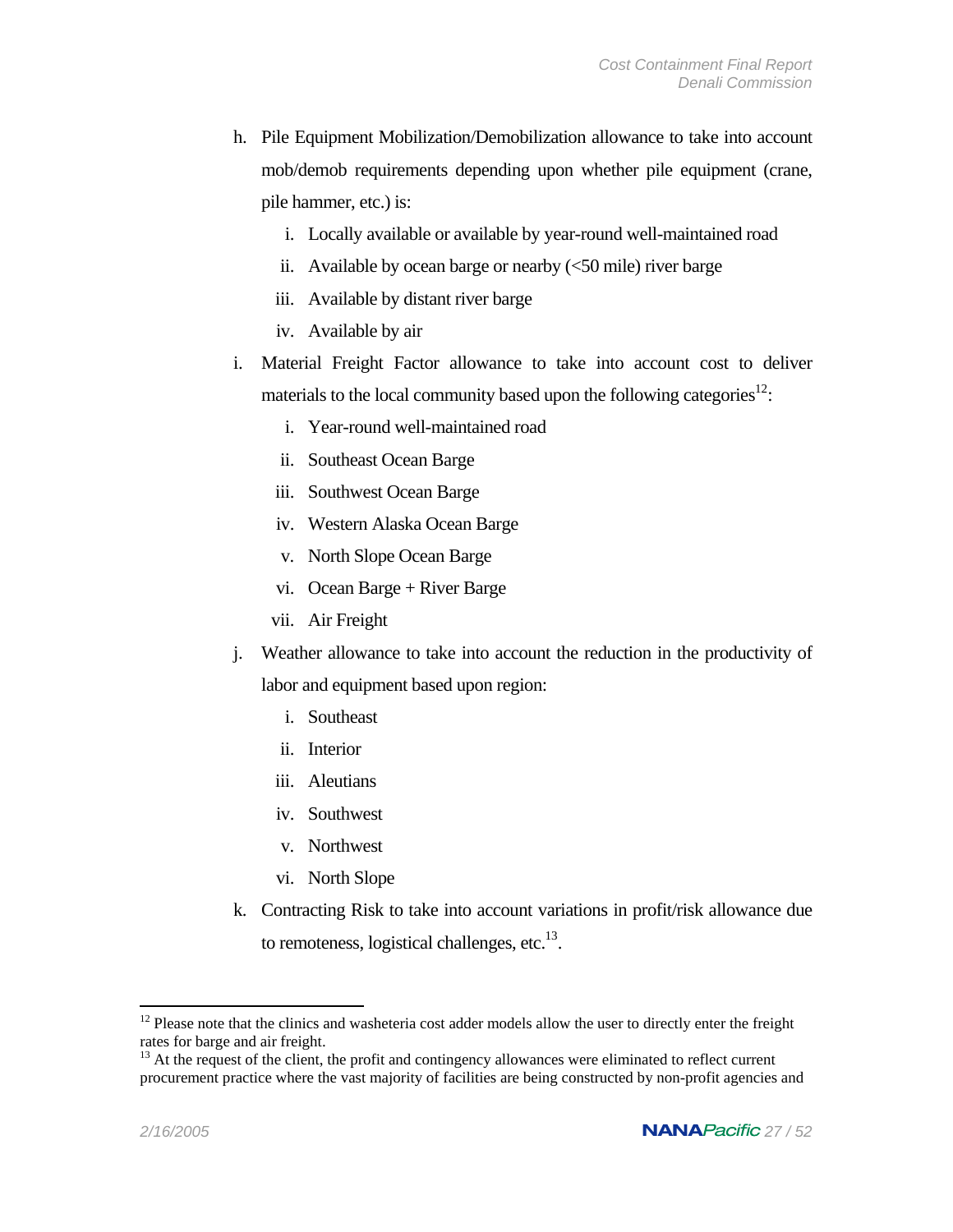- l. Contracting Market Conditions allowance to take into account potential variations in profit/risk allowance due to supply and demand for key construction inputs (supervision, labor, equipment)<sup>14</sup>.
	- i. High Demand, Limited Supply
	- ii. Low Demand, Oversupply
- <sup>M.</sup> Contracting Methods allowance to take into account potential variations in profit/risk allowance due to risk sharing between owner and construction manager $15$ :
	- iii. Competitive Bid, Fixed Price (risks on construction contractor)
	- iv. Time and Material (risks assumed by agency, owners)
- 9. Assign cost multipliers to individual communities where local information was available or could be reasonably estimated, provide for user adjustment to default values where user needed to investigate local conditions<sup>16</sup>.
- 10. Adjust Anchorage baseline cost (previously adjusted for square footage and number of units in development) to take into account local cost driver assumptions and user provided assumptions (including contract method and contract market conditions).
- 11. Validate resulting benchmark costs by comparing benchmark cost model results against actual project cost data where actual data is available in sufficient detail to enable comparisons (e.g., taking into account foundations)<sup>17</sup>.
- 12. Adjust Anchorage baseline cost to fill in some previously excluded items.
- 13. Adjust cost multipliers based on updated information.

regional health corporations acting as the general contractor using a combination of local force account labor and subcontractors.<br><sup>14</sup> At the request of the client, these considerations have not been incorporated into the clinic and washeteria

cost models.<br><sup>15</sup> At the request of the client, these considerations have not been incorporated into the clinic and washeteria<br>cost models.

<sup>&</sup>lt;sup>16</sup> Please note that the original scope of work calls for the model user to research local conditions and provide site-specific assumptions. We have conducted limited research on local conditions in order to validate the model. The development of regional benchmark costs should consider a larger sample of sites from within a region in order to provide a statistically robust result.<br><sup>17</sup> Please note that limited data and inconsistent and incomplete cost reporting limited validation to a small

sample.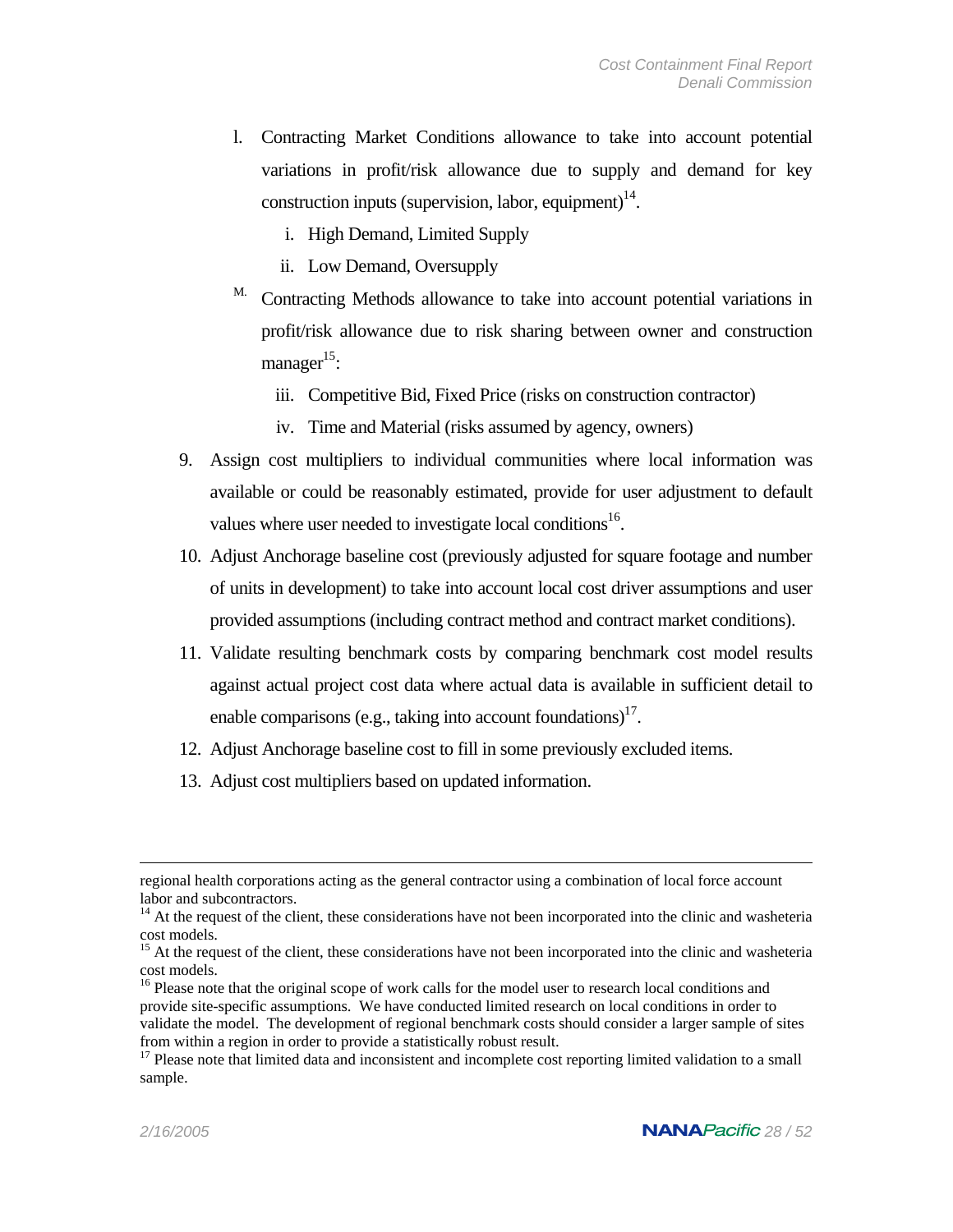- 14. Review benchmark cost model assumptions, calculations and results with panel of experts.
- 15. Compare benchmark cost model against detailed independent third party estimates to assist in identifying which cost multipliers may need adjustment to ensure reasonable results.
- 16. Adjust baseline costs and cost multipliers as appropriate to take into account expert panel comments and additional information to achieve reasonable results

### **5.3 Basic Facility Estimate**

Fergusson and Associates (F&A) started with a standard design for each facility (teacher housing, washeteria, clinic) and foundations types (gravel pad, pile, triodesic) and developed an independent construction cost estimate with a breakdown by labor, material, equipment, and subcontractors for each building and foundation type assuming competitive bid fixed price contract and Anchorage facilities location<sup>18</sup>.

The F&A estimates were reviewed and supplemented by MAFA in consultation with F&A in order to fill in costs for some of the excluded items.

F&A updated estimates in response to review comments from expert panel. MAFA made additional adjustments to take into account review comments from expert panel, new information as it became available, and comparisons to current market information.

## **5.4 Cost Benchmarking Tool Examples**

The following sections on teacher housing, washeterias, and clinics provide an overview of an example conceptual cost estimate using the benchmark cost tool for a specific community.

 $\overline{a}$ 

<sup>&</sup>lt;sup>18</sup> See Appendix K: Fergusson & Associates Final Report: Baseline Assumptions, Exclusions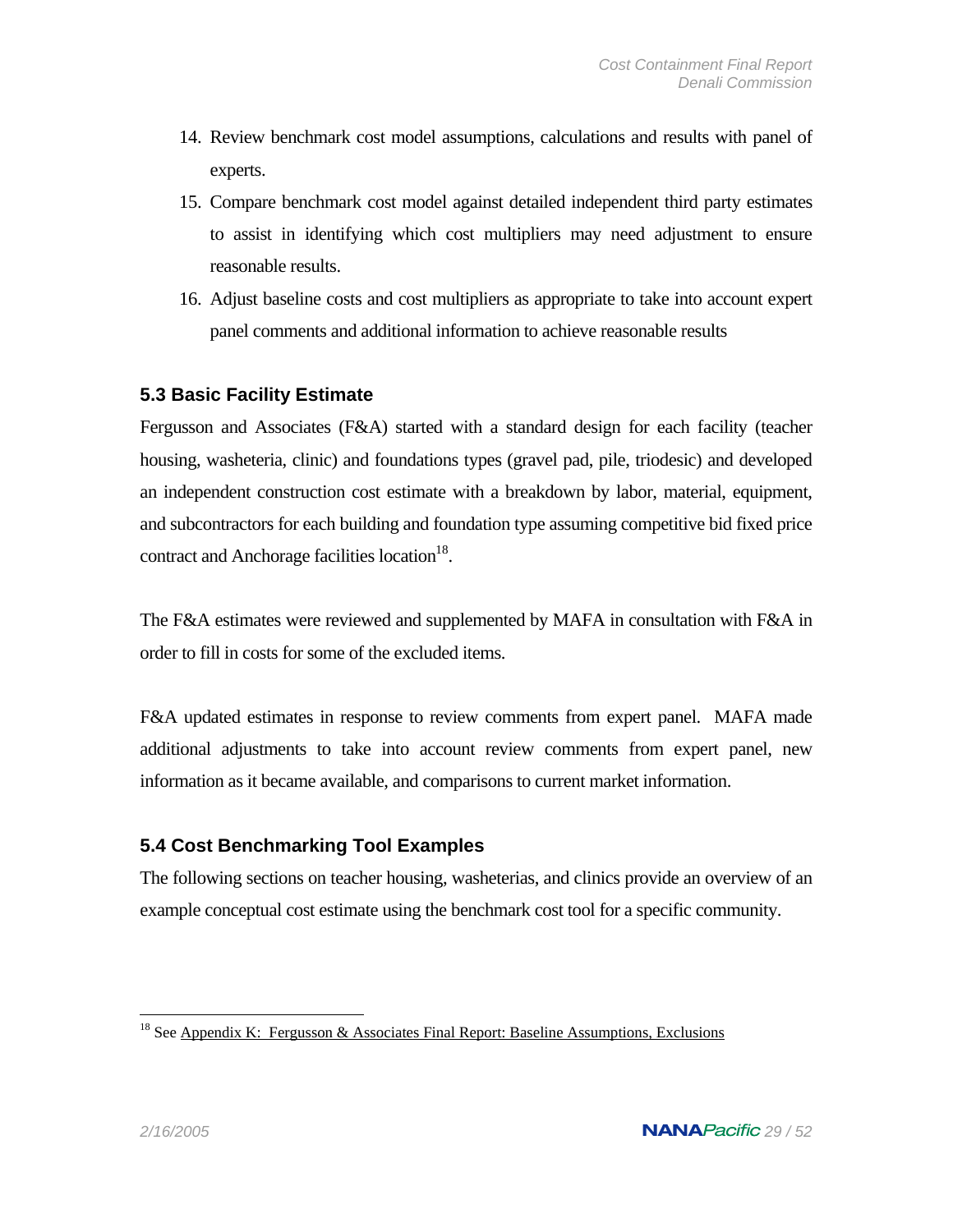## *Teacher Housing19 - Example*

Refer to appendix D for cost model.

Assume a 4-unit teacher housing project to be built in 2004. Each unit will consist of essentially identical 1032 square feet houses with two bedrooms and one full bath and full kitchen, with metal roofing. The units will be built in Bethel, assuming pile foundations. Accepting the default assumptions of:

- 1. Anchorage baseline construction cost =  $$201.00^{20}$ .
- 2. Basic wage rate  $= $46.23$  (Title 36 labor rates).
- 3. Labor productivity will be diminished relative to the baseline due to shift work of 6 days a week, 10 hours a day. This will also incur overtime costs.
- 4. A locally skilled labor crew is available.
- 5. A supervisor will be flown in to the job site from Anchorage and will be housed and fed locally during the duration of the project with allowances for return flights.
- 6. The cost of gravel is \$12.63/cy, or 3 times as much as the baseline of \$4.21/cy.
- 7. The pile foundation will require roughly \$40,000 of pile equipment (crane and pile hammer and support equipment) mobilization and demobilization.
- 8. Freight from Anchorage to the job site, including local handling, will cost on the order of 50% of the total cost of materials and will incur equipment mobilization/demobilization costs.
- 9. Weather delays throughout the project will add up to 30% to the cost of labor and hold time on equipment.
- 10. The construction market is steady, the overhead and profit allowance for a competitively bid project is on the order of 16% in Bethel.
- 11. The total construction contract cost plus 10% contingencies is \$276.

 $\overline{a}$ 

<sup>&</sup>lt;sup>19</sup> The housing benchmark cost analysis has been simplified and the housing benchmark costs have been updated to reflect a consistent presentation and methodology with the clinics and washeterias.

 $20$  Teacher housing contingency remains to take into account variations in design that may arise between regions and between communities.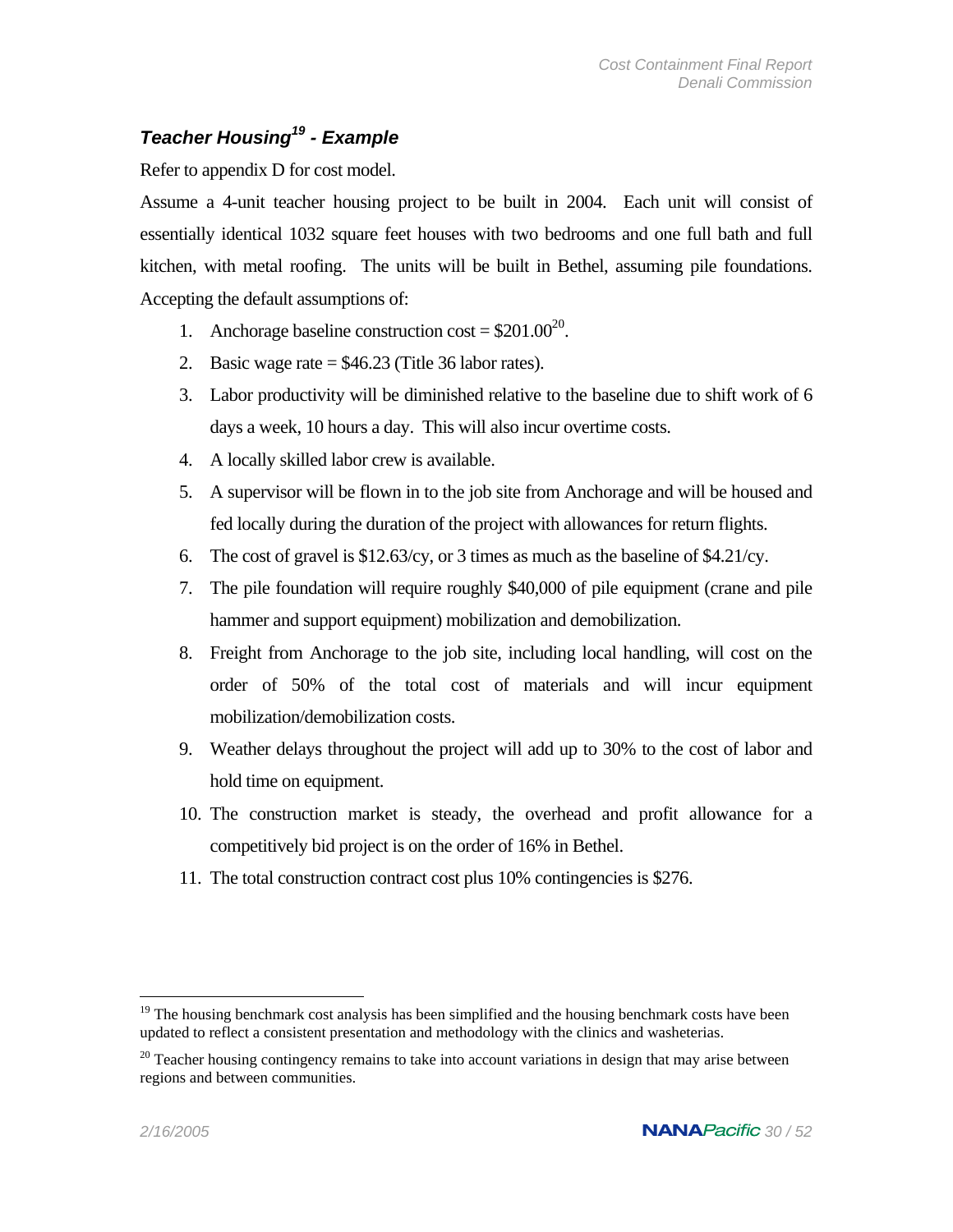### *Clinic - Example*

Please see "Clinic\_Benchmark\_Tool\_04a." in appendix F.

Assume a clinic project to be built in 2004. It will consist of a 2500 square feet prototype clinic, and include the basic fixtures, furnishings and equipment in the prototype clinic model plus the community mental health (CMH) module. The facility is built for reliability and durability. The following assumptions are included within the baseline:

- 1. Anchorage baseline construction  $cost = $386$ .
- 2. Basic wage rate  $= $46.23$  (Title 36 labor rates).
- 3. Labor productivity will be diminished due to shift work of 6 days a week, 10 hours a day. Overtime will also result in higher per hour costs.
- 4. A locally skilled labor crew is available for general labor and basic carpentry.
- 5. Subcontractors will use imported labor to do electrical and mechanical work.
- 6. Subcontractors will use imported labor to install medical equipment.
- 7. The cost of gravel is \$5cy.

The user must specify the following items to identify items that will change the costs for the specific site relative to the baseline:

- 1. Climate region:
	- a. Climate region will drive floor, foundation, wall and ceiling insulation requirements
	- b. Climate will drive heating and ventilation requirements, including sizing of heating units
	- c. The user must select from one of five (5) Building Energy Efficiency Standard climate designations $21$
- 2. Foundation type, select one of the following:
	- a. Gravel

 $\overline{a}$ <sup>21</sup> See Alaska Housing Finance Corporation for a list of communities and their climate zone.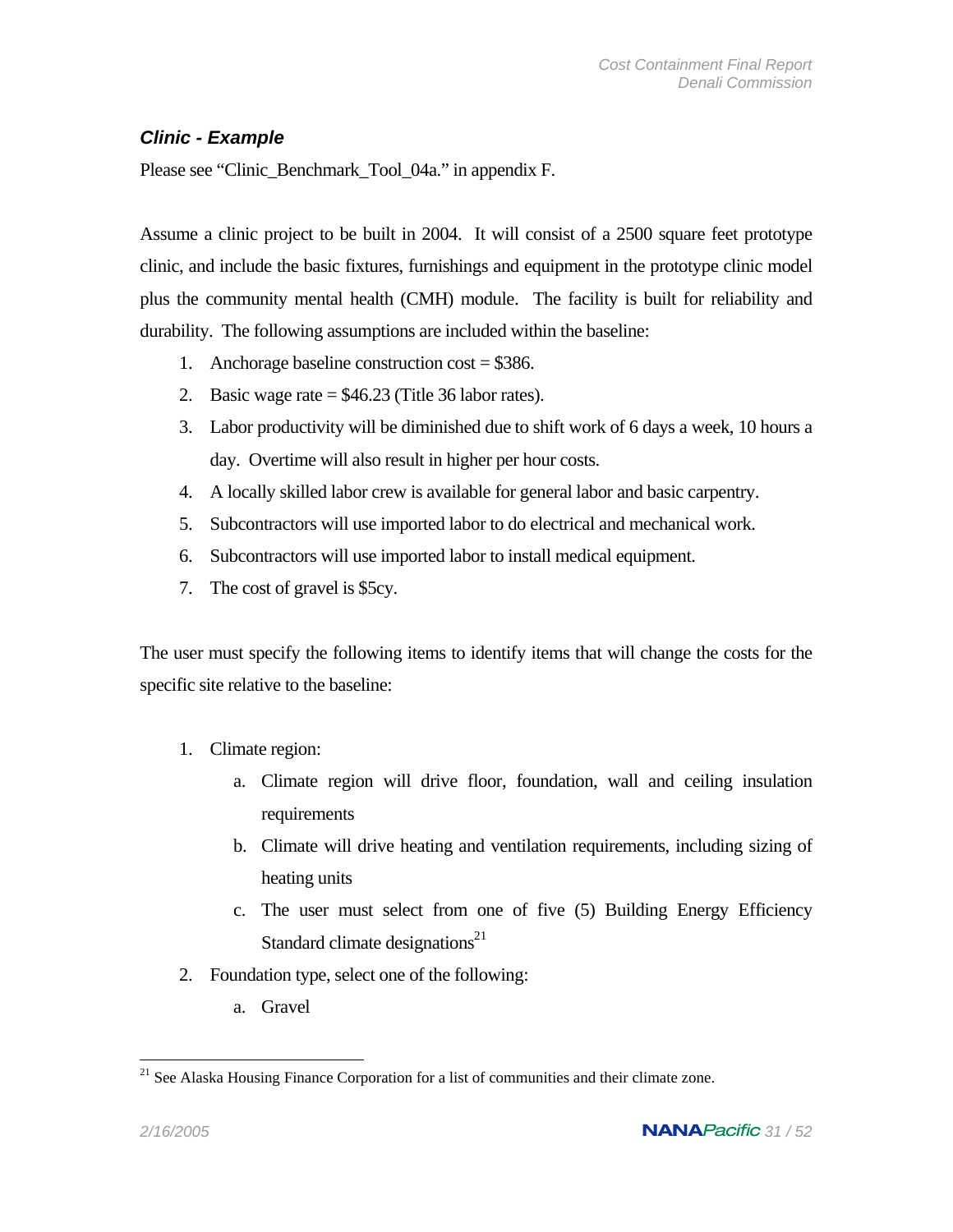- b. Pile
- 3. Fire Sprinkler System, select one of the following:
	- a. No
	- b. Yes
- 4. Freight Rates, research and enter site specific information:
	- a. Barge Freight (including any transfers from one barge to another, e.g., ocean barge unloading and loading onto river barge).
	- b. Air Freight to take into account that due to circumstances beyond the control of managers, including weather, river water depth, etc., some freight may need to be delivered by air.
- 5. Local rate for room & board, research and enter site specific information.
- 6. Current rate for round trip airfare between Anchorage and specific rural site.
- 7. Identify the region within which the site is located:
	- a. An estimate for mobilization/demobilization (including equipment) is provided based upon the region.
	- b. An estimate of the cost of weather related delays is provided based upon the region.

From these assumptions and user specified assumptions, the spreadsheet sums up the rural cost factors and provides a total cost and total cost per square foot.

#### *Washeteria - Example*

Please see "Washeteria\_Benchmark\_Tool\_04a" in appendix E.

Assume a washeteria project to be built in 2004. It will consist of a 1650 square feet building, and include energy efficient, commercial quality equipment, including 10 washers and 10 dryers. The facility is built for reliability and durability and is designed as a stand-alone facility with its own water, septic, and heating fuel storage and dual boilers. The following assumptions are included within the baseline:

- 1. Anchorage baseline construction cost = \$548.
- 2. Basic wage rate  $=$  \$46.23 (Title 36 labor rates).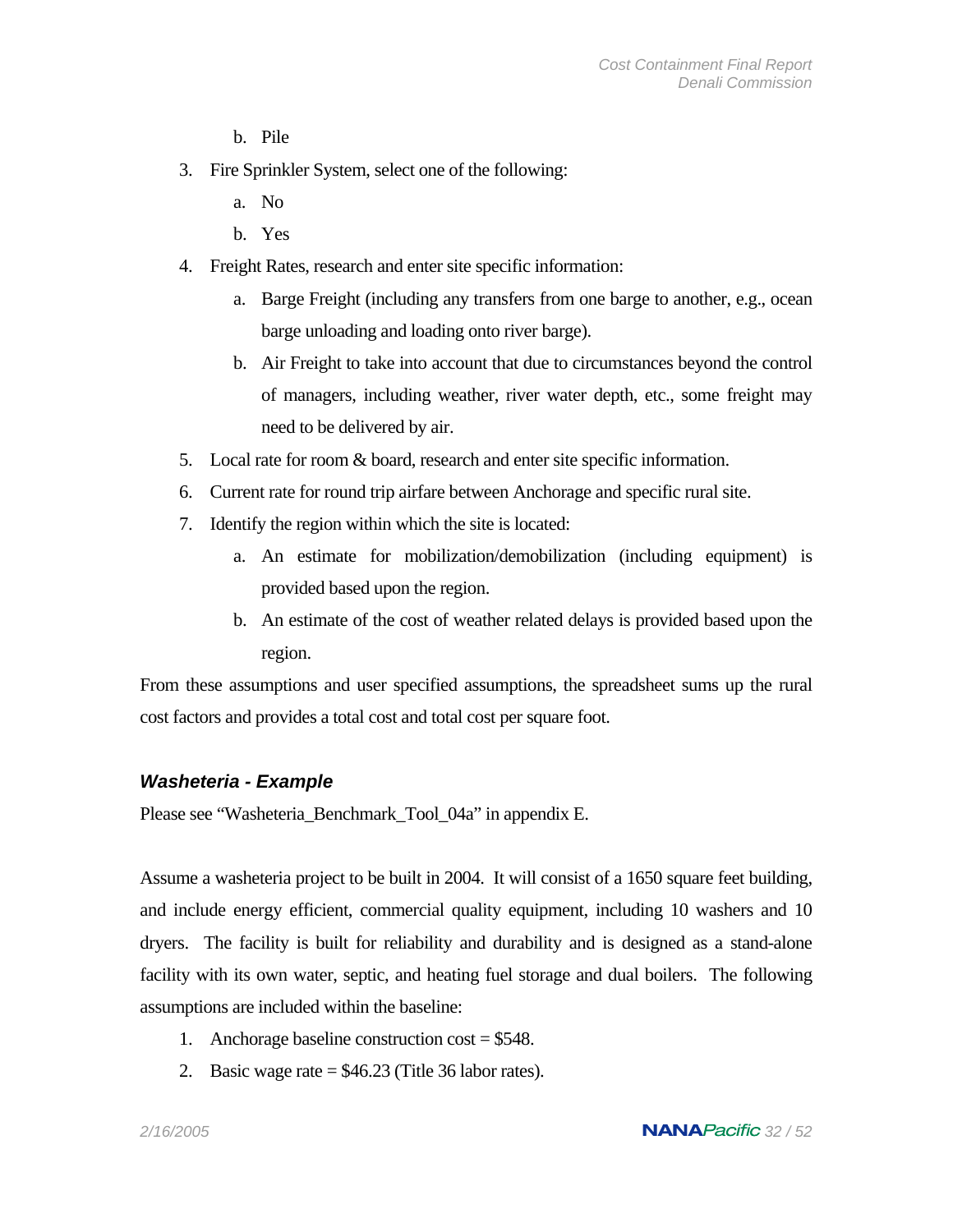- 3. Labor productivity will be diminished due to shift work of 6 days a week, 10 hours a day. Overtime will also result in higher per hour costs.
- 4. A locally skilled labor crew is available for general labor and basic carpentry.
- 5. Subcontractors will use imported labor to do electrical and mechanical work.
- 6. Subcontractors will use imported labor to install medical equipment.
- 7. The cost of gravel is \$5cy.

The user must specify the following items to identify items that will change the costs for the specific site relative to the baseline:

- 1. Climate region:
	- a. Climate region will drive floor, foundation, wall and ceiling insulation requirements
	- b. Climate will drive heating and ventilation requirements, including sizing of heating units
	- c. An allowance for heat tapes are included to provide for freeze protection
	- $d$ . The user must select from one of five  $(5)$  Building Energy Efficiency Standard climate designations $^{22}$
- 2. Foundation type, select one of the following:
	- a. Gravel
	- b. Pile
- 3. Fire Sprinkler System, select one of the following:
	- a. No
	- b. Yes
- 4. Identify whether the water storage tanks and treatment system will be part of the budget that is paid by the Commission or whether it will be paid from other sources. Select the check box if the water storage tanks and treatment system will be included.
- 5. Freight Rates, the user is required to enter site specific freight rates:

 $\overline{a}$ <sup>22</sup> See Alaska Housing Finance Corporation for a list of communities and their climate zone.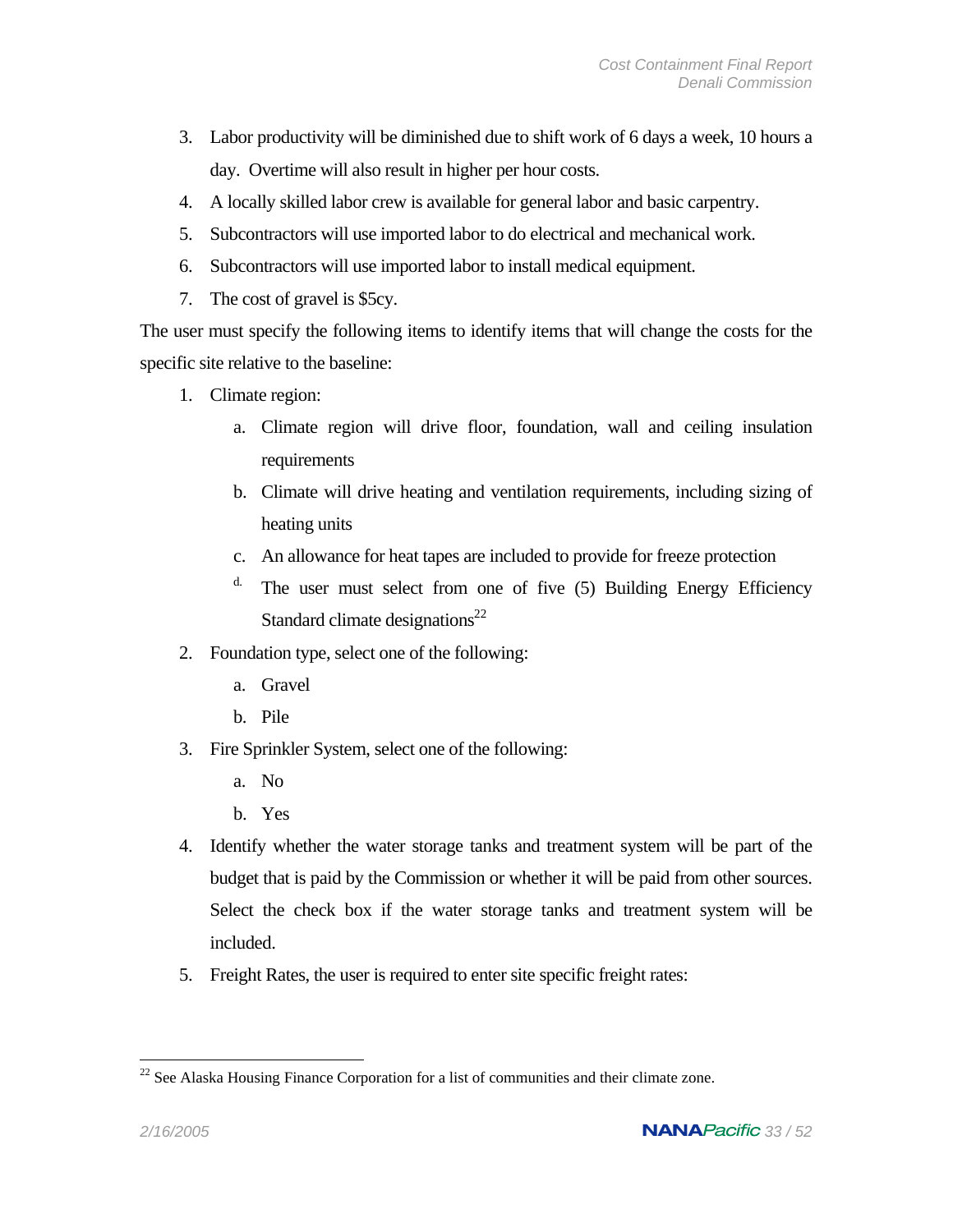- a. Barge Freight (including any transfers from one barge to another, e.g., ocean barge unloading and loading onto river barge).
- b. Air Freight to take into account that due to circumstances beyond the control of managers, including weather, river water depth, etc., some freight may need to be delivered by air.
- 6. Local rate for room & board, the user is required to enter a site specific rate.
- 7. Current rate for round trip airfare between Anchorage and specific rural site.
- 8. Identify the region within which the site is located:
	- a. An estimate for mobilization/demobilization (including equipment) is provided based upon the region.
	- b. An estimate of the cost of weather related delays is provided based upon the region.

From these assumptions and user specified assumptions, the spreadsheet sums up the rural cost factors and provides a total cost and total cost per square foot.

#### **5.5 Comparison of Benchmark Cost to Actual Costs**

Based upon the research into potential benchmark projects, it appears that the Commission and its direct staff do not retain detailed costs. Additional research at the key partner program manager level generated additional detail, but it did not lend itself to comparisons due to inconsistent accounting and insufficient information concerning key cost drivers such as foundation considerations. As a result, very little data has been located that would enable an "apples to apples" comparison between the benchmark cost model and actual project costs.

Where limited data has been tracked down and disaggregated, we provide the following preliminary assessment of how the benchmarks compare to actual costs or to other benchmarks.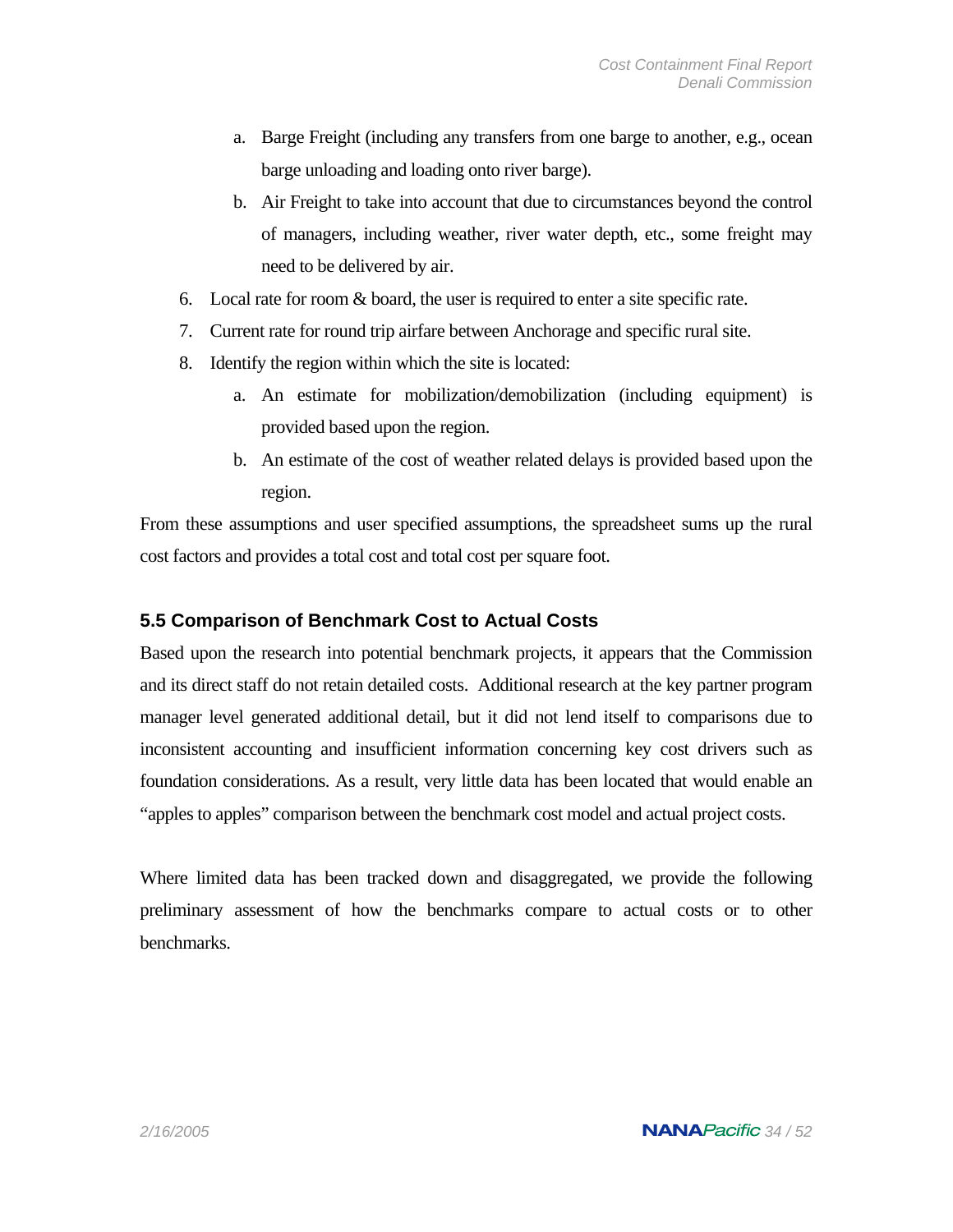### *Teacher Housing*

Alaska Housing Finance Corporation does maintain records of project costs that are sufficiently detailed to do an initial reconnaissance level comparison of the benchmark cost model results to actual costs.

The Alaska Housing Finance Corporation costs were adjusted to take into account the difference between material costs during their construction year and current material costs. The net result is presented below. As you can see, some costs exceeded the benchmark cost, while a few projects came in under the benchmark.



*Figure 4: Housing Target Benchmarks*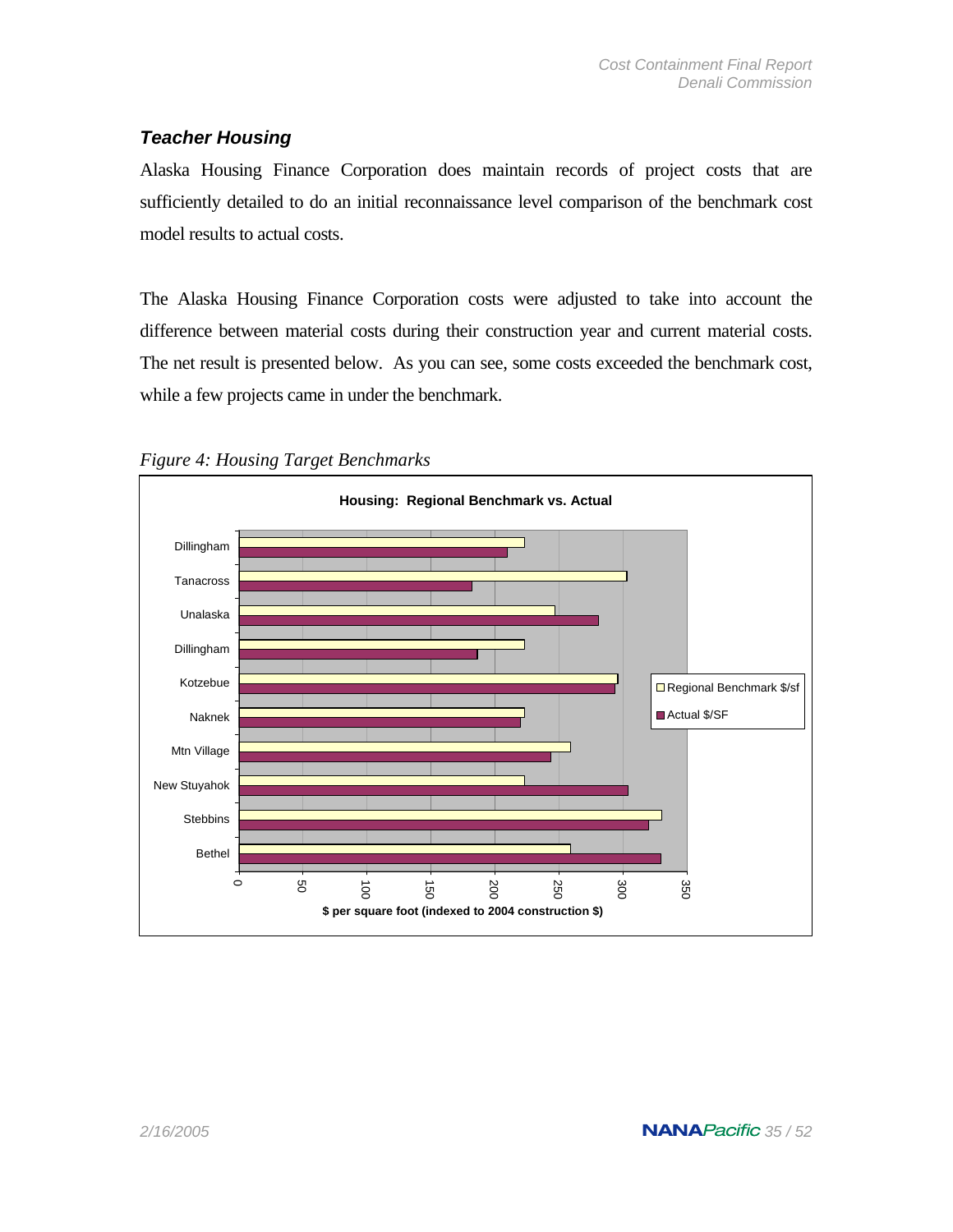### *Washeteria*

The following chart compares possible benchmark model outputs to the sanitation deficiency unit costs to serve as a foundation for comparison.



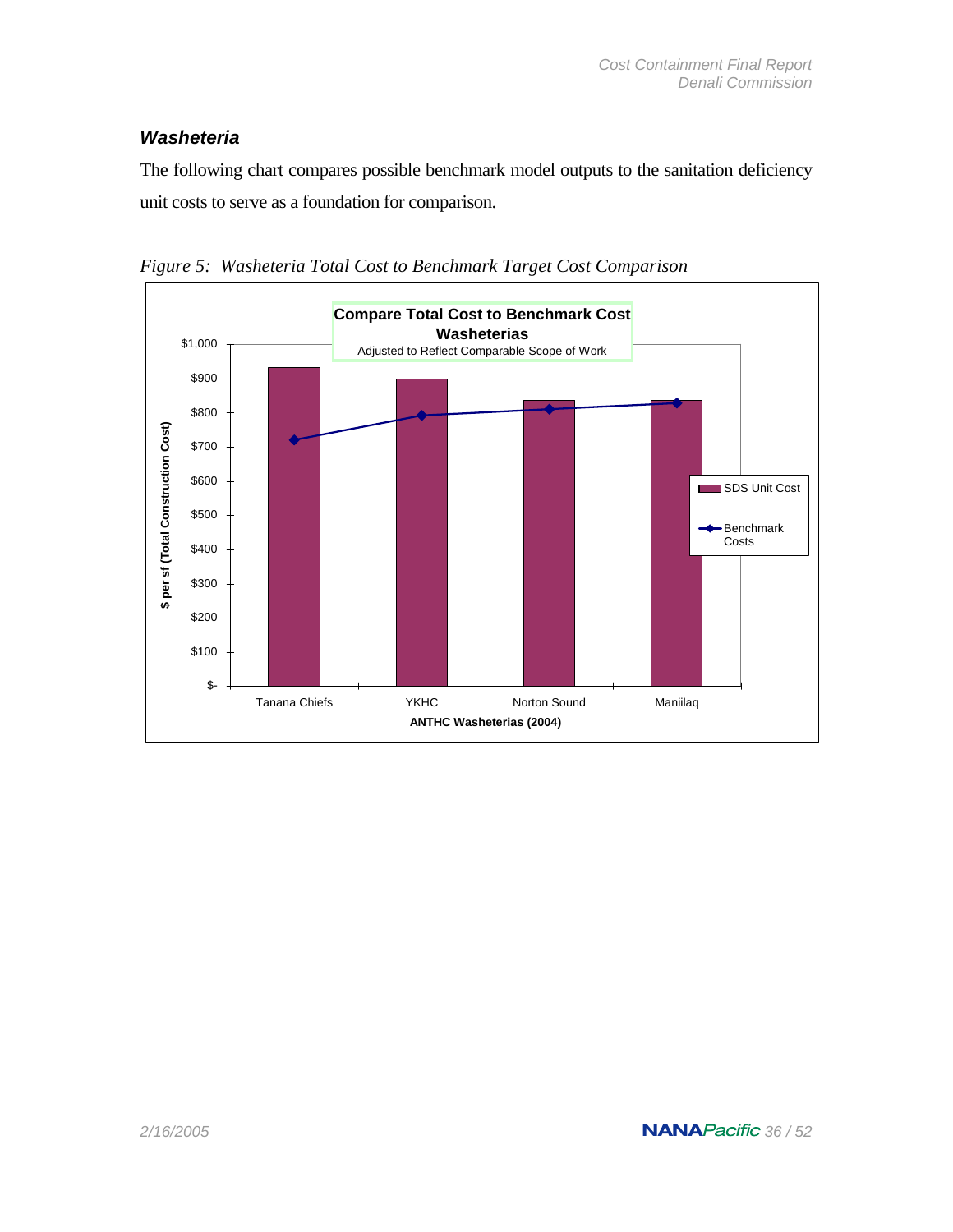## *Clinic Comparisons*

The following comparison illustrates a comparison of clinic cost model outputs and that of YKHC clinics.



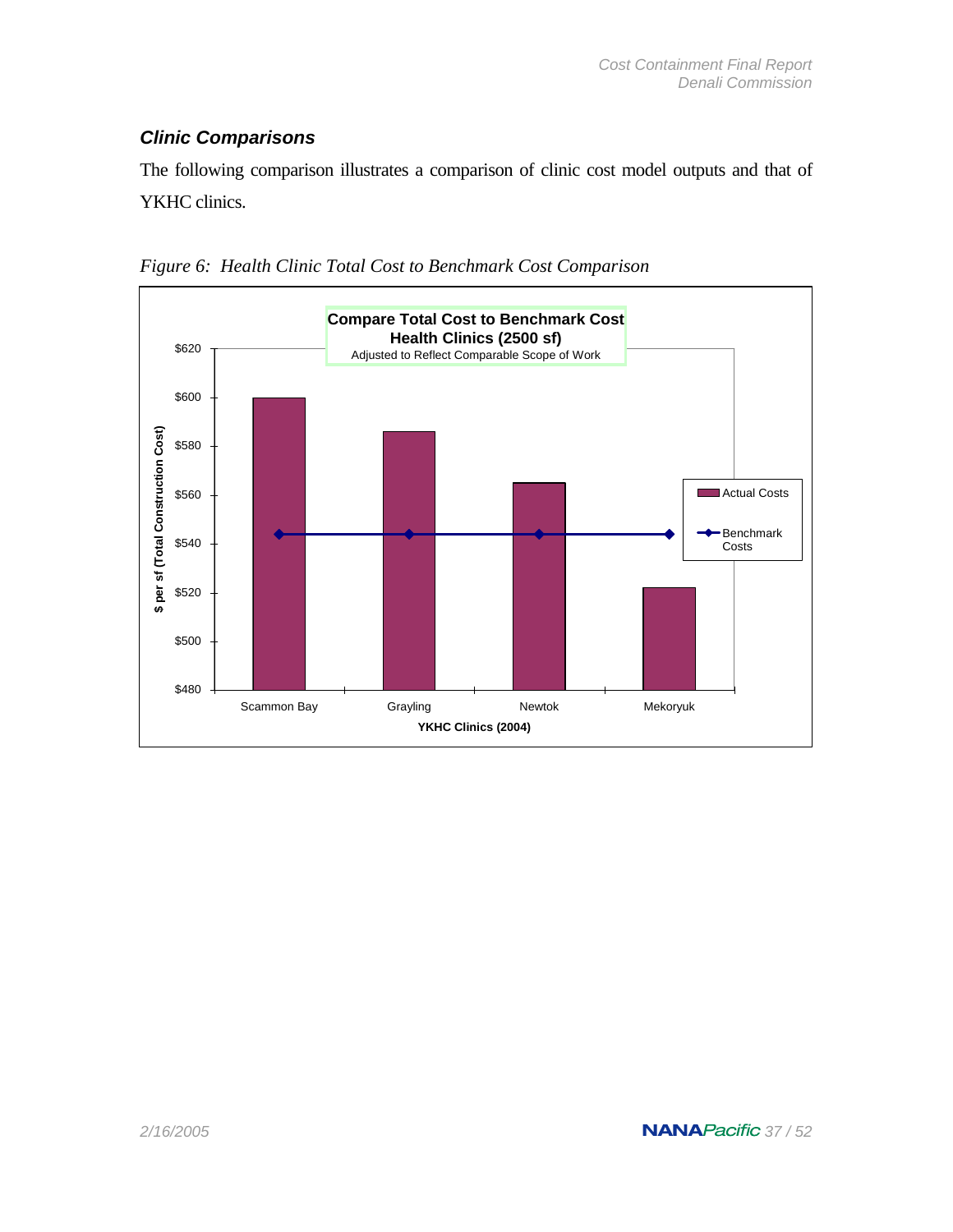# **6. Integration of Benchmark Cost with Integrated Cost Containment Strategy**

For the savings in a benchmark cost to be fully realized and leveraged, the tools and the policy framework must align in support of the partners. Commission program managers need to encourage their partners to take advantage of program management and project management best practices by focusing their individual project level cost containment efforts by:

- Focusing on the key cost decision points in the Project Life Cycle.
- Implementing a cost focused Project Management Information System.

The following table serves as a summary on an aggregate level measures to improve cost effectiveness of constructed facilities using the project lifecycle framework: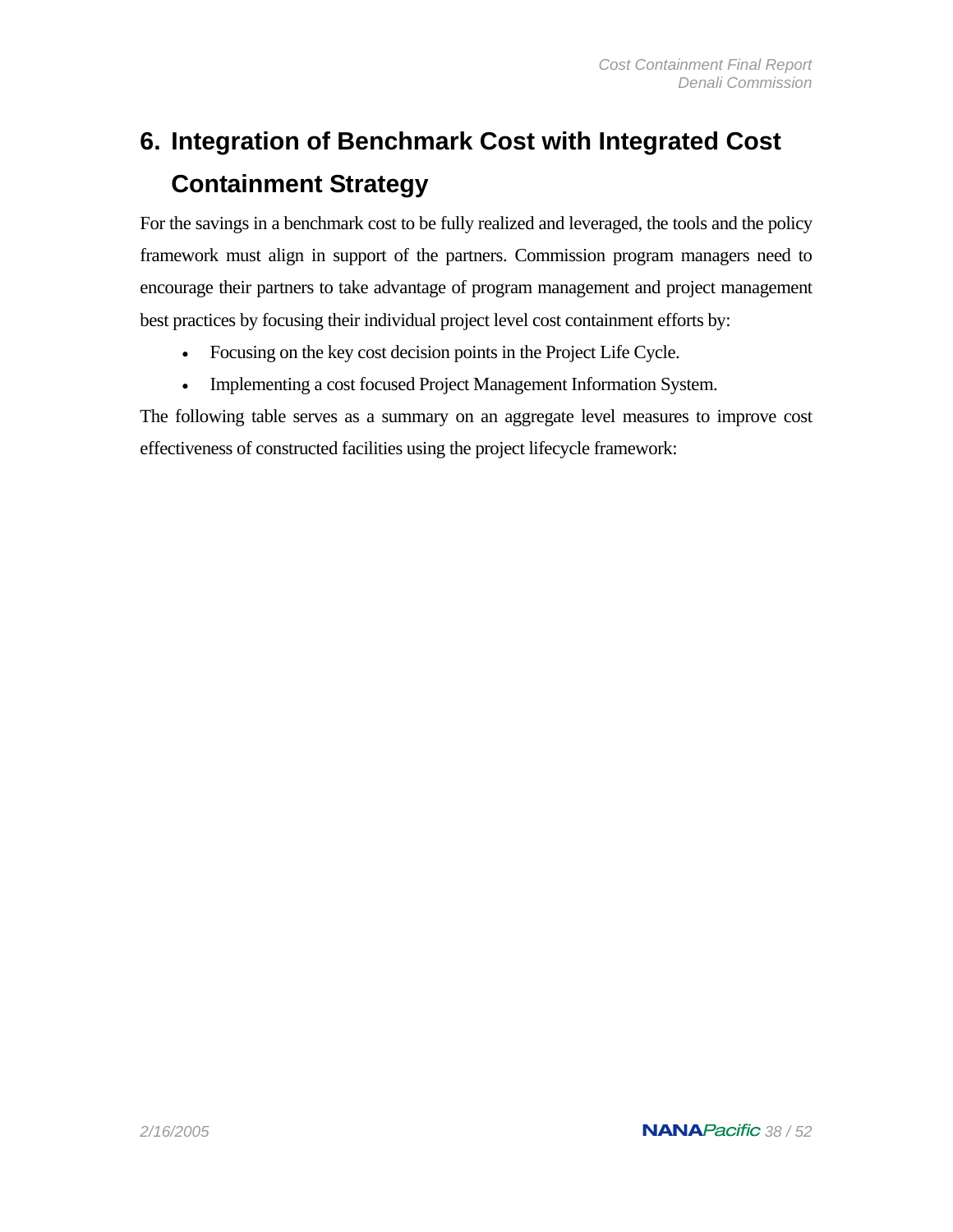| <b>Project Life Cycle</b><br><b>Stages</b> | <b>Cost Drivers</b>                 | <b>Measures to Improve Cost</b><br><b>Effectiveness</b> |
|--------------------------------------------|-------------------------------------|---------------------------------------------------------|
| Planning                                   | Programming                         | Realistic expectations <sup>23</sup>                    |
|                                            | <b>Site Selection</b>               | Implementation of a detailed, well-                     |
|                                            | Size of facility                    | organized project cost control system <sup>24</sup>     |
|                                            |                                     | Benchmark Cost Caps (\$ per sq ft)                      |
| Conceptual Design                          | Foundation, site                    | Best Value Conceptual Design <sup>25</sup>              |
|                                            | orientation, utilities              |                                                         |
| Engineering/Design                         | Choice of materials,                | Best Value Engineering/Design <sup>26</sup>             |
|                                            | methods, crafts                     |                                                         |
| Procurement                                | <b>Bundling</b>                     | Best Value Procurement <sup>27</sup>                    |
|                                            | Clarity of                          | <b>Bundle</b>                                           |
|                                            | requirements                        | Clear concise requirements                              |
| Construction                               | Location <sup><math>28</math></sup> | Best Value Contracting <sup>29</sup>                    |
|                                            | <b>Contract Method</b>              |                                                         |
|                                            | <b>Construction Market</b>          |                                                         |
|                                            | Conditions                          |                                                         |
| Start-up/Warranty                          | Quality                             | Continued focus on best value                           |
| Operations and                             | Quality                             | Continued focus on best value                           |
| Maintenance                                |                                     |                                                         |

*Table 7: Measures to Improve Cost Effectiveness of Constructed Facilities* 

*Source: MAFA* 

 $\overline{a}$ 

 $2<sup>23</sup>$  For an example of a program cost approach that sets realistic expectations from the earliest stages of project development, please see State of Alaska, Department of Education, Program Demand Cost Model<br>for Alaskan Schools, 9<sup>th</sup> Edition. Available at http://www.eed.state.ak.us/Facilities/FacilitiesCIP.html <sup>24</sup> See for example, State of Alaska, Department of Education, Standard Construction Cost Estimate Format, 2004 Edition for the cost accounting system that provides the foundation for a project cost control<br>system.<br><sup>25</sup> Best Value Approach During Conceptual Decision of historical and discussed at the little of the state

Best Value Approach During Conceptual Design: If historical cost data are properly tabulated and the project engineer has acquainted herself with local conditions, alternative comparable cost estimates can be prepared quickly allowing for the early identification of economical alternatives while preserving basic

<sup>&</sup>lt;sup>26</sup> Best Value Approach During Engineering/Design: A well-organized construction manager, who has acquainted themselves with local conditions, with an up-to-date cost tracking system, listing alternative materials and methods, together with cost information and comparisons from previous jobs can quickly identify opportunities to reduce cost and maintain or add value during the engineering and design stage.

<sup>&</sup>lt;sup>27</sup> Best Value Procurement: Procurement of resources based on *quality and price* to optimize life cycle cost of materials, equipment and associated systems. <sup>28</sup> See Appendix L  $(4.3)$  Cost Drivers.

 $29$  For a description of best value construction contracting, please see http://construction.asu.edu/busdev/cmcp/cmcp\_advconstrmgmt.htm.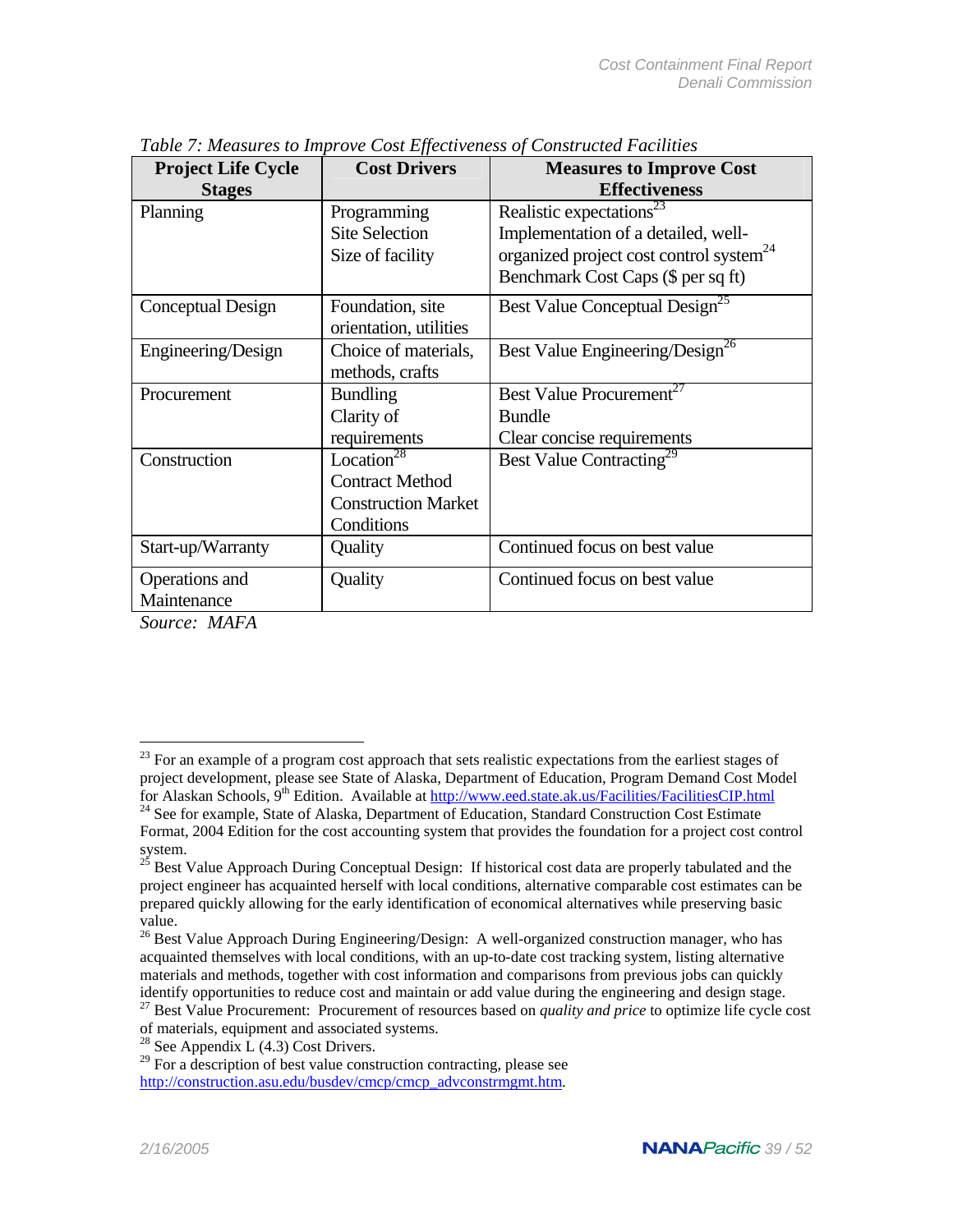## **6.1 Project Life Cycle Costs**

One of the major contributions that a professional project management system can make in controlling cost is to influence the critical early stages of project development by taking full advantage of proven cost effective local planning, local methods, and local expert knowledge of construction.

By focusing on cost effectiveness at the earliest stages of project planning, program managers can help set realistic expectations and impose an early cost discipline that can help contain escalating costs.

## *Planning and Design*

Starting from the top to the bottom, nothing assures the successful completion of a project like good detailed planning. Integral to the process is good evaluations of program need to minimize oversized facilities and the matching of facility size to staffing potential. It is also important to encourage multi-use facilities and shared benefits from operation of activities within the buildings. Finally, it is important for early preparation of comprehensive project cost estimates and detailed construction estimating throughout the design phase.

In the early planning and design phases of a project, the relative expenditures are small compared to the life cycle cost of the project. Planning, engineering and design fees often amount to less than 15% of total construction costs. Similarly, capital costs are often a fraction of the total operations and maintenance costs over the life of a well-maintained facility. Although expenditures during the early phases of the project are small, decisions and commitments made during the early phases have a significant influence on future project expenditures. Decisions during the planning stages concerning:

- what program elements to include,
- where the facility should be located, and
- how large it should be,

can have a tremendous impact on the total project cost.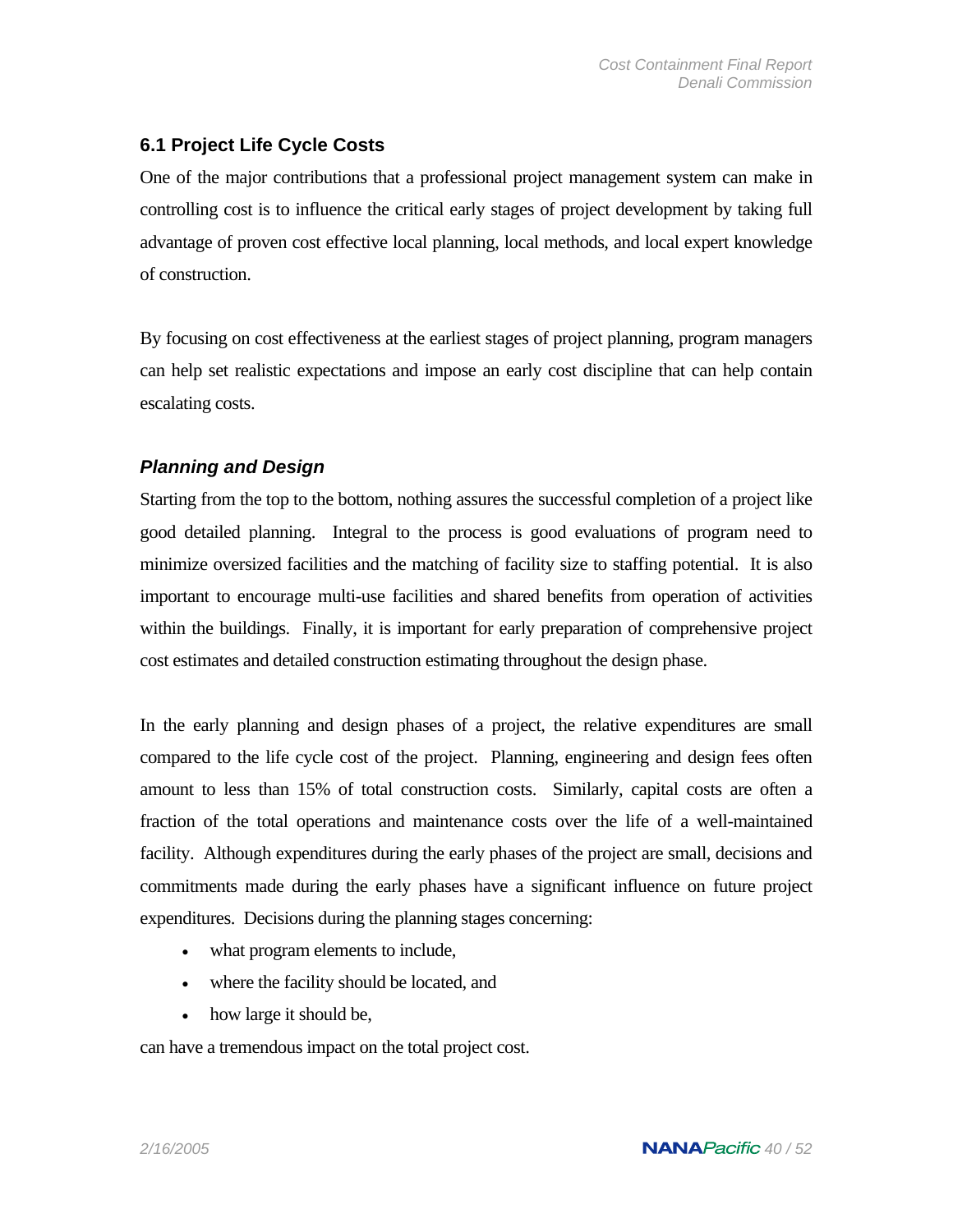Panelized, modular construction with snap fittings, and roof panels may want to be considered in program delivery for program areas. This would require multi-project acquisition to allow modular designs to be cost effective. Furthermore, a possible consideration development of a "clinic package" that is fully engineered, with modularized components, with prefabricated elements, with size options, that has all components fully fabricated and ready for delivery. By allowing a single design team to design multiple similar projects, additional cost savings could occur.

Equipment suppliers and contractors have worked with designers in trying to evaluate best value in the design and equipment selection of rural washeterias. Points to be considered in this best-value framework include commercial vs. industrial selection, card operated, coin operated, token operated; and how to incorporate training and technical assistance in program design to decrease lifecycle costs.

An established peer review process and improved inter-agency coordination for the facility engineering is essential. At approximately 65% completion, competent construction personnel should review the design and continues through the project's lifecycle. The development of a checklist for design compliance for all projects which would include completion of a third-party review could improve quality and decrease costs. Finally, it is important to encourage positive regional over-site of construction/operation of washeterias, clinics, and other rural facilities.

#### *Procurement and Construction*

By the time construction begins, the remaining influence on project costs may be around 25% of total development costs. This represents the control that construction managers may have on productive use of labor, innovative methods and procurement policies. But the engineer and designer have had a greater influence on construction costs as they have already made decisions about the use of standard methods and materials<sup>30</sup>, appropriate sizes, clearances that

1

 $30$  For a current example of non-standard designs, methods and materials that are leading to cost escalation and delays, see University of Alaska Fairbanks Museum Expansion Project.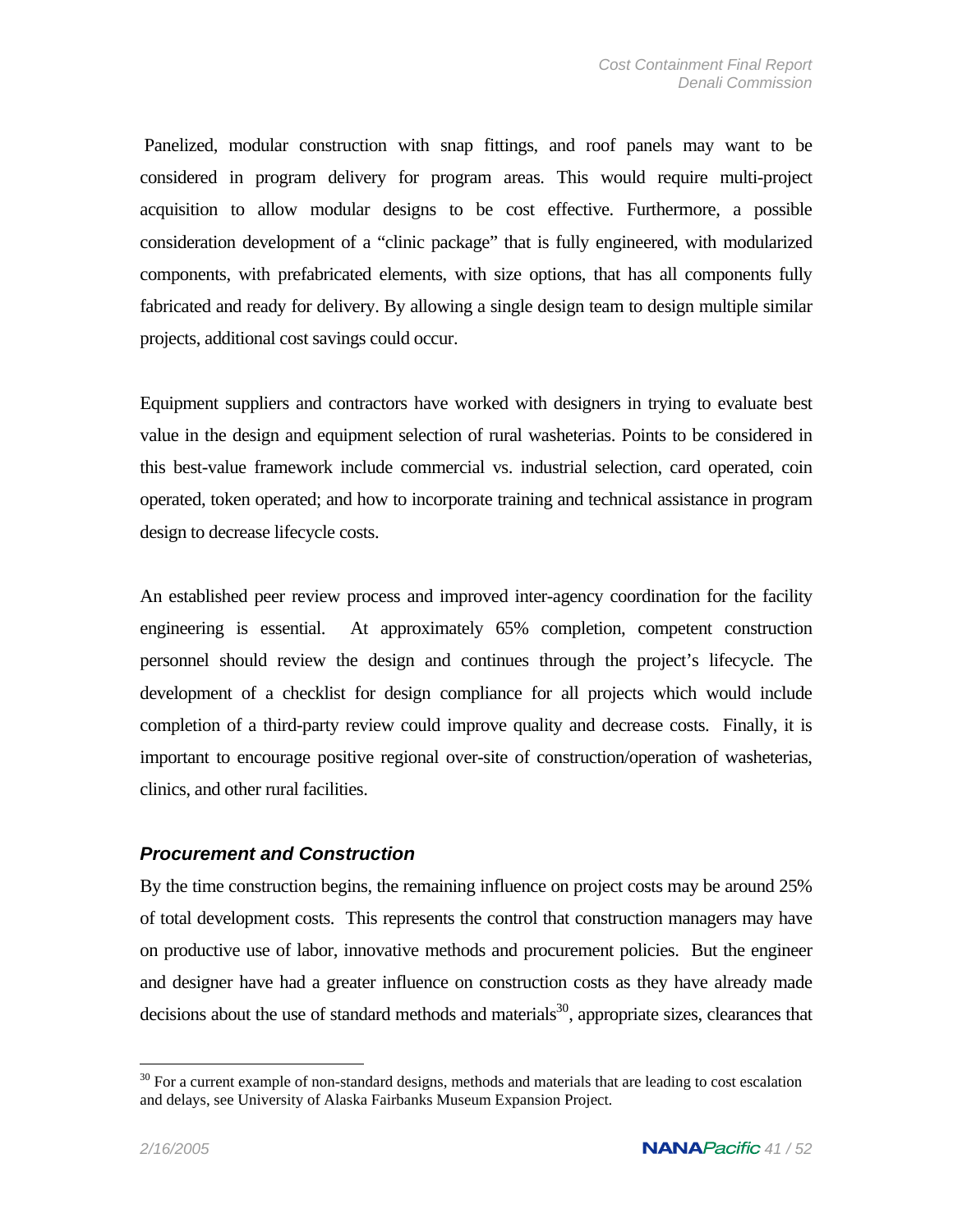may or may not allow ample room for construction, and the need for imported specialty craft labor.

There are many opportunities to save costs through effective procurement practices. A sampling of these procurement practices include:

- Establish a well-developed and structured procurement system that tracks material purchase activities from the requisition to the receiving report.
- Encourage competitive procurement of construction services as appropriate.
- Complete, thorough material takeoffs that are reviewed by both project managers and field personnel.
- Procurement of design and other professional support services via qualifications based selection process.
- Explore the feasibility of a Partner Consortium for procurement. This would develop relationships and special rates with a preferred list of vendors by exploiting the advantages associated with group purchasing and relationship based procurement practices.

### *Construction*

Similarly, decisions made during construction can greatly impact the operation, maintenance and management costs of a facility $31$ .

At each stage of project development, there are opportunities to institute cost controls with the goal of maintaining value while seeking cost effective means of achieving the goals of the funding agency.

## **6.2 Best Opportunities for Cost Containment**

The best opportunities for achieving significant advances in the cost effective delivery of rural infrastructure are in the initial planning stages. See Figure 5 below. Once the project has

1

<sup>&</sup>lt;sup>31</sup> For example, Tanana Power representatives report that the size of the piping between a barge unloading fuel system and a new bulk fuel tank farm was decreased during construction resulting in longer barge lightering time that resulted in higher costs for fuel delivery.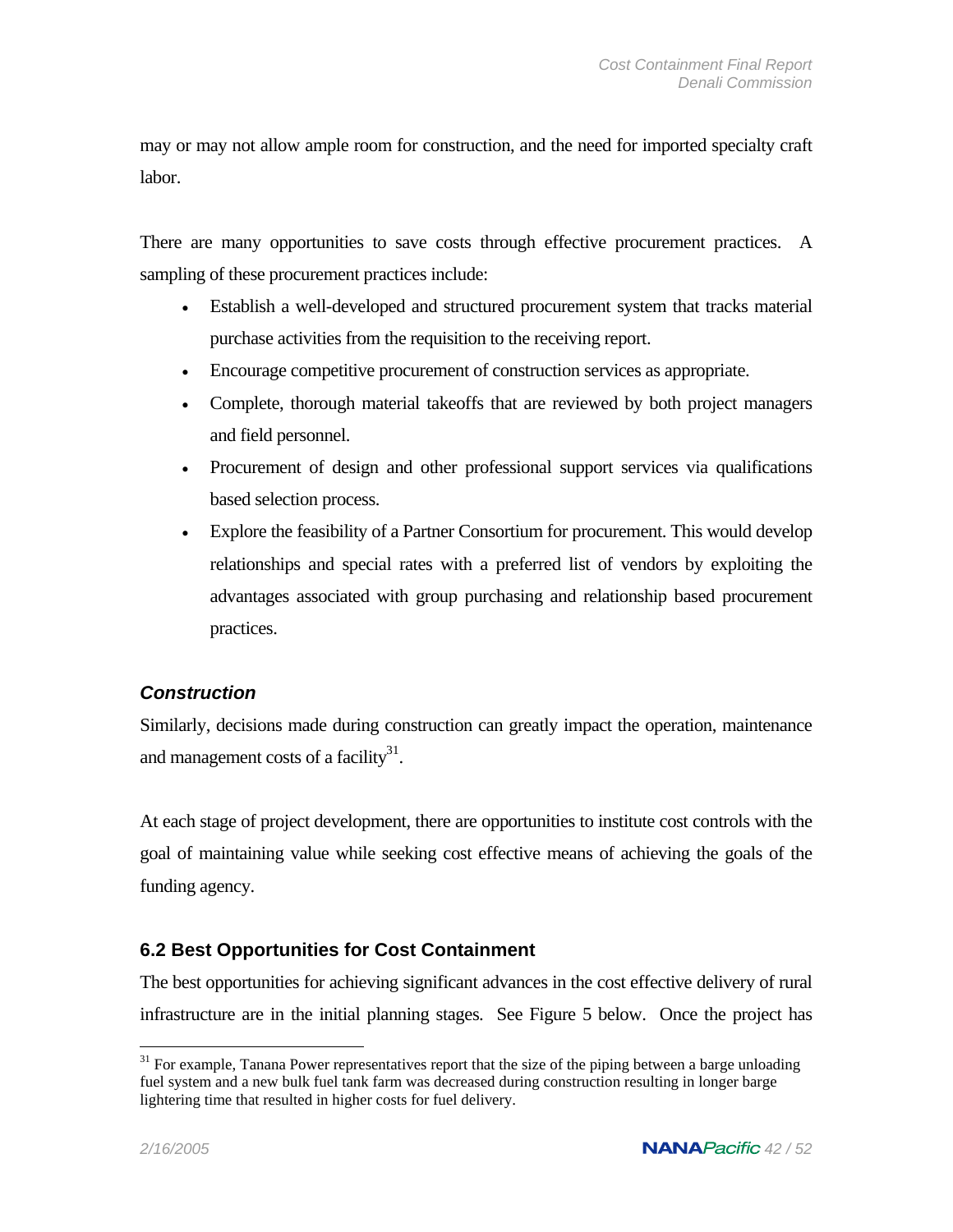reached the construction phase of the project lifecycle, a significant amount of cost savings potential has been lost.



*Figure 8: Level of Influence on Project Costs*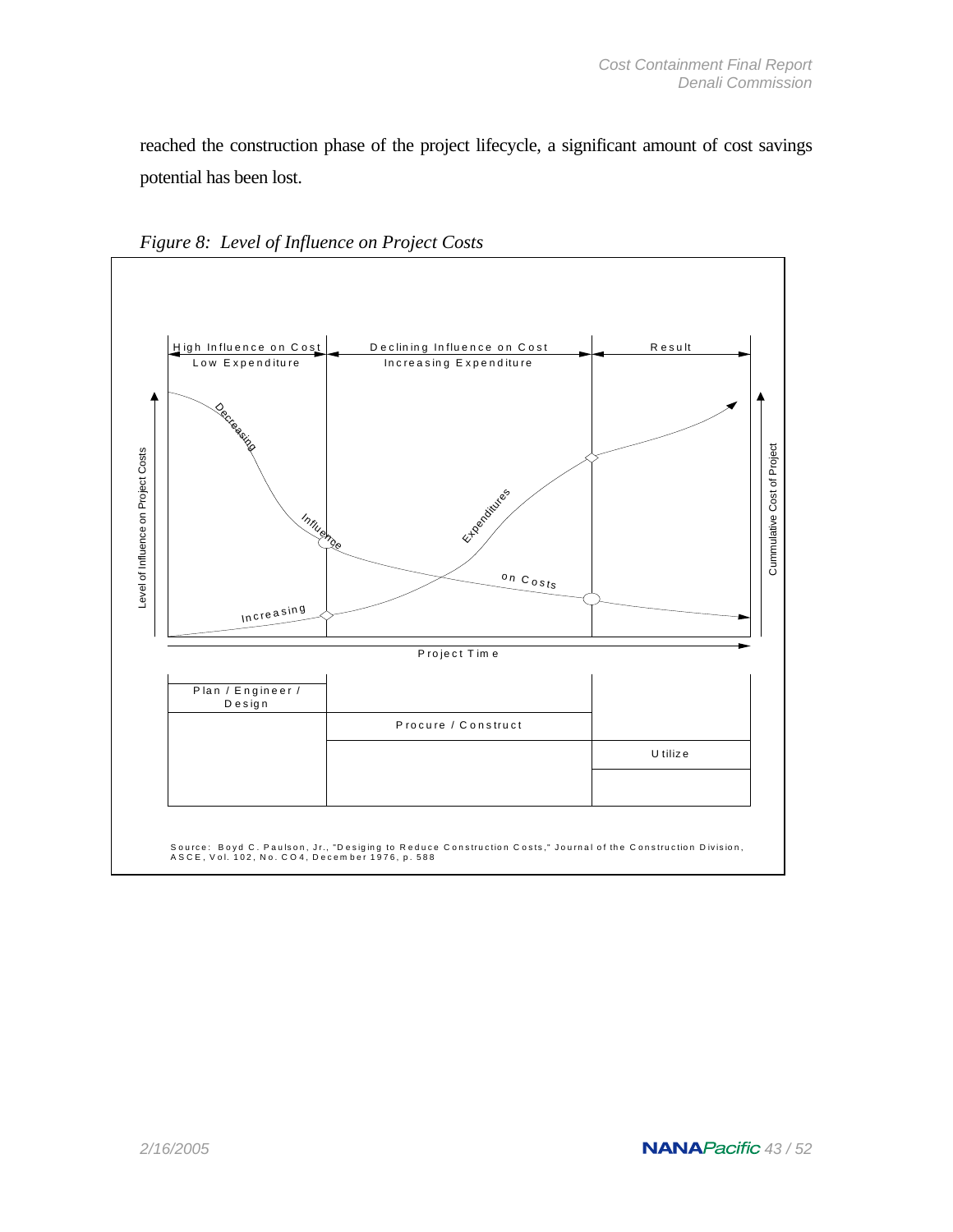## **7. Management Information Systems**

The most effective project managers adopt a comprehensive project cost control system in the early project development with the goal of establishing realistic expectations and project specific cost goals and actively controlling cost throughout the project life cycle.

Similarly, the most effective program managers require project managers to actively manage their costs throughout the project life cycle by:

- Establishing accurate, reliable benchmark cost caps at the early planning stages.
- Requiring a detailed, well-organized cost report starting with the early planning stages that is consistently carried through to each project stage and reviewed at each funding milestone.
- Requiring a project close-out report that includes an overview of the benchmark cost, the initial project budgets, subsequent budget variances, and total project cost at closeout.

An essential part of an effective project cost control system is a clear consistent comprehensive cost accounting system that enables cost comparisons from year to year and between projects. The project cost reporting should include, at a minimum, some basic management information including $32$ :

- **Project Control and Budget.** Establish a consistent project controls system that monitors and documents project progress. Effectively track labor costs onsite and monitor productivity via man-hour variance reporting that shows week to date and overall labor productivity per cost code.
- **Differentiate between Actual and Obligated Costs.** Make a distinction between obligated and projected costs and begin tracking these costs per CSI cost code via detailed job cost status reporting.
- **Forecast-at-Completion Costs.**

 $\overline{a}$ 

<sup>&</sup>lt;sup>32</sup> See for example, Project Cost Estimate; Job Cost Status, Summary; Job Cost Status, Individual Divisions 01 – 16; provided by Summit Consulting Services, Inc., October 18, 2004.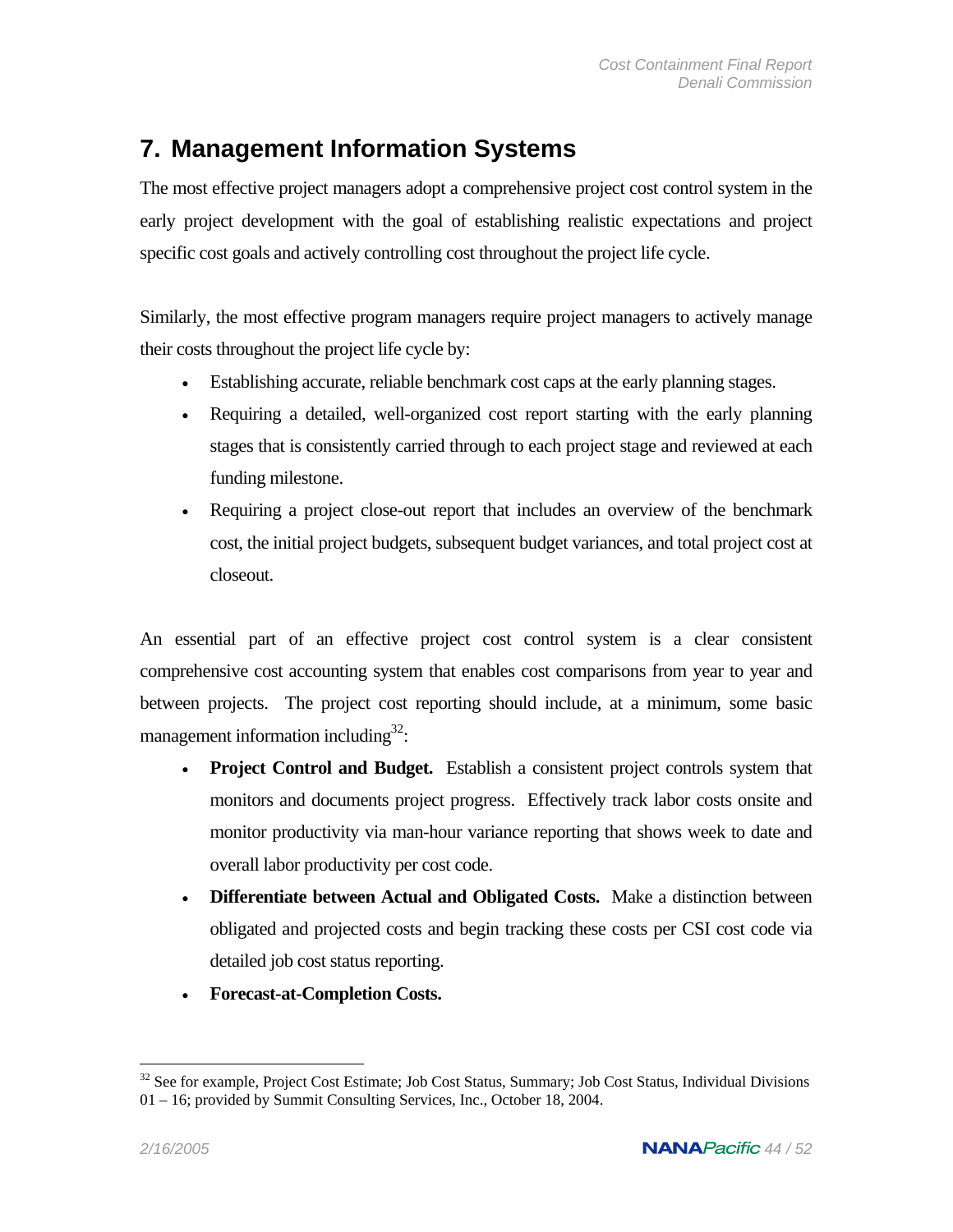**Monitor Cost Variances (Amount, %).** Establish a cost variance reporting process to include cost variance explanation and designation of a person responsible for cost variance explanation.

This system will feed a database that, after some time, can be used to estimate similar projects and final project cost reports. Finally, establish a regular audit schedule and process.

## **7.1 Background on MIS in Targeted Programs**

For the most part, a basic project cost control process appears to be in place in the design phases of the project life cycle by partners. What appears to be missing from the current project development process is an effective cost discipline by partner program managers and project managers at the very earliest project planning stages.

- **Example #1:** In our research we found that a program manager within a regional agency reported that the engineers were deliberately excluded from early program planning in an effort to reduce agency overhead $^{33}$ .
- **Example #2:** In our research we found an instance where a regional agency office approach to annual capital budgeting was to take the prior year's highest cost project, add a contingency, and carry that forward into the next funding cycle as the benchmark budget number. On its face, this is a generous form of inflation indexing and is likely to result in an upward spiral of costs – if fewer headaches for the front line program manager who has reduced the likelihood of having to say no to escalating costs due to funding constraints $34$ .

A comprehensive project cost control system that is used at the individual project level to manage project cost that rolls up into regional and statewide cost tracking reports.

 $\overline{a}$ 

<sup>&</sup>lt;sup>33</sup> Cite Steve Weaver, ANTHC, September 2004 interview. This would reverse a prior policy direction that calls for the engineers (who have cost information) to stay out of these key early program development phases in order to reduce agency overhead.<br><sup>34</sup> Cite March 3, 2004 YKHC letter to the Denali Commission on Review of business plans.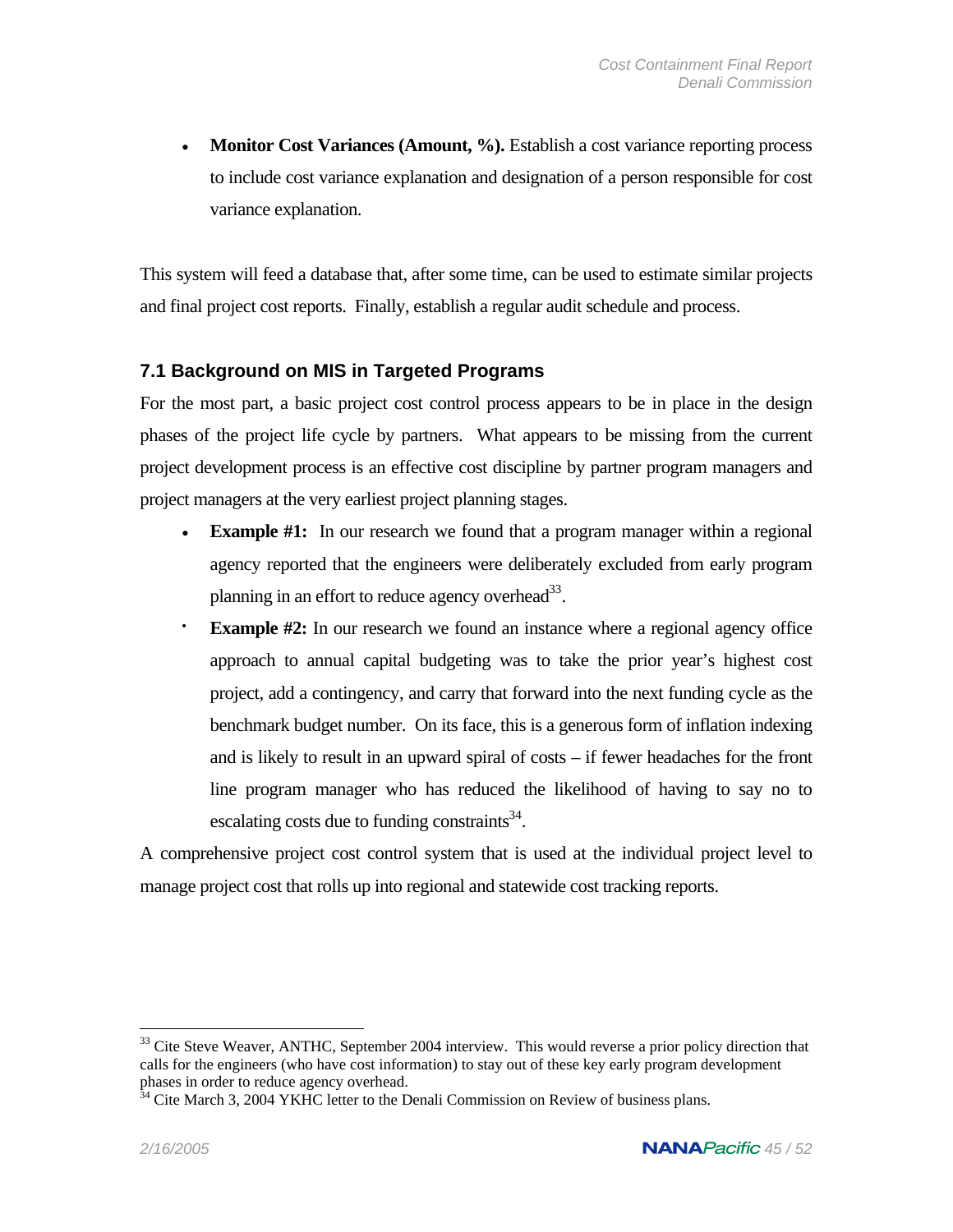In summary, a comprehensive project cost management system is needed from the earliest stages and the management of the cost and quality of the project should be carried through to all project development stages.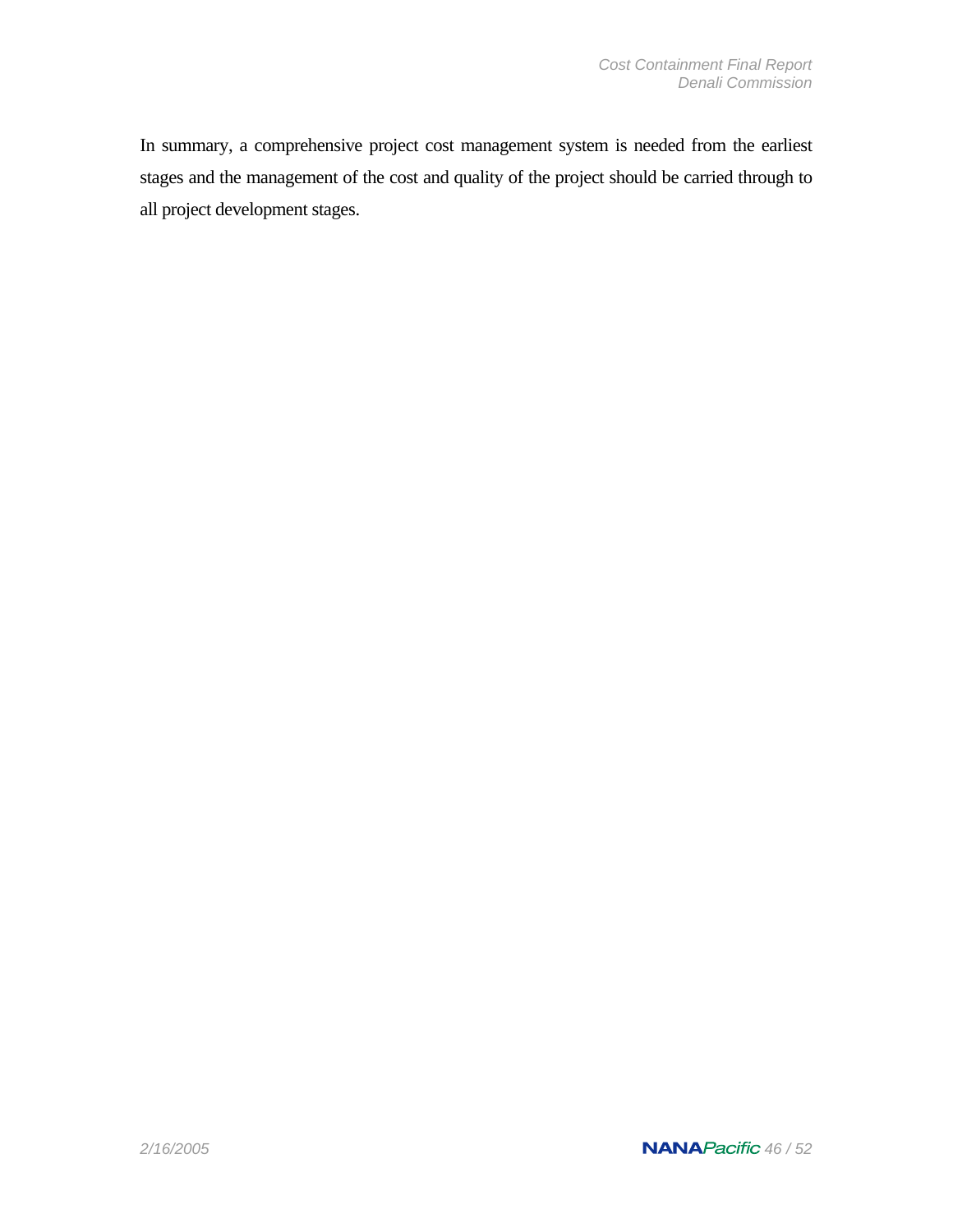## **8. Cost Benchmarking and Strategic Program Planning**

The challenge to the Commission is the translation of cost benchmarking into tangible cost containment initiatives across projects and throughout program delivery. The balanced scorecard framework can facilitate this reflection by translating the Commissions strategy and mission into cost containment operational objectives and performance measures. This framework utilizes four different perspectives to facilitate this translation, including:

- **Financial Perspective.** Fundamental to the financial perspective for the Commission is a fair, yet challenging cost benchmark for each program area that describes the financial and economic consequences of actions taken in the other three perspectives.
- **Customer Perspective.** Specifically defines the customer and the value the end-user seeks with the constructed facilities and business processes.
- **Internal Process Perspective.** Assessing and describing the internal processes that add value to the customer and construction of a quality facility.
- **Learning and Growth Perspective.** Describes the capabilities needed to create long term growth and improvement for targeted programs. This perspective would have a particular focus on enabling factors, such as partner capabilities, management information system capabilities, and partner attitudes towards cost containment.

To achieve a fair and equitable cost benchmark for each program, these four perspectives need to be considered simultaneously and balanced against one another.

Throughout our research, we encountered capable and motivated partners and agency personnel willing to improve cost containment performance. It is important to develop a cost containment policy that translates Commission strategy into specific objectives, performance measures, targets, and initiatives that involves the partners and sub-recipient's detailed knowledge of operations. Implementation of an effective cost containment policy requires participation and strategic planning on the part of the Commission and respective partners.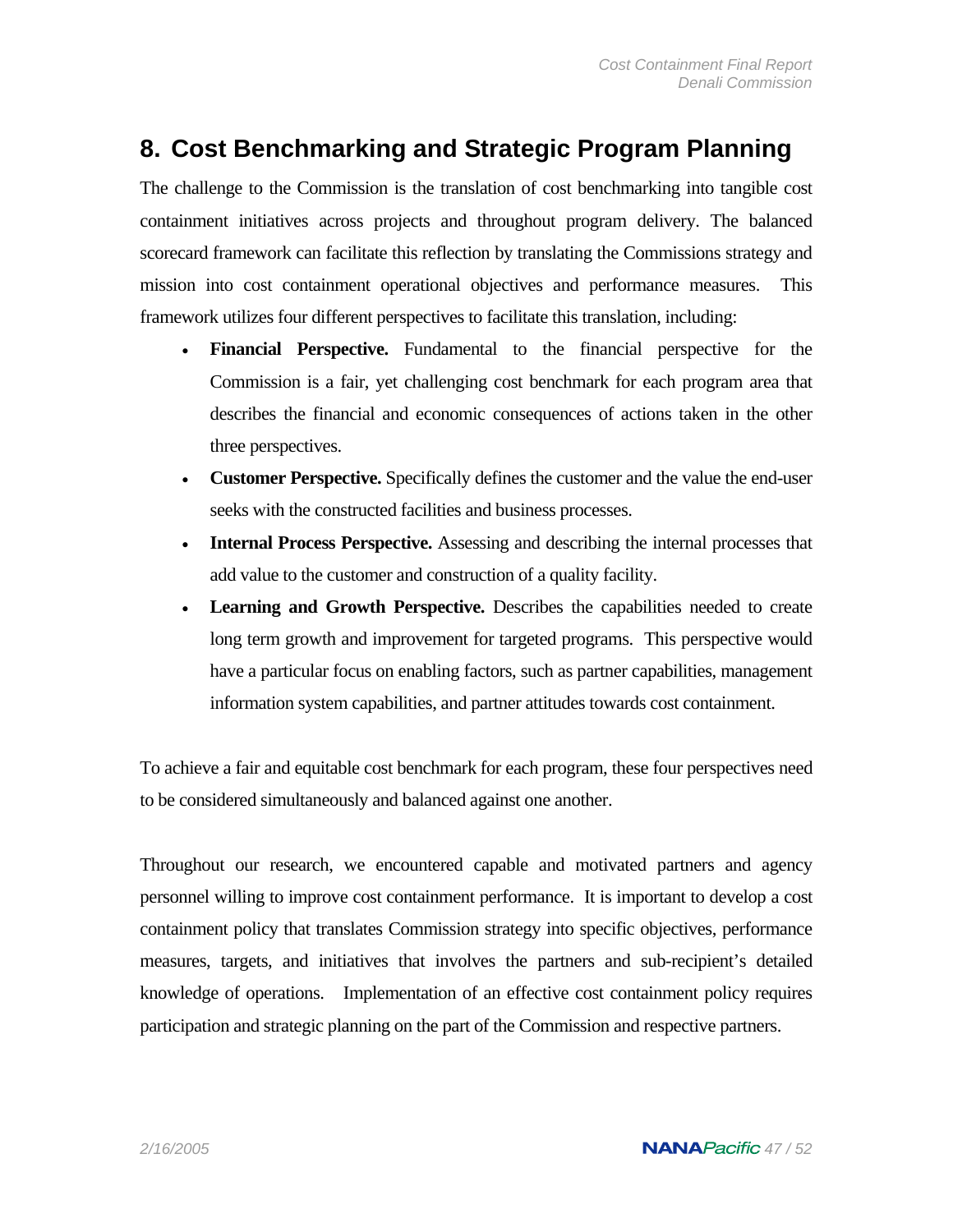## **9. Conclusions/Recommendation**

The cost benchmarking tool is an opportunity to involve program partners in the development of specific cost containment policy. The Commission can work with partners in the development of specific cost benchmarks that are challenging, yet achievable. The subsequent development and implementation of cost containment measures and initiatives has the real potential to for significant savings in targeted programs. The following table is a compilation by the expert panel of possible cost containment initiatives at each level of program delivery.

These cost containment measures and initiatives can serve as discussion points for the development of comprehensive cost containment policy for each specific program.

| <b>Program Level</b> | <b>Cost Containment Measures and Initiatives</b>                                                                        |  |
|----------------------|-------------------------------------------------------------------------------------------------------------------------|--|
|                      | Streamline project application and approval process.                                                                    |  |
|                      | Advocate for improve design/engineering quality of                                                                      |  |
|                      | standardized projects.                                                                                                  |  |
|                      | Standardize performance measure (\$/sq ft) calculation.<br>Monitor and standardize project accounting for cost control. |  |
|                      |                                                                                                                         |  |
| <b>Denali</b>        | Increase control over project outcomes.                                                                                 |  |
| <b>Commission</b>    | Implement project cost benchmarks.                                                                                      |  |
|                      | Encourage clearer design elements.                                                                                      |  |
|                      | Fully fund the planning/project development phase.                                                                      |  |
|                      | Develop a realistic time frame for the construction phase.                                                              |  |
|                      | Consistency at all levels in program policy/outcomes                                                                    |  |
|                      | expectations of stakeholders.                                                                                           |  |
| <b>Partner Level</b> | Regionalize project management services.                                                                                |  |
|                      | Develop accurate sets of program/budget parameters.                                                                     |  |
|                      | Increase some control in project management.                                                                            |  |
|                      | Emphasize project scheduling.                                                                                           |  |
|                      | Encourage value engineering as appropriate.                                                                             |  |
|                      | Grouping/regionalization of projects.                                                                                   |  |
|                      | Establish project cost caps.                                                                                            |  |
|                      | Encourage management system planning.                                                                                   |  |
|                      | Standardize reporting of costs.                                                                                         |  |
|                      | Allow the consultant to develop and plan the project on a                                                               |  |
|                      | realistic time frame.                                                                                                   |  |
|                      | Increased accountability for outcomes.                                                                                  |  |

*Table 9: Cost Containment Measures and Initiatives*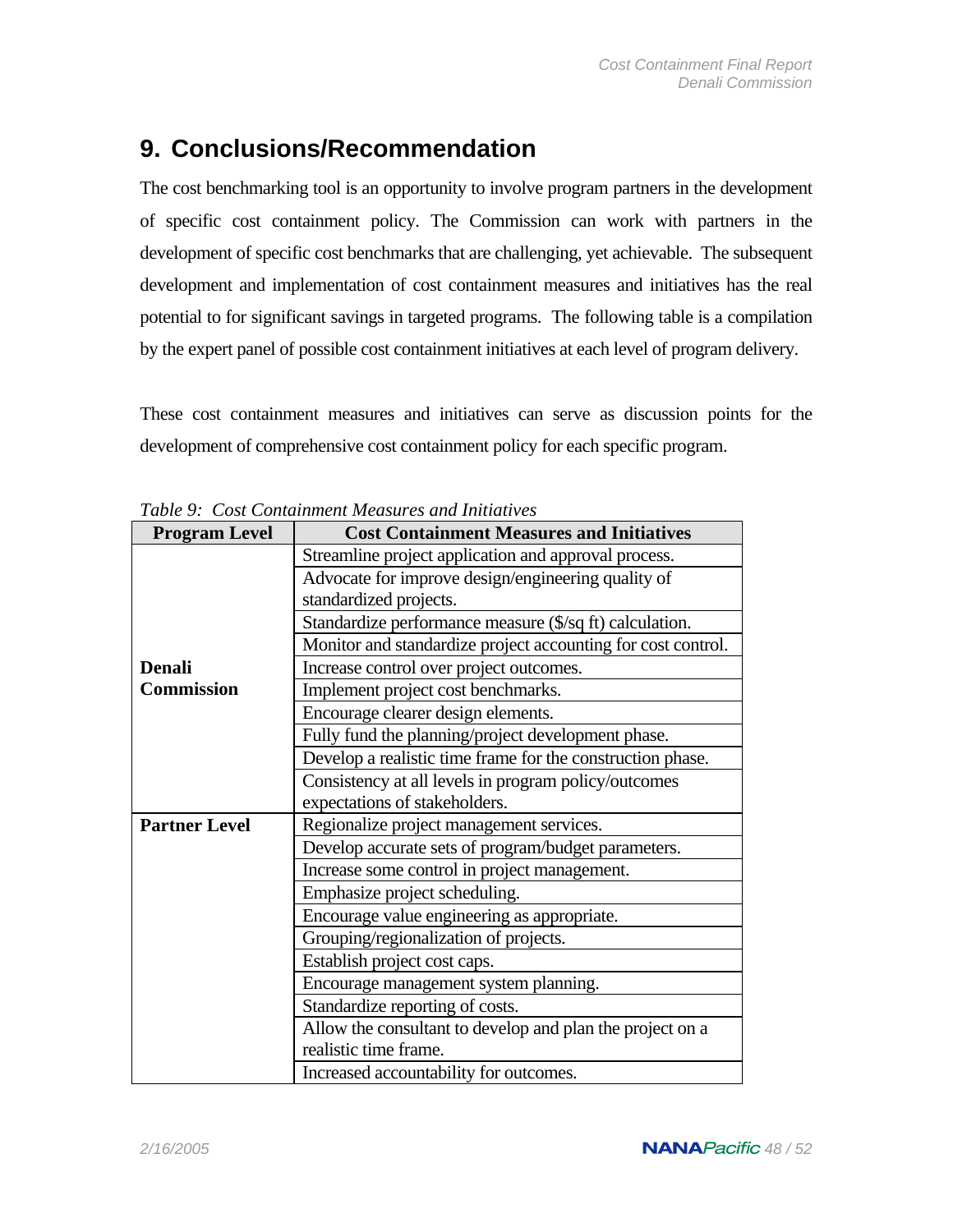|                                    | Recognition of DC as the "warehouse "and partner as the         |  |  |
|------------------------------------|-----------------------------------------------------------------|--|--|
|                                    | "subject matter expert".                                        |  |  |
|                                    | Consider implementing bonuses for coming in under cap.          |  |  |
|                                    | Assume risk when there is scope creep.                          |  |  |
|                                    | Less choice in options.                                         |  |  |
|                                    | Educate for reasonable expectations.                            |  |  |
| Applicant/<br><b>Sub-Recipient</b> | Realistic understanding about what they can operate and         |  |  |
|                                    | afford vs what they might like.                                 |  |  |
|                                    | Planning and ownership in the process, realistic                |  |  |
|                                    | expectations, recognition of funding constraints                |  |  |
|                                    | (sustainability requirements)                                   |  |  |
|                                    | Regular construction cost estimating.                           |  |  |
|                                    | Coordination between teams to improve product.                  |  |  |
|                                    | Value engineering.                                              |  |  |
| <b>Designer</b>                    | Multi-Site Packages in specific communities.                    |  |  |
|                                    | Increased standardization.                                      |  |  |
|                                    | Develop the project design on a site specific basis.            |  |  |
|                                    | Select through competitive process or GMP contract model        |  |  |
|                                    | based on documented competitive unit costs.                     |  |  |
|                                    | Retain builders based upon experience and qualifications.       |  |  |
|                                    | Project cost caps.                                              |  |  |
| <b>Builder</b>                     | Management submittal.                                           |  |  |
|                                    | Building methods coincide with community and workers            |  |  |
|                                    | abilities.                                                      |  |  |
|                                    | Allow the builder or manager to participate in the              |  |  |
|                                    | planning/costing process.                                       |  |  |
| <b>Developer</b>                   | Submit formal pro-forma with project application.               |  |  |
| (if applicable)                    | Retain developer based upon experience and qualifications.      |  |  |
|                                    | Constraints on scope creep and owner requested changes          |  |  |
|                                    | during construction.                                            |  |  |
|                                    | Consider long-term feasibility and sustainability for projects. |  |  |
|                                    | Limit scope creep.                                              |  |  |
| Owner                              | Adhere to partner approach criteria.                            |  |  |
|                                    | Understanding of the Commission's role and                      |  |  |
|                                    | responsibilities.                                               |  |  |
|                                    | Consistent approach to project development.                     |  |  |
|                                    | Simplify administrative procedures.                             |  |  |
|                                    | Designate a single point of contact for program issues          |  |  |
| Operator                           | during planning, design and construction phases.                |  |  |
|                                    | Fully fund a maintenance program.                               |  |  |
| <b>Community</b>                   | Early involvement and buy-in by the community.                  |  |  |
|                                    | Designate a single point of contact for program issues          |  |  |
|                                    | during planning, design and construction phases.                |  |  |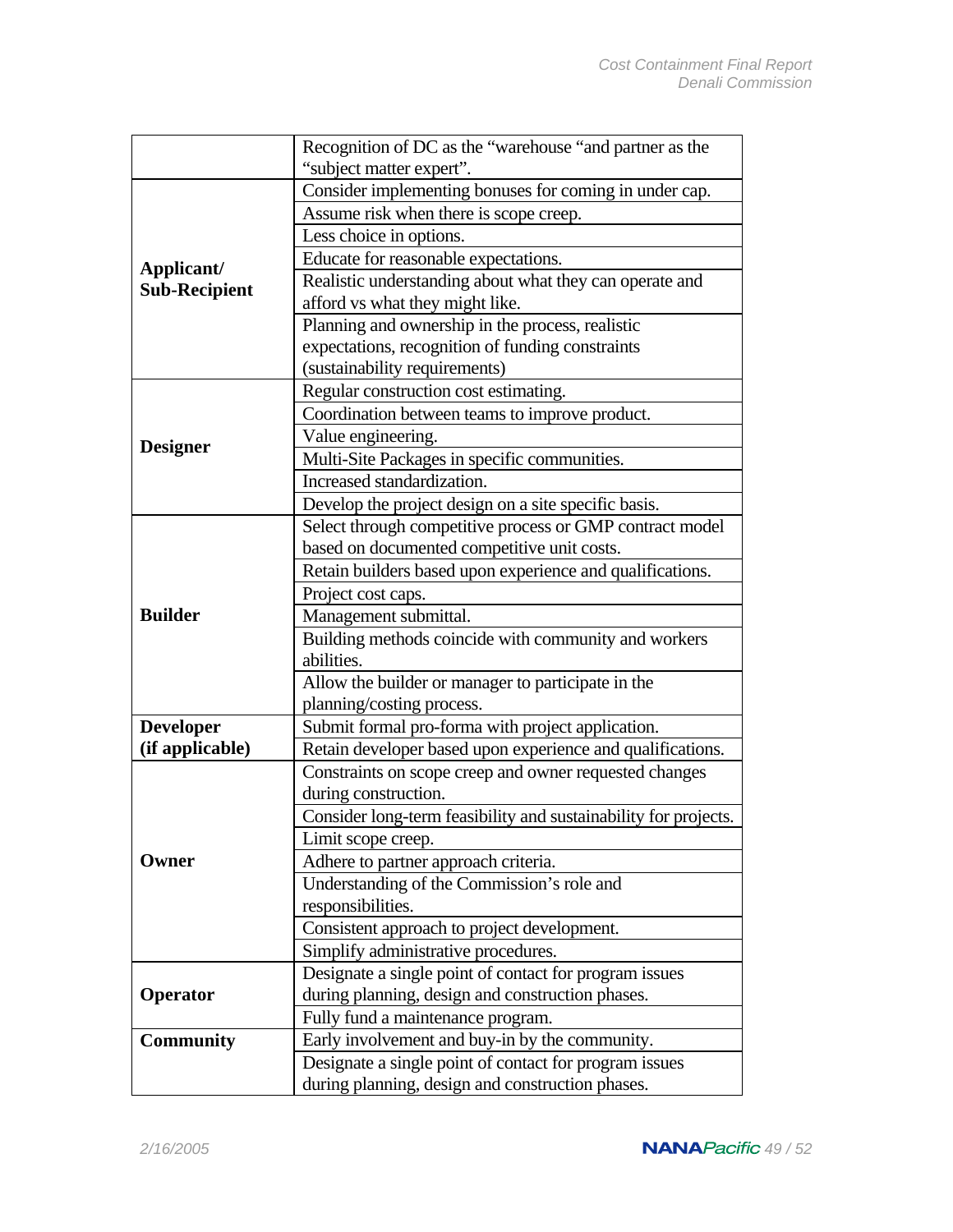| Approve a user fee approach that covers both O&M and<br>contributes to a renewal fund. |
|----------------------------------------------------------------------------------------|
| Educate for reasonable expectations.                                                   |
| Internalize the virtues of the project. The project is not a set                       |
| amount of dollars.                                                                     |

*Source: Expert Panel and Commission Workshop on Cost Containment* 

### **9.1 Prioritized Recommendations**

The following are prioritized recommendations that have been developed by the project team for consideration.

- 1. Establish a Comprehensive Management Information System to include detailed cost monitoring.
	- a. Establish standardized cost controls and monitoring systems;
	- b. Effectively track labor and other project costs at all levels of program delivery;
	- c. Require consistency in project cost reporting; and
	- d. Establish a clear parameters on the calculation of performance measures, to include \$/sq foot.
- 2. Implement cost benchmark for targeted program areas that reflects market conditions.
	- a. Calculate program benchmarks using the cost modeling tool;
	- b. Establish project caps for each program area;
	- c. Establish a medium term program wide goals of 10-15% cost savings as compared to business as usual;
	- d. Effectively document annual savings with the previously established MIS system;
	- e. Consider incentives for those project that are under the project benchmark;
	- f. Attack cost containment at the planning stage of the project lifecycle;
	- g. Update cost model inputs and cost model on a semi-annual basis; and
	- h. Establish a clear policy framework for cost benchmark implementation and decision making.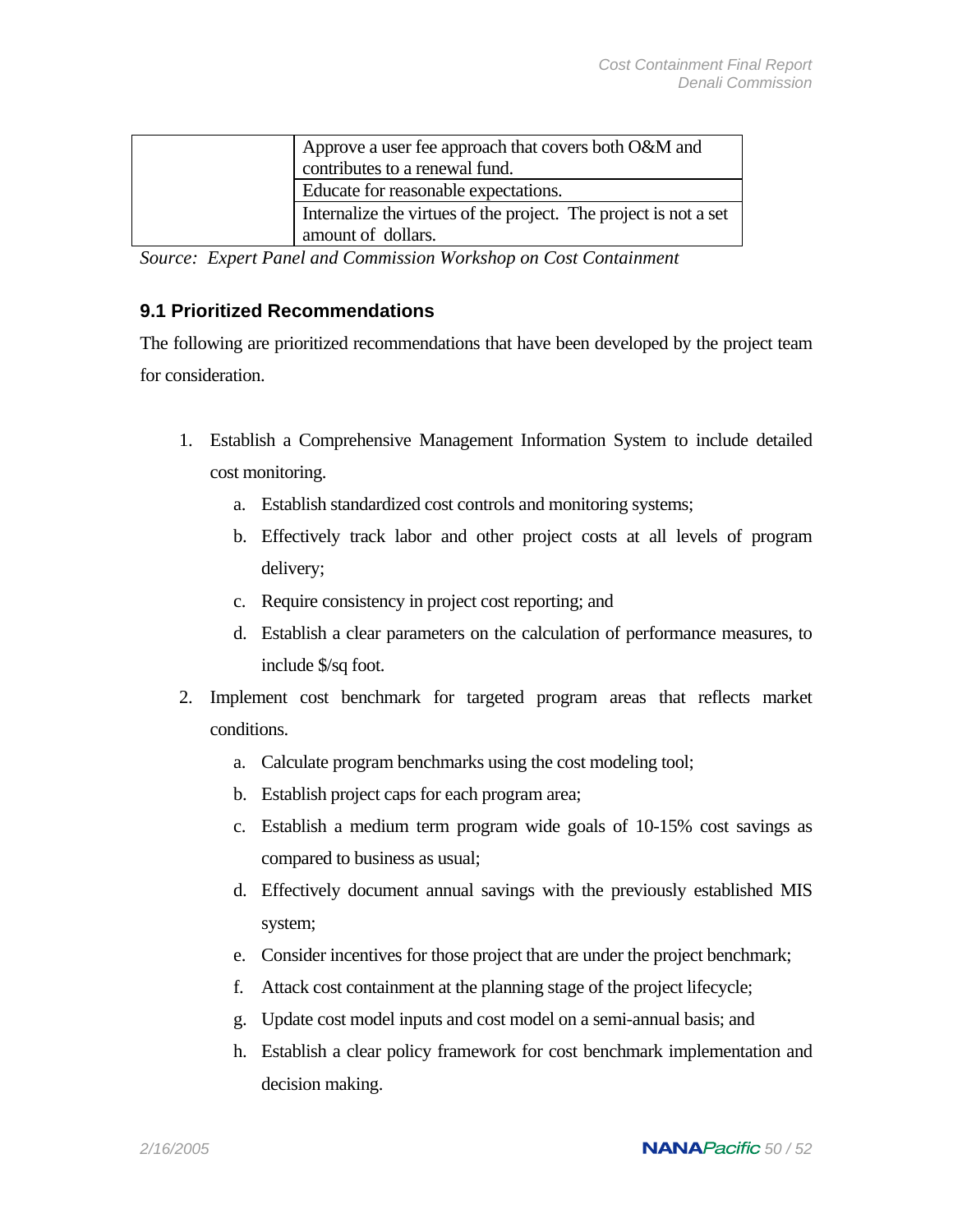- 3. Undertake audits of specific projects.
	- a. Verify accounting and book-keeping standards for selected performance measures (\$/square foot) for targeted programs.
	- b. Verify adherence to program design standards.
- 4. Build upon and improve standardized design principles.
	- a. Consider modular design units assembled by locally hired crews;
	- b. Assign a single design team to design multiple similar projects;
	- c. Emphasize value engineering at the partner, design, builder level;
	- d. Ensure that design coincides with workers abilities;
	- e. Develop a design compliance checklist for all projects, including completion of a third-party review; and
	- f. Create a clearinghouse of designs available for use for partners;
- 5. Establish best value procurement and construction contracts.
	- a. Encourage procurement of design and other professional support services via a qualifications-based selection process;
	- b. Encourage extended lead time for procurement of material, logistics, and construction services;
	- c. Encourage economies of scale via group purchasing;
	- d. Sharing of lessons learned in remote-site construction; and
	- e. Encourage single construction company implementing multiple projects in the same community.
- 6. Improve Inter-Agency Coordination
	- a. Encourage regionalization/batching of projects, management, purchases, and design;
	- b. Continue off-site training to crews prior to construction;
	- c. Evaluate risk tolerance at all levels;
	- d. Develop a consistent program cost containment policy framework at all levels;
	- e. Require sound evaluations of community/program need to ensure facility sizing aligns with community's needs;